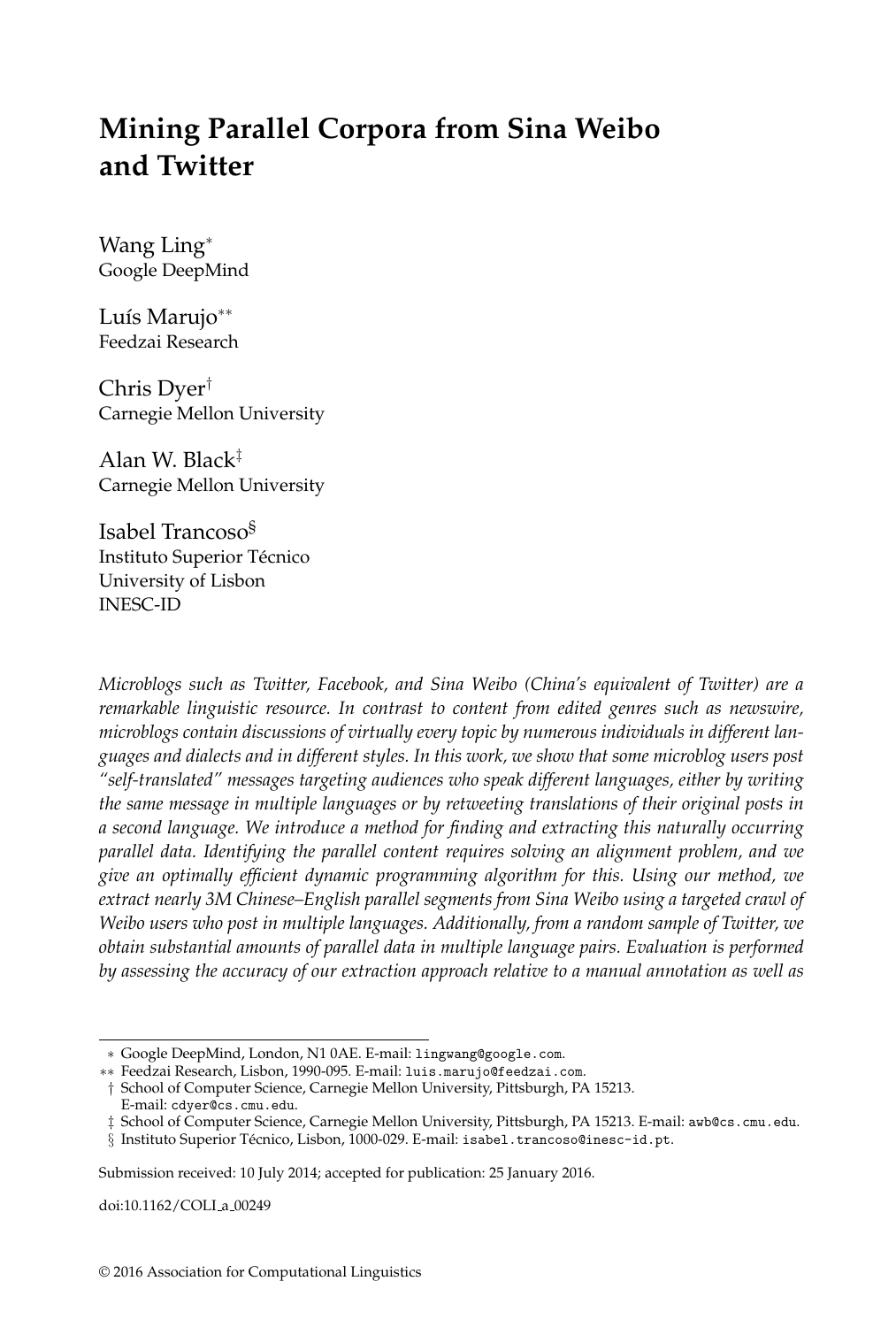*in terms of utility as training data for a Chinese–English machine translation system. Relative to traditional parallel data resources, the automatically extracted parallel data yield substantial translation quality improvements in translating microblog text and modest improvements in translating edited news content.*

### **1. Introduction**

In the span of about two decades, the Web has evolved from a collection of mostly static Web pages created, to dynamic, interactive content, and to content created by users themselves. The advent of microblogs, such as Facebook and Twitter, has particularly transformed the kind of information that is published, since traditional barriers to publication (e.g., expertise in Web development) have been virtually eliminated by making publication easy for anyone with Web access. Microblog posts are created in the service of a variety of communicative and identity-building goals (Marwick and Boyd 2010), and the diversity of users and their intentions is reflected in an equally diverse array of writing styles and linguistic conventions. In contrast to traditional print media, user-generated content on social media can be informal, colloquial, and is in particular marked by innovative and varied use of orthography. For example, we can readily find tweets like (*R U still with me or what?*) and nonstandard abbreviations (*idk! smh*).

Automated language processing tools (e.g., those that perform linguistic analysis or translation) face particular difficulty with this new kind of content. On one hand, these have been developed with the conventions of more edited genres in mind. For example, they often make strong assumptions about orthographic and lexical uniformity (e.g., that there is just one way to spell *you*, and that *cool*, *cooool*, and *cooooool* represent completely unrelated lexical items). While modeling innovations are helping to relax these assumptions (Han and Baldwin 2011; Ritter et al. 2012; Owoputi et al. 2013; Ling et al. 2015), a second serious challenge is that many of the annotated text resources that our tools are learned from are drawn from edited genres, and poor generalization from edited to user-generated genres is a major source of errors (Gimpel et al. 2011; Kong et al. 2014).

In this work, we present methods for finding naturally occurring parallel data on social media sites that is suitable for training machine translation (MT) systems. In MT, the domain mismatch problem is quite acute because most existing sources of parallel data are governmental, religious, or commercial, which are quite different from usergenerated content, both in language use and in topic. The extracted parallel data can then be used to create systems designed to translate user-generated content. Additionally, because microblogs host discussions of virtually limitless topics, they are also a potential source of information about how to translate names and words associated with breaking events, and, as such, may be useful for translation of texts from more traditional domains. Apart from machine translation, parallel data in this domain can improve and help create applications in other areas in NLP (Ling et al. 2013; Peng, Wang, and Dredze 2014; Wang et al. 2014).

Our method is inspired by the (perhaps surprising) observation that a reasonable number of microblog users tweet "in parallel" in two or more languages. For instance, the American entertainer Snoop Dogg maintains an account on Sina Weibo that regularly posts English–Chinese parallel messages, for example, *watup Kenny Mayne!! - Kenny Mayne* 最近这么样啊!!, where an English message and its Chinese translation are in the same post, separated by a dash. It is not only celebrities (or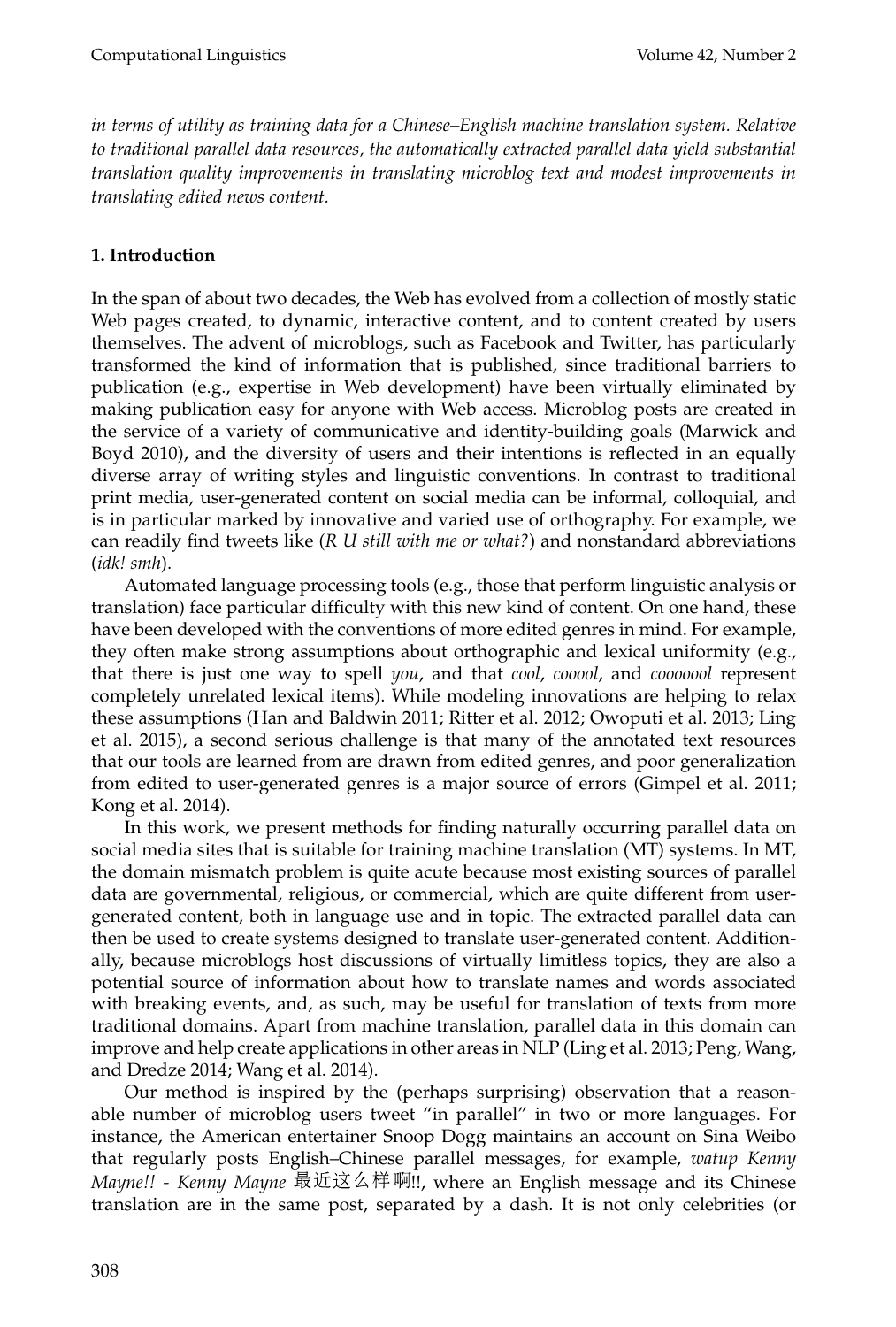their publicists) who tweet in multiple languages; we see this with casual users as well. For example, on Twitter, we found こんな方きは嫌だ | *I don't like this Ehomaki!!: http://t.co/9FTXgV0w*, which contains a Japanese to English translation, separated by | and followed by an image link, which is displayed as an image when viewed on the Twitter Web site. Other examples of parallel posts are shown in Figure 1. We note that these parallel posts contain information that is valuable, since they contain elements that are rare in standard edited genres. In the examples we have given here, the terms *watup* and *Ehomaki* are not correctly or not translated by online MT systems.

We offer brief speculation on the reasons that users translate their own posts, although later in the article we will provide an analysis of the content that provides further insight into the question. One class of parallel posts are found in public celebrities' profiles (e.g., Snoop Dogg's Sina Weibo posts), done to enhance their popularity in non-English markets. Another class is posted by people who live or have lived abroad and wish to communicate with people who speak different languages. In fact, our first contact with such posts was with the parallel messages that Chinese students at Carnegie Mellon University were posting on Facebook so their friends both in China and in Pittsburgh could read them.

Extracting parallel data from such posts poses many challenges to current NLP and MT methods. As part of the elaboration of this work, we made the following contributions to the field of NLP and MT.

| Domain         | Lang         | <b>Tweet</b>                                                                                                                                                       |
|----------------|--------------|--------------------------------------------------------------------------------------------------------------------------------------------------------------------|
| <b>Twitter</b> | DE-EN        | RT @fcbayern_news: Nur noch 24 Stunden / Only 24 hours remaining #finaledahoam #fcb                                                                                |
| <b>Twitter</b> | <b>FR-EN</b> | Qui est le véritable avare ? Who is the real miser?                                                                                                                |
| <b>Twitter</b> | <b>ES-EN</b> | YEAH YEAH Im mexican so i should tweet in Spanish I KNOW SO I WILL.VSI SI SI soy mexicana así que<br>debería twitear en español LO SE Y LO HARÉ                    |
| <b>Twitter</b> | <b>PT-EN</b> | Otimo lugar pra visitar na Alemanha: Dresden!\n- ~ -\nGreat place to visit in Germany: Dresden!                                                                    |
| Twitter        | <b>AR-EN</b> | Who has the same of my problem  a? http://t.co/hlrJdKOt من عنده نفس مشكلتي في التويتر  a. "                                                                        |
| <b>Twitter</b> | <b>JA-EN</b> | オーバーヘッドプロジェクタと共に使われる透明画 - a transparency for use with an overhead projector                                                                                        |
| <b>Twitter</b> | <b>KO-EN</b> | 날씨 너무 좋아! 누군가랑 손잡고 공원 산책하고 싶다!! 내가 좋아하는 파아란 하늘^^*Weather is so nice! I wanna<br>go for a walk w/ someone. Hahah                                                    |
| <b>Twitter</b> | <b>RU-EN</b> | http://t.co/Yz6qmhHV меня никто не спрашивает, он просто ДОЛЖЕН стать моим любимым оппой <3   Не<br>MUST to be my lovely oppa! <3                                  |
| <b>Twitter</b> | ZH-EN        | 奥巴马公开宣称支持同性恋婚姻 Barack Obama speaks out and declares support for same-sex marriage<br>http://t.co/gle6PKJG 副总统拜登道歉拖奥黑下水 http://t.co/tPVmaFWW                        |
| Weibo          | ZH-AR        | الرضيع النائم المحبوب 可爱熟睡婴儿<br>http:///t.cn//zOL7Xr1                                                                                                              |
| Weibo          | DE-ZH        | Ich bin allein, aber doch nicht allein. (我是一个人, 但我并不孤单) [亲亲]                                                                                                       |
| Weibo          | PT-ZH        | Precisamos da ajuda de todos os torcedores n os empurrando muito na partida de hi!vamos para cima<br>deles.Forca Yitenq!!球迷们.今天的比赛非常需要你们的助威呐喊.我们共同来争取胜利.加油.强大的毅腾!! |

#### **Figure 1**

Examples of parallel posts in different language pairs and from different sources. Translated material is highlighted, non-translated material is not.  $DE = German$ ;  $EN = English$ ;  $ES =$ Spanish; PT = Portuguese; AR = Arabic; JA = Japanese; KO = Korean; RU = Russian; ZH = Chinese.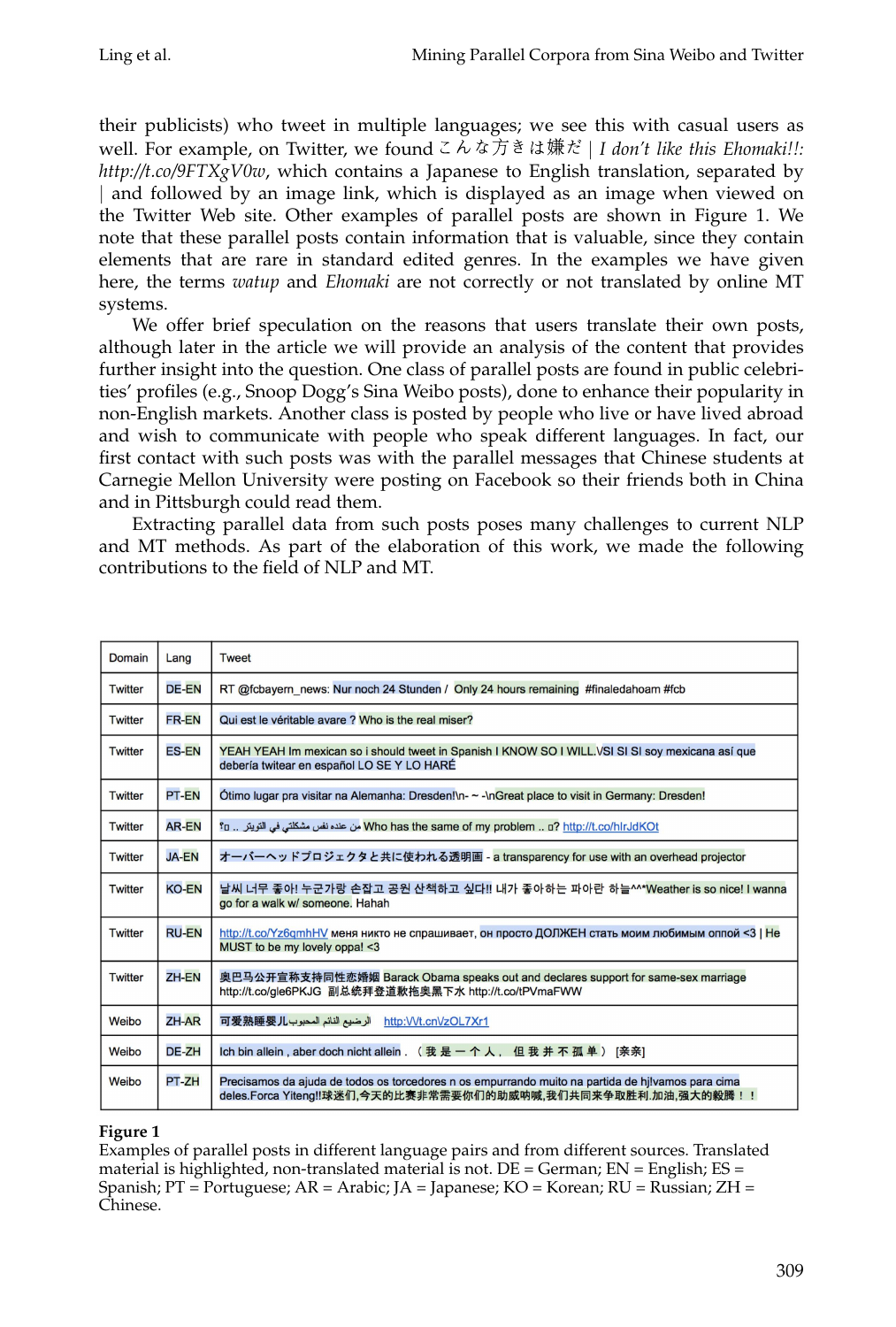- r **A method for extracting parallel data within documents** Existing methods for detecting parallel data (Resnik and Smith 2003; Fukushima, Taura, and Chikayama 2006; Li and Liu 2008; Uszkoreit et al. 2010; Ture and Lin 2012) assume that the source and target documents are separate. That is, these methods reason about the probability that documents *A* and *B* are translations. Previous work on extracting parallel data from Twitter (Jehl, Hieber, and Riezler 2012) retrieves candidate pairs of tweets and determines whether the tweets in the pair are translations. In our work, single tweets are considered, and the problem is to determine whether the tweet contains translations and, if so, which spans are parallel.
- **Efficient multilingual document detection Parallel tweets are a relative** rarity, but because of the volumes of data involved, we can find a large amount of content. We must efficiently detect multilingual tweets, as monolingual tweets do not contain translations. Although language identification is a well-studied problem (Zissman 1996; Gottron and Lipka 2010; Greenhill 2011), even in the microblog domain (Bergsma et al. 2012), these assume that only one language is present within a document and cannot be directly applied to this problem. Furthermore, because of the magnitude of tweets that must be processed, many of the proposed solutions cannot be applied due to their computational complexity. In our work, we propose an efficient implementation for large-scale detection of multilingual documents.
- **Crowdsourcing for parallel data extraction** To tune the parameters of our parallel data extractor and perform MT experiments, user-verified annotations must be obtained. To obtain this, we propose a simple crowdsourcing method for extracting parallel data from tweets.

At a high level, our algorithm proceeds in three steps. First, we identify candidate multilingual tweets using a fast heuristic classifier. Second, we extract the candidate parallel segments from each tweet using a dynamic programming algorithm. Third, a classifier determines if the proposed parallel segment is correct. If so, the material is extracted, otherwise it is discarded.

This research is an extension of the preliminary work described in Ling et al. (2013), in which we obtained over 1 million Chinese–English parallel segments from Sina Weibo, using only their public application program interface (API). This automatically extracted parallel data yielded substantial translation quality improvements in translating microblog text and modest improvements in translating edited news. Following this work, we developed a method for crowdsourcing judgments about parallel segments (Ling et al. 2014), which was then used to build gold standard data for other language pairs and for the Twitter domain. This article extends these two papers in several ways:

r **Improved language pair detection** - The previous work assumes that the language pair is formed by two languages with different unicode ranges, such as English–Chinese, and does not support the extraction of parallel data if the languages share the same unicode range (such as English–Portuguese). This issue is addressed in this article, where we present a novel approach for finding multilingual tweets.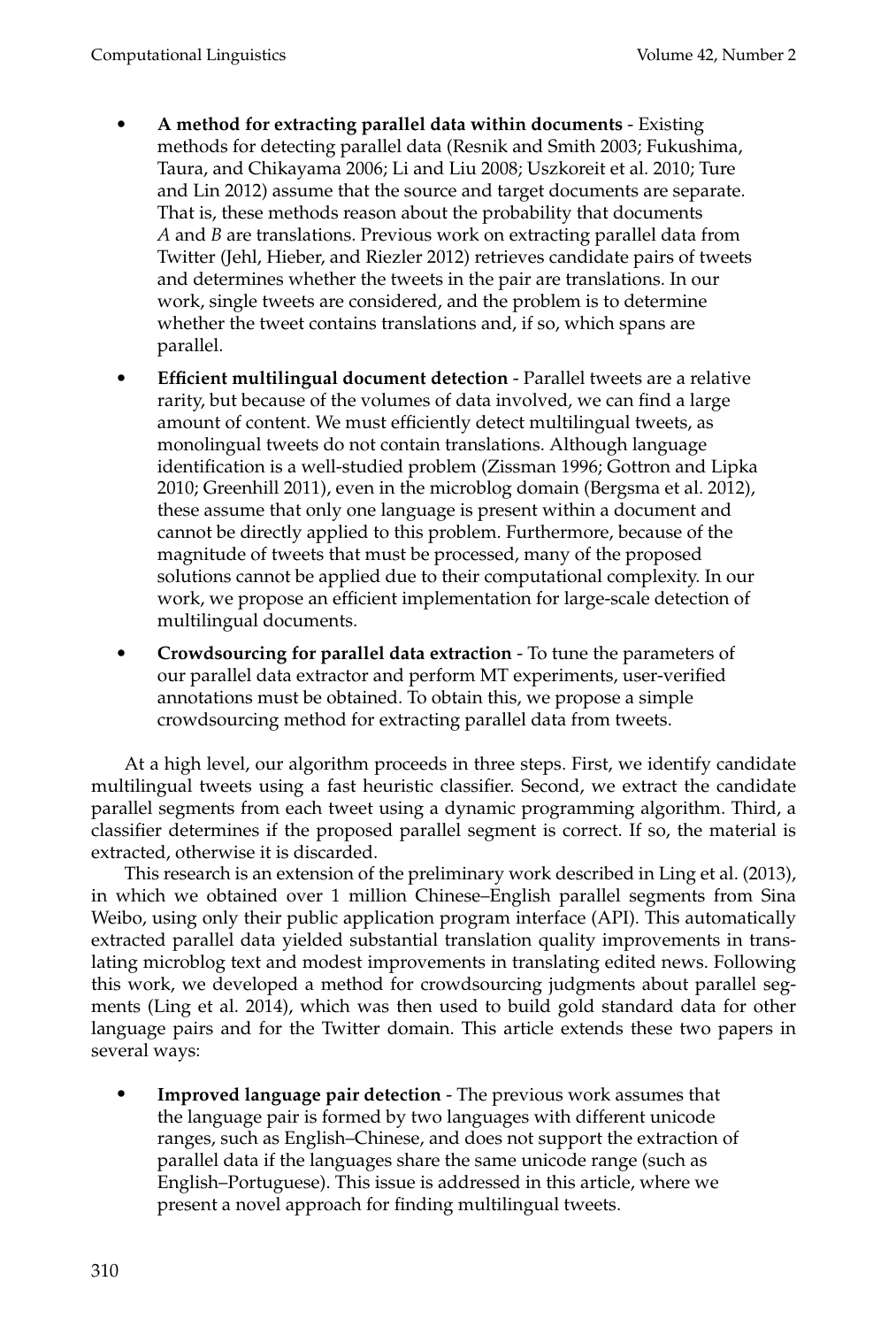- **More language pairs considered** The previous architecture only allowed one language pair to be considered during extraction. Thus, for instance, only English–Chinese parallel sentences were extracted from Sina Weibo, and English–Arabic sentence pairs from Twitter. In this work, we present a general architecture that allows multiple language pairs to be considered simultaneously. Using this architecture, we extracted data for nine language pairs from Twitter. $<sup>1</sup>$ </sup>
- **MT experiments with more data** As we are actively collecting more data, our resulting parallel data sets are naturally larger. In fact, our current data set amounts to nearly 3 million sentence pairs for the English–Chinese language pair alone. Furthermore, we perform cross-domain experiments (training using Weibo data and testing on Twitter data) and consider other language pairs.

The article is organized as follows. Section 2 describes the related work in parallel data extraction. Section 3 presents our model to align segments within one single document and the metrics used to evaluate the quality of the segments. Section 4 describes the extraction pipeline used to extract the parallel data from Sina Weibo and Twitter. Section 5 describes the method used to obtain gold standards for translation in different languages. We then present, in Section 7, the experiments showing that our harvested data not only substantially improve translations of microblog text with existing (and arguably inappropriate) translation models, but that they improve the translation of more traditional MT genres, such as newswire. We conclude in Section 8.

### **2. Related Work**

The automatic identification and retrieval of translated text (**bitext**) is a well-studied problem in natural language processing. In particular, there has been a long tradition of exploiting the multilingual Web as a source of bitext (Resnik and Smith 2003; Fukushima, Taura, and Chikayama 2006; Li and Liu 2008; Uszkoreit et al. 2010; Ture and Lin 2012). In general, existing approaches extract bitext in two steps.

In the first step, candidate pairs of Web sites that are likely to be parallel are retrieved from a set of documents using an efficient retrieval mechanism. This step is necessary to narrow down the potential candidates for parallel Web sites, since considering all possible pairs in a given set of Web pages is intractable (a direct comparison of  $O(n^2)$  documents would be impractical for any modestly sized collection). Resnik and Smith (2003) used features from URLs to build this set of pairs, by checking for Web sites with patterns that may indicate the presence of a parallel Web site. For instance, the pattern *lang=en* generally indicates that by changing *en* to another language, such as *pt*, we may find another Web site, which is the translation of the original one. However, this method has a low recall, because it ignores the content within the Web document. Uszkoreit et al. (2010) proposed a content-based approach to improve retrieval that executes this first step by translating all documents into English using a baseline translation system, and then finds rare (i.e., informative) *n*-grams that are common across Web documents with different original languages using an inverted indexing approach.

<sup>1</sup> We also extracted parallel sentence pairs translated from Chinese into nine other languages, which are also available, but since no MT experiments were conducted, these are not described here.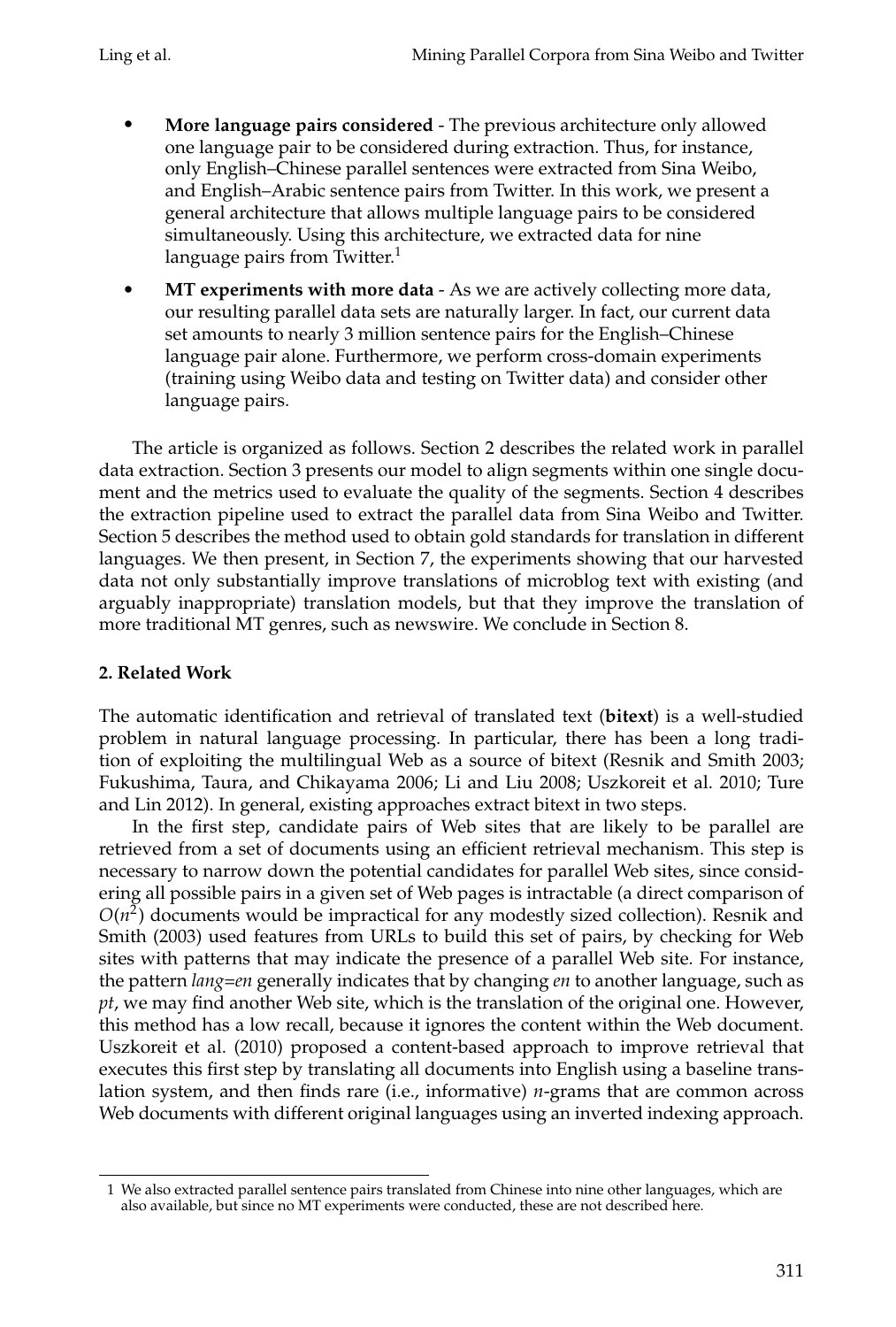The second step determines whether a candidate pair of documents is actually a translation pair by examining the content of the documents. Resnik and Smith (2003) proposed structural filtering, a language independent approach, which compares the HTML structures of the pair of documents, as well as a content-based approach. One possible implementation is to word-align (Brown et al. 1993) the documents using an existing lexical translation model, and then compute the following score:

$$
S = \frac{\text{#alignments}}{\text{#alignments} + \text{#unaligned words}} \tag{1}
$$

Finally, a threshold is set and pairs of Web pages are considered parallel if their score is higher than the threshold.

One approach to obtain word alignments is IBM Model 1, which we review now because our method will also depend on it. Given a source sentence  $\mathbf{x} = \langle x_1, x_2, \ldots, x_n \rangle$ and a target translation  $\mathbf{y} = \langle y_1, y_2, \ldots, y_m \rangle$ , where *n* and *m* denote the number of tokens in **x** and **y**, IBM Model 1 defines the joint probability of a lexical alignment **a** and translation **y** given input **x** as

$$
P_{M1}(\mathbf{a}, \mathbf{y} \mid \mathbf{x}) = \frac{1}{(n+1)^m} \prod_{i=1}^m t(y_i \mid x_{a_i})
$$
 (2)

where  $\mathbf{a} \in [0, n]^m$  gives the alignment of each word in **y** to a word in **x** (or a null word, indicating it is not a translation), and  $t(y_i \mid x_{a_i})$  denotes the lexical translation probability that word  $y_i$  is the translation of  $x_{a_i}$ . Model 1 naively assigns a uniform prior probability to all alignment configurations. Although this is an obviously flawed assumption, the posterior alignment probability under Model 1 (i.e., *PM1*(**a** | **x**, **y**)) is surprisingly informative. More robust models make less-naive prior assumptions and generally produce higher-quality alignments, but the uniform prior probability assumption simplifies the complexity of performing inference. Despite its simplicity, Model 1 has shown particularly good performance as a component in sentence alignment systems (Xu, Zens, and Ney 2005; Braune and Fraser 2010).

Some work on parallel data extraction has also focused on extracting parallel segments from comparable corpora (Smith, Quirk, and Toutanova 2010; Munteanu, Fraser, and Marcu 2004). Smith et al. (2010) uses conditional random fields to identify parallel segments from comparable Wikipedia documents (since Wikipedia documents in multiple languages are not generally translations of each other, although they are about the same topics). The work of Jehl, Hieber, and Riezler (2012) uses cross-lingual information retrieval techniques to extract candidate English–Arabic translations from Twitter. These candidates are then refined using a more expressive model to identify translations (Xu, Weischedel, and Nguyen 2001).

It is also possible to focus the extraction in one particular type of phenomena. For example, the work on mining parenthetical translations (Lin et al. 2008), which attempts to find translations within the same document, has some similarities with our work, since parenthetical translations are within the same document. However, parenthetical translations are generally used to translate names or terms, which is more limited than our work targeting the extraction of whole sentence translations. More recently, a similar method for extracting parallel data from multilingual Facebook posts was proposed (Eck et al. 2014).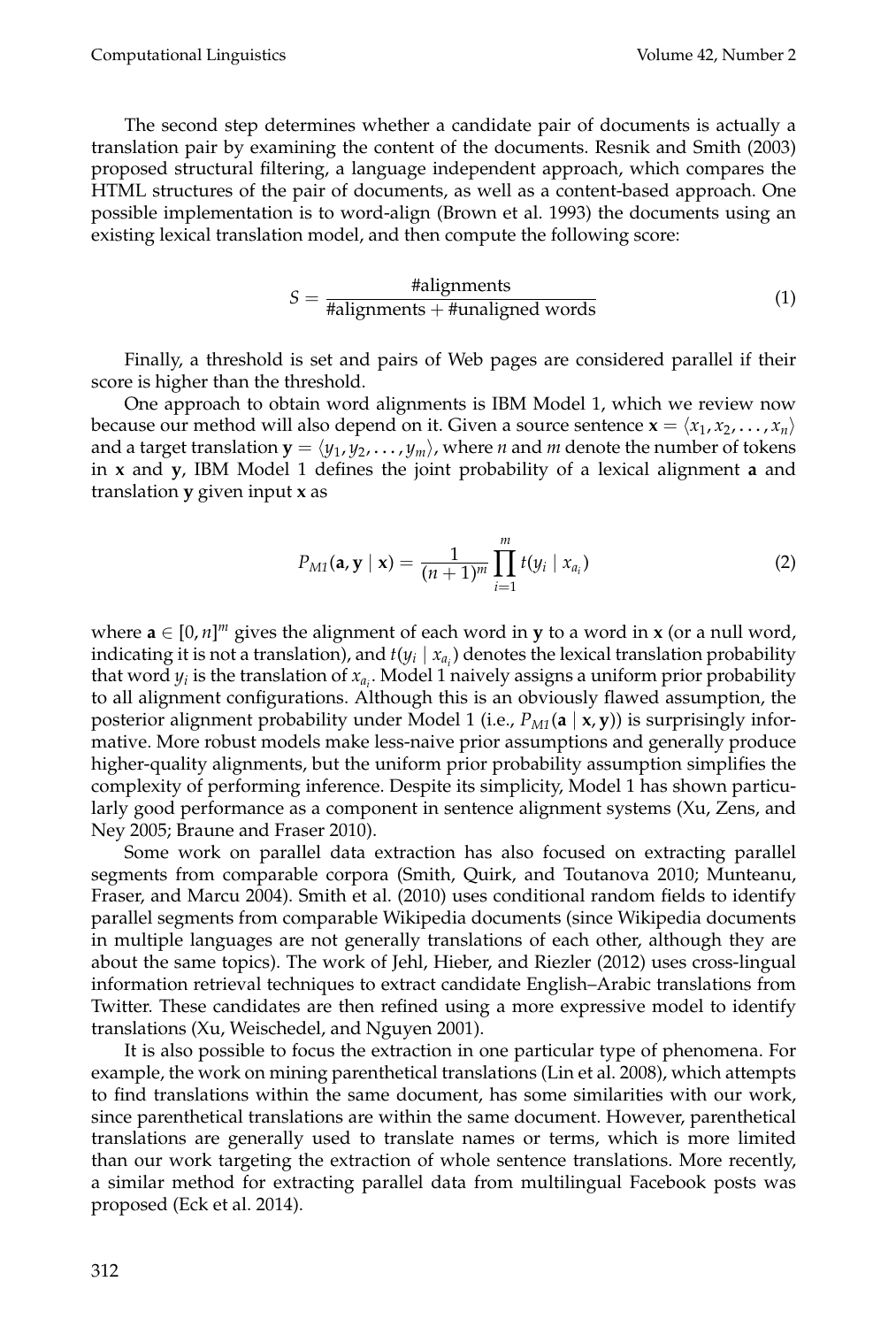Finally, crowdsourcing techniques can be used to obtain translations of text from new domains (Ambati and Vogel 2010; Zaidan and Callison-Burch 2011; Ambati, Vogel, and Carbonell 2012; Post, Callison-Burch, and Osborne 2012). These approaches require compensating workers for their efforts, and the workers themselves must be generally proficient in two languages, making the technique quite expensive. Previous work has relied on employing workers to translate segments. Crowdsourcing methods must also address the need for quality control. Thus, in order to find good translations, subsequent post-editing and/or ranking is generally necessary.

### **3. The Intra-Document Alignment (IDA) Model**

As discussed above, content-based filtering is a method for parallel data detection that relies on lexical translation/alignment models to provide evidence that a candidate pair is actually a translation. However, in previous work, the candidate pairs have been independent documents. In contrast, in our problem, translated material is embedded in a single document, with different regions in different languages. In this section, we describe a model for identifying translated material in these documents.

The intra-document alignment (IDA) model takes as input a document  $x =$  $\langle x_1, x_2, \ldots, x_n \rangle$ , where *n* denotes the number of tokens in the document. Our goal is to find the location of the parallel segments, the languages of those segments, and their word alignments (for simplicity, we assume that there are at most two continuous segments that are parallel). These are specified by the tuple  $([p, q], l, [u, v], r, \mathbf{a})$ , where the token indexes  $[p, q]$  and  $[u, v]$  are used to identify the left segment (from  $p$  to  $q$ ) and right segment (from *u* to *v*), which are parallel. We shall refer to [*p*, *q*] and [*u*, *v*] as the **spans** of the left and right segments. To avoid degenerate solutions due to overlapping content, we require that  $p \leq q < u \leq v$ . We use *l* and *r* to identify the language of the left and right segments, respectively. Finally, **a** represents the word alignment between the words in the left and the right segments. An example analysis is shown in Figure 2. In the given tweet, the left and right segment spans [1, 5] and [11, 13] are identified in (A), the languages for these spans *zh* and *en* in (B), and the alignments (2, 12), (3, 13), indicating that words in indexes 2 and 3 are aligned to words at indexes 12 and 13, are shown in (C).

In the following sections, we will present these three components (Section 3.1) and a dynamic programming search algorithm for finding the best analysis of a tweet under the model (Section 3.2). The basic version of the algorithm is tuned to detect parallel data in a particular pair of languages, and in Section 3.3, we discuss an extension of algorithm to deal with more than a single language pair. Finally, we will describe the metrics used to evaluate the quality of the extracted parallel segments in Section 3.4.

### **3.1 Model Components**

The core of our parallel span detection model is IBM Model 1 (whose parameters are learned from seed parallel data). This model assigns a conditional probabilities to a string of words in one language given a string of words in the other language. Although this model will assign higher probabilities to translated content, there are several problems that must be dealt with. First, there is a bias for selecting shorter spans, since longer spans must consist of more (conditionally independent) generation events whose probabilities multiply. To understand the problem, consider the example in Figure 2, and assume that we know the language pair *l*,*r* and the word alignments *a*.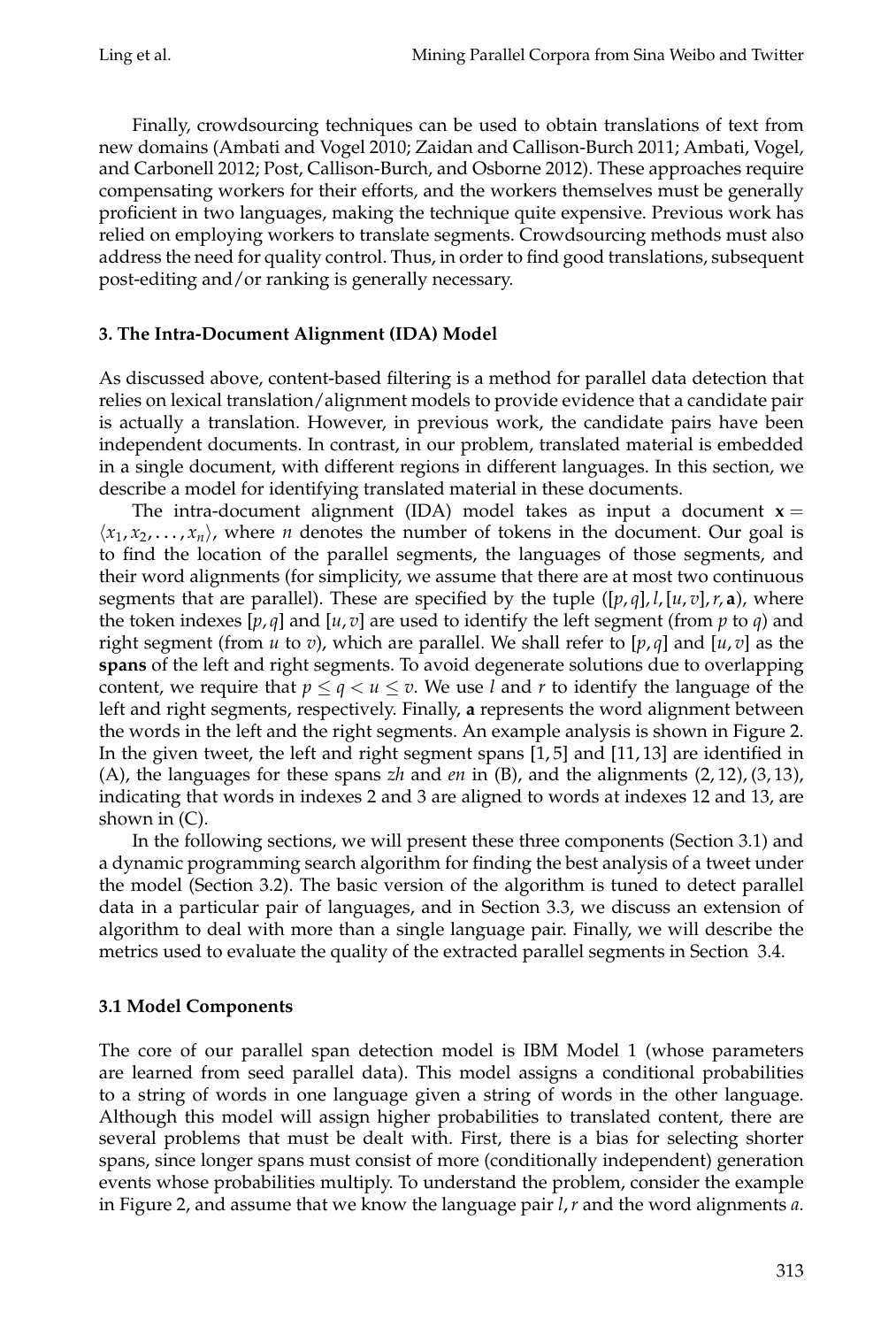

### **Figure 2**

Illustration of each of the model parameters. (A) A potential pair of parallel segments *p*, *q*, *u*, *v*. (B) A possible pair of languages *l*,*r*. (C) The word alignments between these segments.

Suppose that the Chinese characters  $\frac{\partial \mathcal{L}}{\partial x}$  and  $\frac{\partial \mathcal{L}}{\partial y}$  are aligned to the words *fighting* and *together*, respectively. We now consider three possible segment spans  $[p, q]$ ,  $[u, v]$ : (1) The desired translation from  $-\text{\&} \mathcal{B} \text{ } \mathcal{F}$  for *We fighting together*; (2) the segment of all aligned words translating from 起努 to *fighting together*; (3) and the segment with a word-to-word translation from  $\overline{\mathcal{R}}$  to *together*. According to Equation (2), the translation probabilities would be calculated as:

• (1) 
$$
\frac{1}{4^6}P_{\text{M1}}(\text{together} \mid \overline{\text{t}}\text{t})P_{\text{M1}}(\text{fighting} \mid \overline{\text{t}}\overline{\text{t}})
$$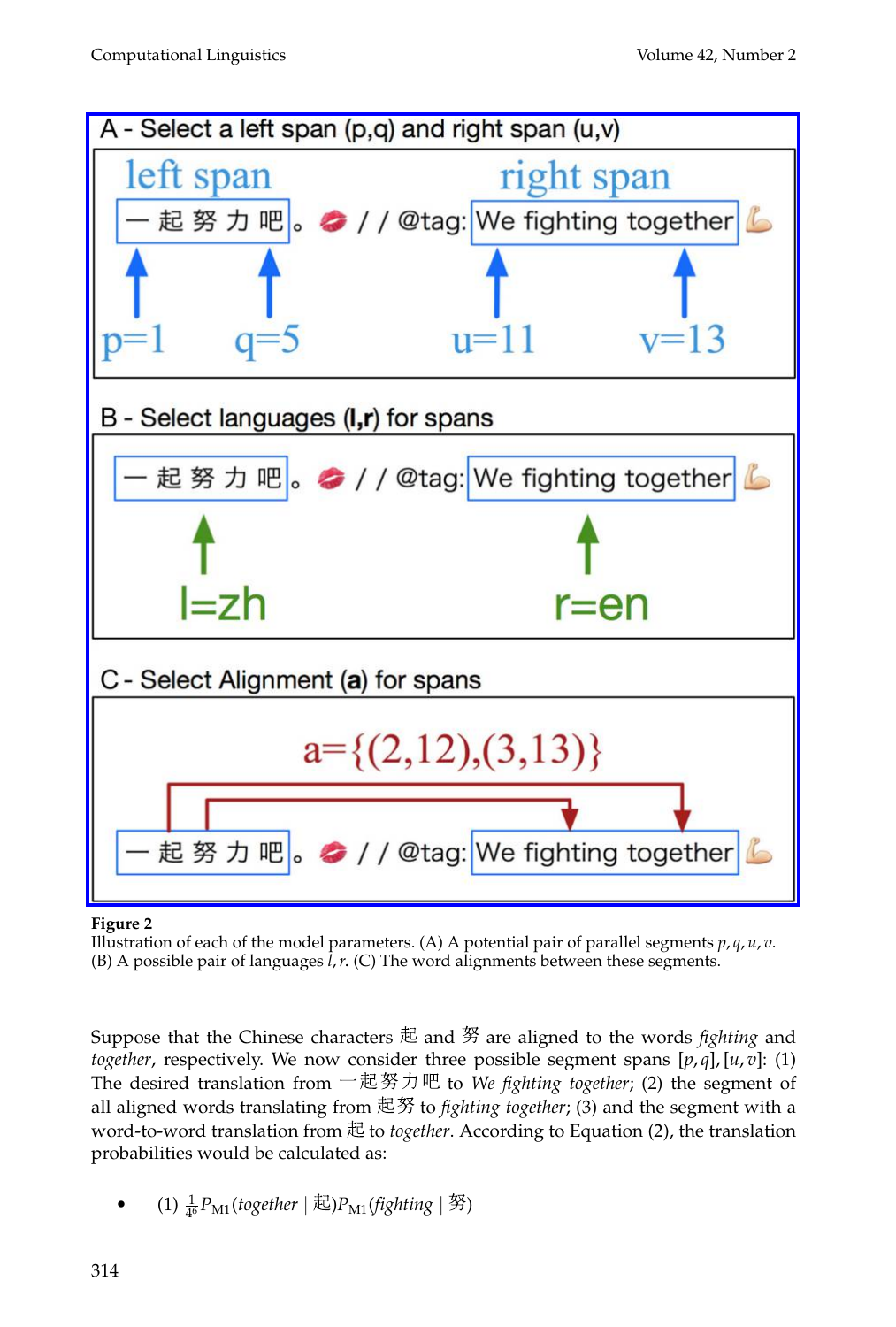- r  $(2)$   $\frac{1}{2^3}P_{\text{M1}}(together \mid \Xi)P_{\text{M1}}(fighting \mid \Xi)$
- r (3)  $\frac{1}{1^3}P_{\text{M1}}(together \mid \underline{\#})$

A second problem is that the model is unlikely to choose segments with unaligned words. This can be seen by comparing the first and second cases, where it is evident that the first case's translation probability is bounded by the second one regardless of the word translation probabilities, as the normalization factor  $\frac{1}{n^{m+1}}$  is inversely proportional to the number of words in the segments. A more aggravating issue is the fact that the model will always pick word-to-word translation segments. This can be seen by comparing case (2) and (3), where we can observe that the second case is bounded by the third one, as the second case is a product of more translation probabilities.

Similar results are obtained if we consider Equation (1), where the example (1) obtains a lower score than (2) and (3), because it contains unaligned words.

To address this problem, we propose a three-feature model that takes into account the spans of the parallel segments, their languages, and word alignments. This model is defined as follows:

$$
score([u, v], r, [p, q], l, \mathbf{a} | \mathbf{x}) = \underbrace{\Phi_S([p, q], [u, v], [l, r, \mathbf{x})]}_{\text{span score}} \times \underbrace{\Phi_L(l, r | [p, q], [u, v], \mathbf{x})}_{\text{language score}} \times \underbrace{\Phi_T(\mathbf{a} | [p, q], l, [u, v], r, \mathbf{x})}_{\text{translation score}}
$$

Each of the component scores ( $\phi_S$ ,  $\phi_L$ , and  $\phi_T$ ) returns a score in the interval [0, 1]. We now describe the role each score plays in the model.

*3.1.1 Translation Score.* The translation score  $\phi_T(a \mid [p,q], l, [u,v], r)$  indicates whether [*p*, *q*] is a reasonable translation of [*u*, *v*], according to an arbitrary alignment **a**. Previously, we relied on IBM Model 1 probabilities for this score:

$$
\Phi_{M1}(\mathbf{a} \mid [p,q], l, [u,v], r, \mathbf{x}) = \frac{1}{(q-p+2)^{v-u+1}} \prod_{i=u}^{v} t_{M1}^{l \to r}(x_i \mid x_{a_i})
$$

This equation is a reformulation of Model 1 presented in Equation 2 for a single document with the segment  $p, q$  as source, and  $u, v$  as target. The lexical tables  $t_{\text{M1}}^{1 \to r}$  for the various language pairs are trained a priori using available parallel corpora. The null translation probability is set to  $\epsilon$ , which is set to a negligible probability, so that these are only used if  $x_i$  cannot be aligned to any word. Note that the translation score by itself also allows the identification of the language pair *l*,*r*, as using a lexical table from an incorrect language pair is likely to yield lower scores.

However, when considering multiple language pairs, lexical translation probabilities for pairs of words in some language pairs tend to be higher, as there are fewer equivalent translations for the same word. This would bias the model to pick those language pairs more often, which is not desirable. Thus, we redefine this score by adapting the content-based matching metric, which assumes lexical translation uniformity:

$$
\Phi_{match}(\mathbf{a} \mid [p,q], l, [u,v], r, \mathbf{x}) = \frac{\#\mathbf{a}}{\sum_{i \in [p,q] \cup [u,v]} \delta(i \notin a)}
$$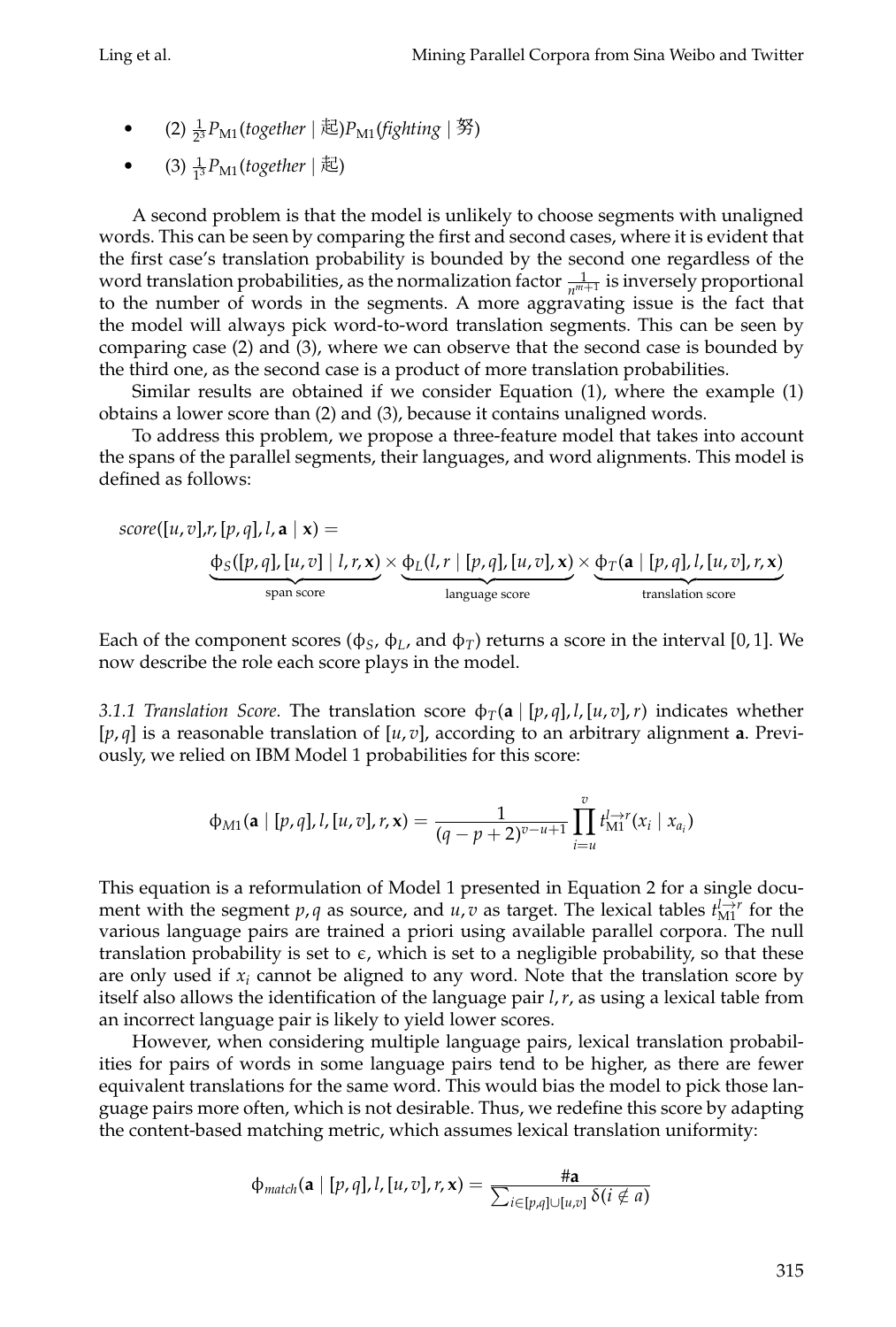However, the computation of the alignments **a** for a given language pair *l*,*r* is still performed under IBM Model 1.

Finally, as performing word alignments for different directions can generate a different set of alignments, we also compute the alignments from *r* to *l*. These alignments are generated for both directions, which are denoted as **a***l*,*<sup>r</sup>* and **a***r*,*<sup>l</sup>* . The translation score is defined as:

$$
\varphi_T = \max(\varphi_{match}(\mathbf{a}_{l,r} \mid [p,q], l, [u,v], r, \mathbf{x}), \varphi_{match}(\mathbf{a}_{r,l} \mid [u,v], r, [p,q], l, \mathbf{x}))
$$

*3.1.2 Span Score.* The span score φ*S*([*p*, *q*], [*u*, *v*] | *l*,*r*, **x**) of hypothesized pair of segment spans  $[p, q]$ ,  $[u, v]$  is defined as:

$$
\begin{aligned} \n\Phi_{\mathcal{S}}(l,r \mid [p,q],[u,v] \mid \mathbf{x}) &= \\ \n&\frac{(q-p+1)+(v-u+1)}{\sum_{0 < p' \le q' < u' \le v' \le n} (q'-p'+1)+(v'-u'+1)} \times \delta([p,q],[u,v] \in \omega(l,r,\mathbf{x})) \n\end{aligned}
$$

The span score is a distribution over all spans that assigns higher probability to segmentations that cover more words in the document. It assigns the highest probability to segmentations that cover all the words in the document, which encourages the model to favor larger segments.

It also depends on the function δ, which takes the values 1 or 0, depending on whether all the segment boundaries are valid according to the list  $\omega$  of violations. The only exception occurs when there are no valid boundaries, in which case δ returns 1. This violation list allows the definition of hard constraints regarding a segment's validity based on prior knowledge.

The first intuition that we wish to capture is that consecutive words in the same unicode range tend to belong to the same sentence. For instance, in the example in Figure 2, segments *fighting together* or *fighting* would not be valid, because they do not include the whole sequence of Latin words *We fighting together*. However, the segment *tag: We fighting together* or any other segment that contains the whole sequence of Latin words is acceptable. The same applies to the Chinese segment  $-\text{\&}\n# \mathfrak{B} \mathfrak{H} \mathfrak{m}$ .

The second rule ensures that a segment containing a parenthesis starter will also contain the corresponding parenthesis ender. For instance, for the tweet *Yoona taking the* '身体健康' *(be healthy)* ^  $\hat{ }$ , the segment *(be healthy* would not be valid, because it does not contain the parenthesis closer *)*. However, both *(be healthy)* and *be healthy* are acceptable. The exception to this rule occurs when either the parenthesis starter or ender is missing in the tweet, in which case this violation is ignored. We consider the following universal starter and ender pairs: (), [], and  $\{\}$ ; as well as the Chinese and Japanese pairs: (), [1, [], and  $\lceil \cdot \rceil$ .

With the inclusion of the span score, the model can successfully address the example in Figure 2, as the span score will give preference to longer segments and the list of violations will force the model to use complete sentences. Consider the French–English example in Figure 1, and assume that the alignment model is able to align *est* to *is*, *le* to *the* and the left question mark *?* is aligned to the right one. In this case, the current model would be able to find the correct segments since the list of violations would enforce that the left segment contains *Qui est le v´eritable avare* and the right segment contains *Who is the real miser?*. Furthermore, as the question marks are aligned, the model is capable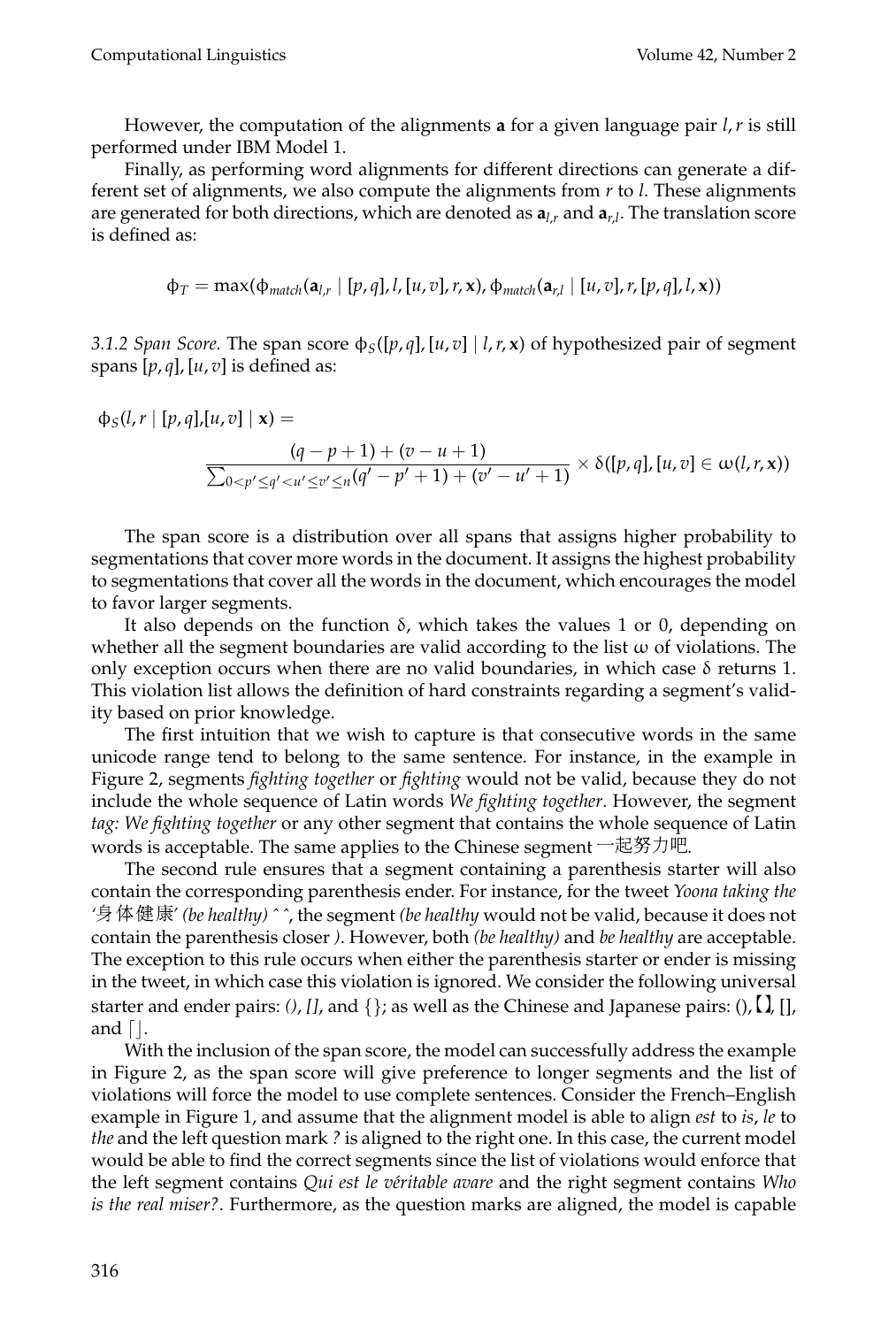of correctly extracting the translation from *Qui est le v´eritable avare?* to *Who is the real miser?*.

Although the span score captures many desirable properties of good alignments based on structural features like parentheses, such features are not always present. For instance, consider that the previous example was tweeted as *Who is the real miser Qui* est le véritable avare. We can see that correctly translated segments from *Who is the real miser* to *Qui est le véritable avare* and the incorrect segments that translate from *Who is the real* to *miser Qui est le véritable avare* would receive the same score according to the span score, because they cover all words in the tweet. This is because the model does not know whether *miser* belongs to the English or French segment. One solution to solve this would be to augment the lexical table so that the alignment model can align the word *miser* to *avare*, so that the translation score is higher in the first case. However, this is an unreasonable requirement as it would require large amounts of parallel data. An easier solution would include a language detector in order to identify that it is likely that *miser* is an English word, so it is unlikely that it will be placed in the French segment. This information is encoded in the language score.

*3.1.3 Language Score.* The language score  $\phi_L(l, r | [p, q], [u, v], \mathbf{x})$  indicates whether the language labels *l*,*r* are appropriate to the document contents:

$$
\Phi_L(l,r \mid [p,q],[u,v],\mathbf{x}) = \frac{\sum_{i=p}^{q} P_L(l \mid x_i) + \sum_{i=u}^{v} P_L(x_i \mid r)}{(q-p+1) + (v-u+1)}
$$

where  $P_L(x \mid l)$  is a language detection function that yields the probability that word  $x_i$ is in language *l*. In our previous work (Ling et al. 2013), this was a 0-1 function based on unicode ranges, which assumed that all Latin words were English, all Han Characters were Chinese, and all Perso-Arabic letters were Arabic. This was not a problem, because we were only extracting Arabic–English and Chinese–English pairs. To cope with any language pair—including pairs where both languages have the same unicode range we estimate  $P_L(x \mid l)$  by training a character-based language detector<sup>2</sup> and calculating the posterior probability of a language *l* given a word *x*.

The score benefits the model in two aspects. First, it addresses the problem mentioned above, so that we can address tweets with languages in the same unicode range. Second, it allows a better identification of the language pair  $l, r$  than simply using the alignment model. The reason for this is the fact that some languages, such as Portuguese and Spanish or Chinese and Japanese, contain overlapping words. For instance, in the tweet  $\downarrow \ \downarrow \ \bar{\uppi} \ \& \ \downarrow$  *Have a nice weekend! #ohayo*, the characters  $\bar{\uppi}$  mean *weekend* in both Chinese and Japanese. Thus, if these are the only characters that are aligned during the computation of the translation score, both languages are equally likely to be correct. However, the Hiragana characters  $\zeta$ ,  $\zeta$ , and  $\zeta$  that surround it only exist in Japanese, so the entire sequence  $\zeta \mapsto \overline{\pi} \zeta$  is much more likely to be Japanese than Chinese. These details are captured by the character-based language score.

<sup>2</sup> http://code.google.com/p/language-detection/.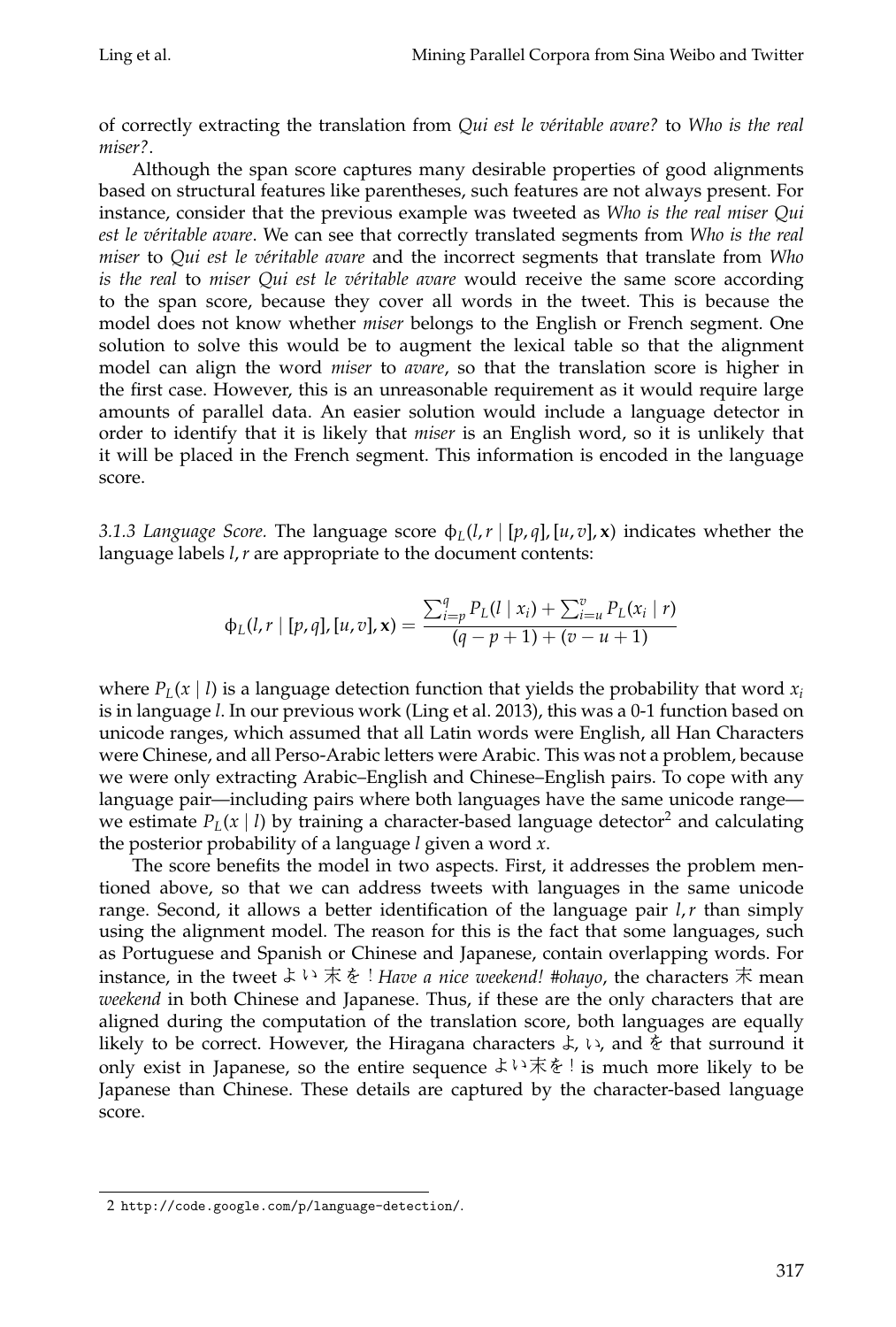#### **3.2 Searching for the Best Analysis**

In our search problem, we need to efficiently search over all pairs of spans, languages, and word alignments. We will show that (assuming a Model 1 alignment model), a dynamic programming search algorithm is available. Our search problem is formalized as follows:

$$
([p,q],l,[u,v],r)^* = \arg\max_{[p,q],l,[u,v],r} \max_{\mathbf{a}} score([p,q],l,[u,v],r,\mathbf{a} \mid \mathbf{x})
$$
(3)

with variables defined as in the previous section. A high model score indicates that the predicted bispan [*p*, *q*], [*u*, *v*] is likely to correspond to a valid parallel span.

A naive approach to solving this problem would require each of the scores φ*S*, φ*L*, and φ*<sup>T</sup>* to be computed for each possible value of *l*,*r*, *p*, *q*, *u*, *v*. Calculating the span score  $\phi_S$  for all combinations of *u*, *v*, *p*, *q* values only requires a sum of boundary positions. The set of violations  $\omega$  only needs to be computed once for each sample.

As for the language score  $\phi_L$ , the language probabilities for each word  $P_L(x | l)$ only need to be computed once. The detector can compute the language probabilities for a word *x* for all considered languages in linear time over the length of *x*. Furthermore, the number of character *n*-grams that need to be considered is relatively small, as we are applying it on words rather than documents. Once  $P_L(x \mid l)$  is computed for all possible values of *l* and *x*, calculating the language score can be trivially computed.

However, computing the translation score  $\phi_T$  requires the computation of the word alignments in  $\phi_T$  over all possible segmentations, which requires  $O(|\mathbf{x}|^6)$  operations using a naive approach [*O*(|**x**| 4 ) segmentation candidates, and *O*(|**x**| 2 ) operations for aligning each pair of segments]. Even if only one language pair *l*,*r* is considered, a document with 40 tokens would require approximately 7 million operations in the worst case for  $\phi_T$  to be computed for all segmentations. To process millions of documents, this process needs to be optimized.

Fortunately, we can reduce the order of magnitude of this algorithm to  $O(|x|^4)$ without resorting to approximations. This is done by showing that, under Model 1, Viterbi alignments do not need to be recomputed every time the segment spans are changed, and can be obtained by updating previously computed ones. Thus, we propose an iterative approach to compute the Viterbi word alignments for IBM Model 1 using dynamic programming.

Finally, computing the alignments using all possible values of *l*,*r* is unnecessarily expensive, and we will show that we can limit the number of pairs without approximations by using the language identification approach described in Section 3.3.

*Dynamic programming search.* We leverage the fact that the Viterbi word alignment of a bispan (or pair of spans) under Model 1 can be reused to calculate the Viterbi word alignments of larger bispans. The algorithm considers a four-dimensional chart of bispans and computes the Viterbi alignment for the minimal valid span (i.e., [0, 0], [1, 1]). Then, it progressively builds larger spans from smaller ones. Let  $A_{p,q,\mu,\nu}$  represent the Viterbi alignment of the bispan  $[p, q]$ ,  $[u, v]$ . Each of the four dimensions  $p, q, u, v$  of the chart can be manipulated using  $\lambda$  recursions, which guarantees that the new alignment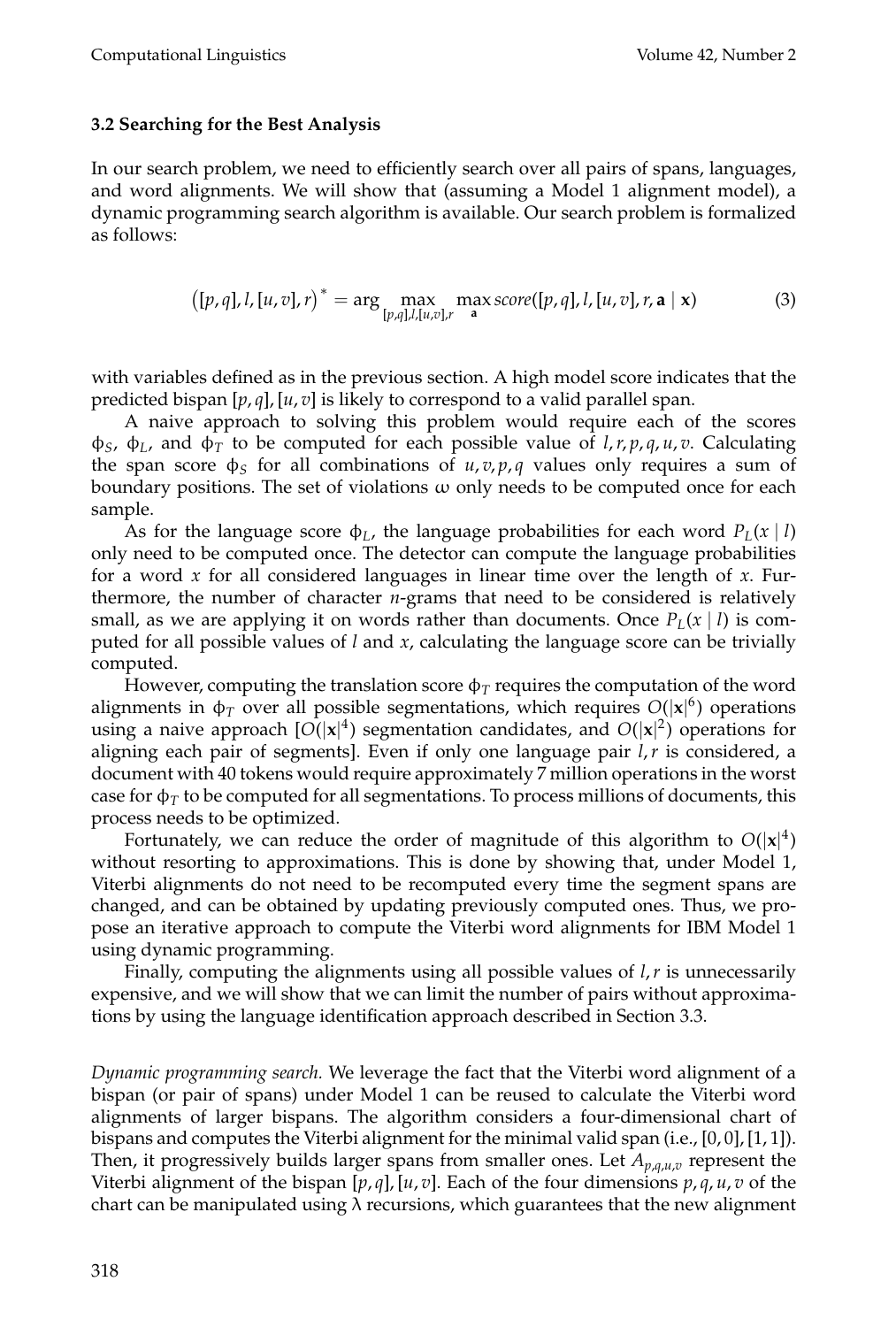will be maximized according to IBM Model 1. The following update functions are defined:

- *A*<sub>p</sub><sub>*n*</sub>*a*,*v*<sub>+1</sub></sub> =  $\lambda$ <sub>+*v*</sub>( $A$ <sub>*p*,*q*,*u*,*v*)</sub> inserts one token to the end of the right span with index  $v + 1$ . Only the most likely alignment for that token is needed, which requires iterating over all the tokens in the left span [*p*, *q*]. See Figure 3 for an illustration.
- *A*<sub>*p*,*q*,*u*+1,*v*</sub> =  $\lambda$ <sub>+*u*</sub>(*A*<sub>*p*,*q*,*u*,*v*)</sub> removes the first token of the right span with index *u*. The Viterbi alignment remains the same with the exception that alignments to the removed token at *u* must be removed. This can be done in time *O*(1).
- *A*<sub>p</sub><sub>*q*+1,*u*,*v*</sub> =  $\lambda_{+q}(A_{p,q,u,v})$  inserts one token to the end of the left span with index  $q + 1$ . All words in the right span must be rechecked, because aligning them to the inserted token at  $q + 1$  may yield a better translation score. This update requires  $v - u + 1$  operations.
- $\mathcal{A}_{p+1,q,\mu,v} = \lambda_{+p}(A_{p,q,\mu,v})$  removes the first token of the left span with index *p*. After removing the token, new alignments must be found for all tokens that were aligned to *p*. Thus, the number of operations for this update is  $K \times (q - p + 1)$ , where *K* is the number of words that were originally aligned to  $p$ . In the best case, no words are aligned to the token in  $p$ , so nothing needs to be done. However, in the worst case, when all target words were originally aligned to *p*, this update will result in the recalculation of all alignments.

The algorithm proceeds until all valid cells have been computed, and retrieves the value of the best cell. The most important aspect to consider when updating existing cells is that the update functions differ in complexity, and the sequence of updates



#### **Figure 3**

Illustration of the  $\lambda_{+v}$  operator. The light gray boxes show the parallel span and the dark boxes show the span's Viterbi alignment. In this example, the parallel message contains a "translation" of a b to A B.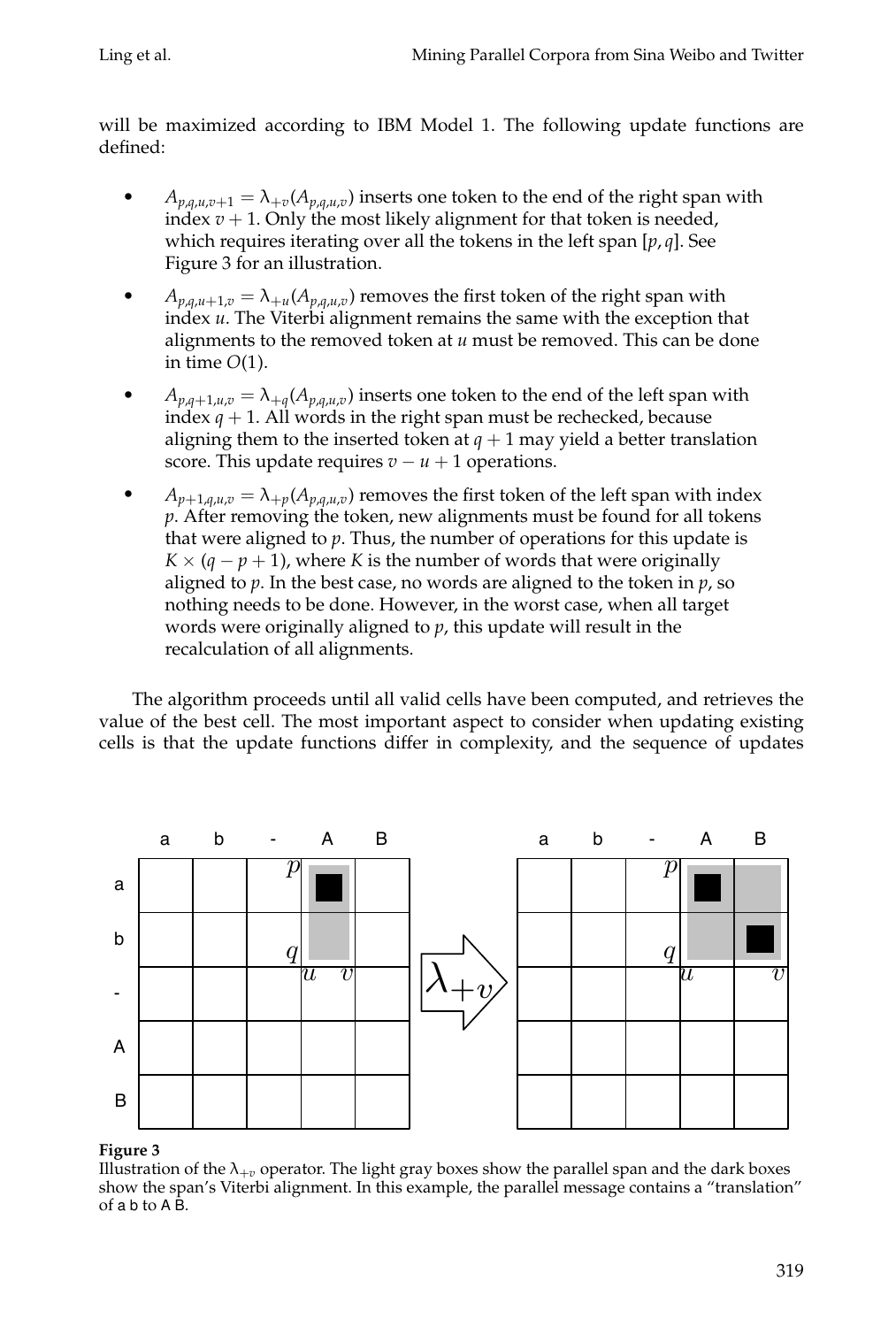used defines the performance of the system. Most spans are reachable using any of the four update functions. For instance, the span  $A_{2,3,4,5}$  can be reached using  $\lambda_{+v}(A_{2,3,4,4})$ ,  $\lambda_{+u}(A_{2,3,3,5})$ ,  $\lambda_{+q}(A_{2,2,4,5})$ , or  $\lambda_{+p}(A_{1,3,4,5})$ . However, it is desirable to apply  $\lambda_{+u}$  whenever possible, because it only requires one operation. Yet, this is not always feasible. For instance, the state  $A_{2,2,3,4}$  cannot be reached using  $\lambda_{+u}$ , as the state  $A_{2,2,2,4}$  does not exist, since it breaks the condition  $p \leq q < u \leq v$ . In this situation, incrementally more expensive updates must be considered, such as  $\lambda_{+v}$  or  $\lambda_{+q}$ , which are in the same order of complexity. Finally, we want to minimize the use of  $\lambda_{+p}$ , which may require the recomputation of the Viterbi alignments. Formally, we define the following recursive formulation that guarantees a most likely outcome:

$$
A_{p,q,u,v} = \begin{cases} \lambda_{+u}(A_{p,q,u-1,v}) & \text{if } u > q+1 \\ \lambda_{+v}(A_{p,q,u,v-1}) & \text{else if } v > q+1 \\ \lambda_{+p}(A_{p-1,q,u,v}) & \text{else if } q=p+1 \\ \lambda_{+q}(A_{p,q-1,u,v}) & \text{otherwise} \end{cases}
$$

This transition function applies the cheapest possible update to reach state *Ap*,*q*,*u*,*<sup>v</sup>* .

If we consider that we always choose the least complex update function, we will reach the conclusion that this algorithm runs at  $O(n^4)$  time. Starting by considering the worst update  $\lambda_{+q}$ , we observe that this is only needed in the following cases [0, 1][2, 2], [1, 2][3, 3], · · · , [*n* − 2, *n* − 1][*n*, *n*], which amounts to *O*(*n*) cases. Because this update is quadratic in the worst case, the complexity of these operations is  $O(n^3)$ . The update  $λ_{+p}$  is applied to the bispans [\*, 1][2, 2], [\*, 2][3, 3], · · · , [\*, *n* − 1], [*n*, *n*], where \* denotes an arbitrary number within the span constraints but not present in previous updates. Given that this update is linear and we need to iterate through all tokens twice, this update also takes  $O(n^3)$  operations in total. The update  $\lambda_{+v}$  is applied for the cells  $[*,1][2, *]$ ,  $[*,2][3, *]$ ,  $\cdots$ ,  $[*, n-1]$ ,  $[n, *]$ . Thus, with three degrees of freedom and a linear update, it runs in  $O(n^4)$  time. Finally, update  $\lambda_{+\mu}$  runs in constant time, but is needed for all remaining cases, so it also requires *O*(*n* 4 ) operations. Hence, by summing the executions of all updates, we observe that the order of magnitude of our exact inference process is  $O(n^4)$ . Note that for exact inference, a lower order would be unfeasible, because simply iterating all possible bispans once requires  $O(n^4)$  time.

IBM Model 2 or higher order models were not considered in this problem. Model 2 does require more complexity when computing the most probability alignment for a fixed sentence pair, thus it would increase the complexity of our search algorithm. Recall that  $\lambda_{+u}$  is the preferred update to be used whenever possible during inference, as it only takes one operation. However, this is only true for Model 1. In Model 2, an absolute distortion model must be considered that takes into account the distance between the positions of the right segment and the aligned word in the left segment. However, if we remove the first word in the right segment, we would be shifting the word positions of all words in the right segment, which would require the recomputation of the absolute distortion values of all remaining words in the right segment. This would raise the complexity of this operation to  $O(n)$ . Thus, with the new set of update functions, the optimal order of updates would require *O*(*n* 5 ) operations.

### **3.3 Language Pair Filtering**

The algorithm just proposed takes the pair of languages as inputs. If we are looking for a particular language pair, this is fine, but when we search for translations in a large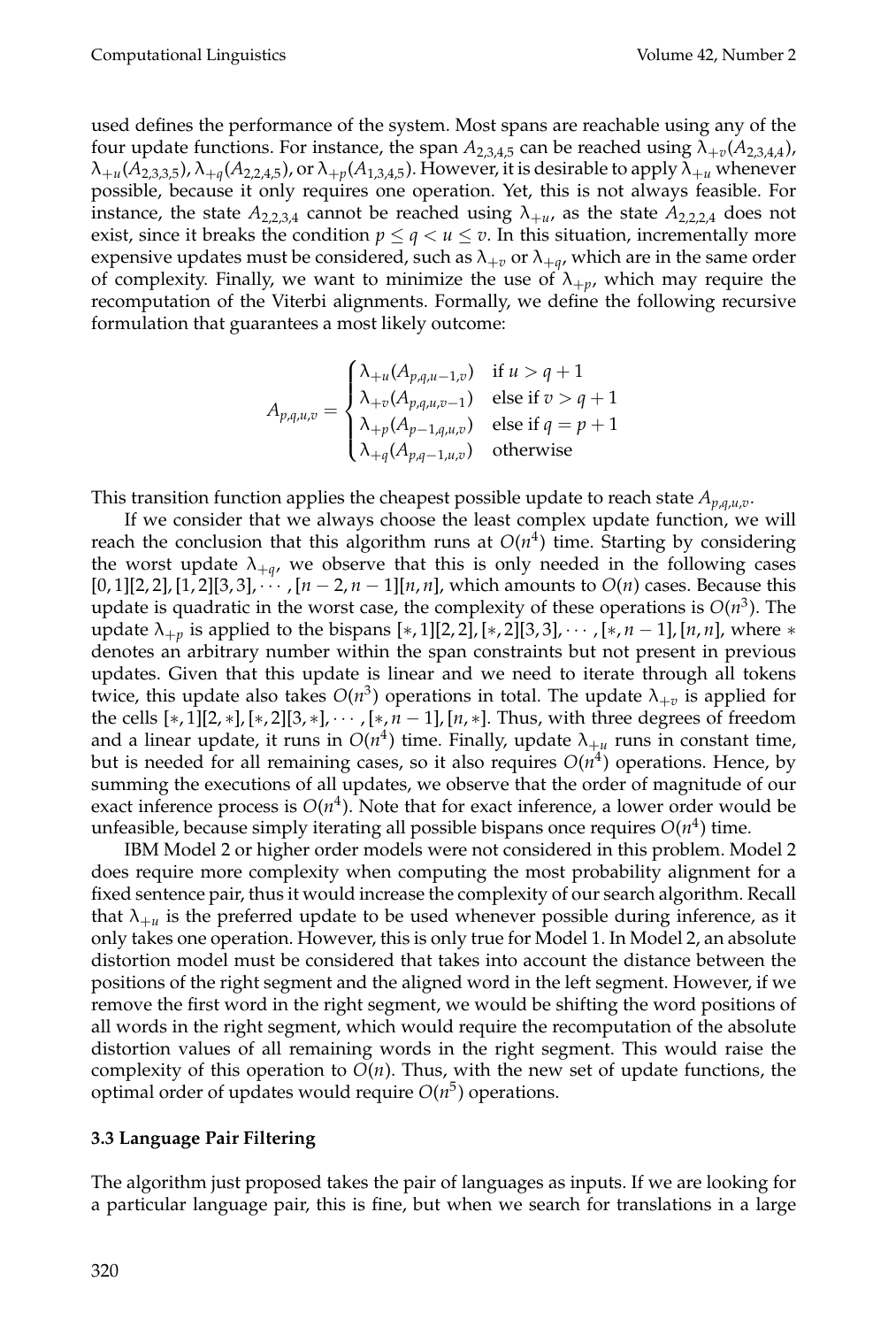number of language pairs, this is impractical. However, in most cases, many language pairs can be trivially ruled out. For instance, if there are no Han characters, any pair involving Japanese or Chinese can be excluded. Thus, one can efficiently filter out unlikely language pairs without losses.

The IDA model score is composed of the product of the span, language, and translation scores. The computation of the translation score requires checking a lexical translation table in each operation, which is computationally expensive. However, this operation is only expensive if we compute the translation score, as the span and language scores can be more efficiently computed.

Thus, we define the *incomplete* IDA score as:

$$
S_{inc}([u,v],r,[p,q],l\mid \mathbf{x}) = \Phi_S([p,q],[u,v]\mid l,r,\mathbf{x}) \times \Phi_L(l,r\mid [p,q],[u,v],\mathbf{x})
$$

We can trivially show that  $score([u, v], r, [p, q], l, \mathbf{a} | \mathbf{x})$  is bounded by  $S_{inc}([u, v],$  $r$ , [ $p$ ,  $q$ ],  $l$  | **x**), as the incomplete score does not include the product of the translation score, in the [0, 1] interval. This means that if we know that the highest *score* value for Chinese–English is 0.4, and wish to check if we can obtain a better score for Arabic– English, we can first compute the *Sinc* score for Arabic–English, and check if it is higher than 0.4. If it is not, we can skip the computation of the translation score for this language pair, as it will not be higher than 0.4. Thus, if we find that the highest *Sinc* score among all possible segmentations of  $p$ ,  $q$ ,  $u$ ,  $v$  score for a given language pair  $l_1$ ,  $r_1$ is lower than *score* for any other language pair, it follows that *l*<sup>1</sup> ,*r*<sup>1</sup> will never be the highest scoring language pair. More formally, we can discard a language pair  $l_1$ ,  $r_1$  if the following condition applies:

$$
\exists_{l \neq l_1, r \neq r_1} \max_{[p,q],[u,v]} S_{inc}([p,q], l_1, [u,v], r_1 | \mathbf{x})
$$
  
\n
$$
\leq \max_{[p,q],[u,v]} \max_{\mathbf{a}} score([p,q], l, [u,v], r, \mathbf{a} | \mathbf{x})
$$

Our method starts by computing the incomplete IDA scores *Sinc* for all values of *r*, *l*. Then, starting from the highest scoring language pairs *l*,*r*, we compute their real IDA scores, while keeping track of the highest IDA score. The algorithm can stop once it reaches a language pair whose incomplete IDA score is lower than the highest real IDA score, as we know that they will never achieve the highest real IDA score.

### **3.4 Evaluation Metrics**

The goal of the IDA model is to find the most likely parallel segments [*p*, *q*][*u*, *v*], their languages *l*,*r*, and the alignments **a**. We also define an evaluation metric that compares the predictions of our model with those obtained by manual annotation. That is, we test whether the predicted values of  $[p_h, q_h]$ ,  $l_h$ ,  $[u_h, v_h]$ ,  $r_h$  correspond to reference values [*pr* , *q<sup>r</sup>* ], *l<sup>r</sup>* , [*u<sup>r</sup>* , *v<sup>r</sup>* ],*r<sup>r</sup>* . Because alignments (the **a**'s) are not of primary interest, we do not evaluate the predictions made by our model.

We start by defining the intersection and union between two segments  $[a, b] \cap [a', b']$ and  $[a,b] \cup [a',b']$ . The intersection between two segments  $[a,b] \cap [a',b']$ , namely  $[a,b]$ and [a', b'], computes the number of tokens within the intersection of the intervals, as given by  $[\max(a, a'), \min(b, b')]$ . Similarly, the union between two segments  $([a, b] \cup$ [a', b']) computes the number of tokens within the union of the intervals, given by [min(*a*, *a'*), max(*b*, *b'*)]. One important aspect to consider is that the segments can span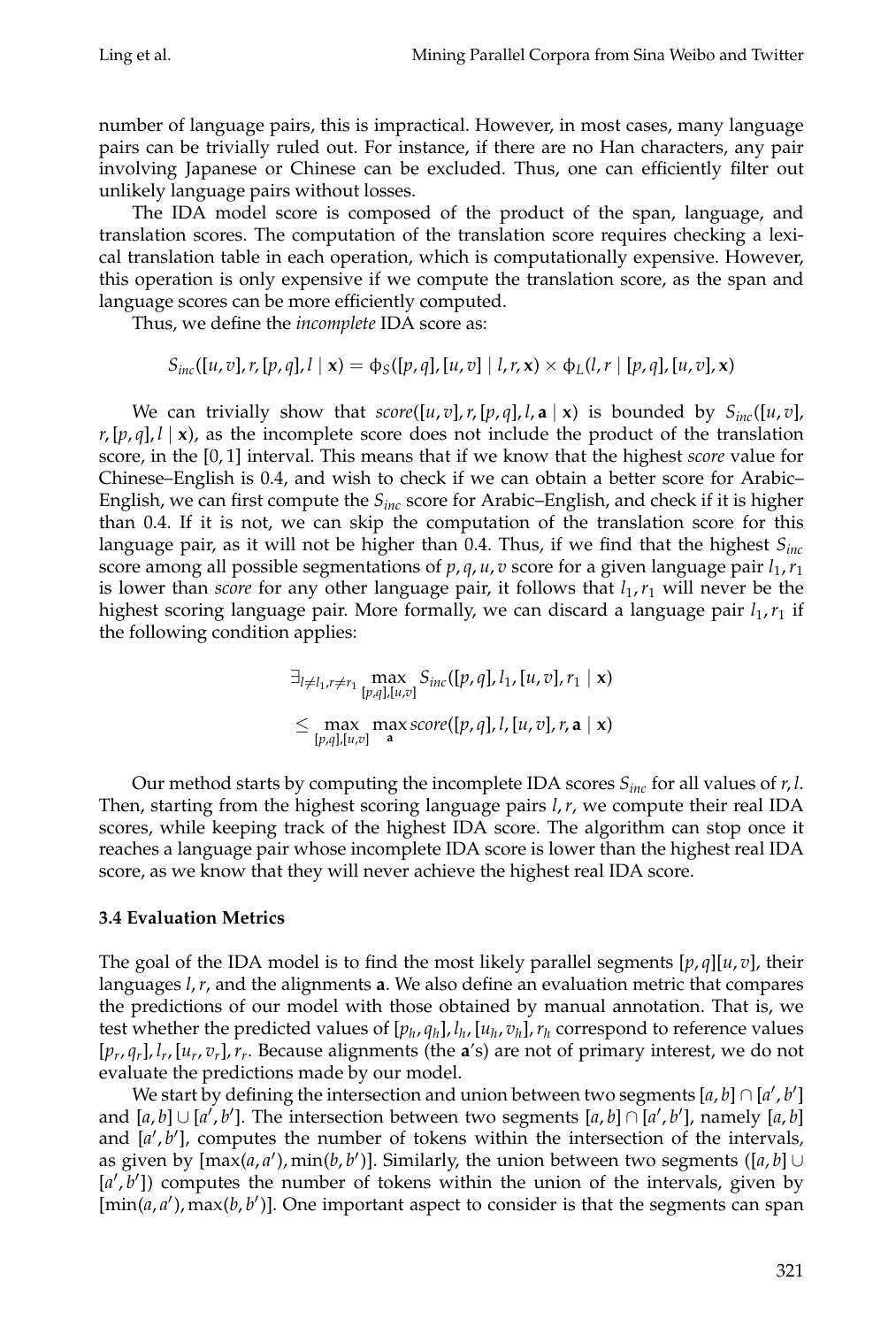half words, which can happen if there is a missing space between a sentence pair boundary, such as *uneasyBom*, which contains the English word *uneasy* and the Portuguese word *Bom*. To cope with this, we add the fractional count as the ratio between the number of characters that is included in the interval and total number of characters in the token. Thus, the segment corresponding to *uneasy* in *uneasyBom* would correspond to two-thirds of a single word.

A hypothetical segment  $[a_h, b_h]$  with language  $l_h$  is scored against the reference  $[a_h, b_h]$  with language  $l_r$  as:

$$
S_{seg}([a_h, b_h], l_h, [a_r, b_r], l_r) = \frac{intersect([a_h, b_h], [a_r, b_r])}{union([a_h, b_h], [a_r, b_r])} \delta(l_h = l_r)
$$
(4)

This score penalizes the hypothesis segment for each extra token not in the reference, as well as each token in the reference that is not in the hypothesis. Furthermore, segments that differ in language will have a zero score. Unlike our previous work, we decided not to evaluate the language pair detection as a separate task, as only a negligible number of spurious parallel sentences (less than 0.1%) are caused by a incorrect detection of the language pair.

The final score *SIDA* is computed as the harmonic mean between the segment scores of the parallel segments:

$$
S_{IDA}([p_h, q_h], l_h, [u_h, v_h], r_h, [p_r, q_r], l_r, [u_r, v_r], r_r) =
$$
  

$$
= \frac{2S_{seg}([p_h, q_h], l_h, [p_r, q_r], l_r)S_{seg}([u_h, v_h], r_h, [u_r, v_r], r_r)}{S_{seg}([p_h, q_h], l_h, [p_r, q_r], l_r) + S_{seg}([u_h, v_h], r_h, [u_r, v_r], r_r)}
$$
(5)

We opt to compute the harmonic mean (as opposed to a arithmetic mean) because it emphasizes that both parallel segments must be accurate to obtain a high score. This is because parallel segments are only useful when both sides are accurate on the span and language.

#### **4. Parallel Data Extraction**

The previous section describes a method for finding the most likely segments *p*, *q*, *u*, *v* and the language pair *l*,*r* and the alignments **a**, according to the IDA model score, for any document *x*. However, extracting parallel sentences using this model requires addressing other issues, such as identifying the tweets that contain translations from those that do not. This section will describe how the parallel data extraction process is performed.

We start by assuming that we have access to a sample of tweets (e.g., from Twitter), which we denote as *T*. The process is divided into three steps. First, we filter the set *T* in order to remove all monolingual tweets, which will result in a set  $T_{mult} \subseteq T$  composed solely of multilingual tweets, which substantially reduces the number of tweets that need to be processed by the following steps. Second, assuming that all tweets in *Tmult* contain parallel data, we extract the parallel segments using the IDA model, and these are placed in the second candidate set *Ds*,*<sup>t</sup>* . The fact that we are applying the IDA model to tweets that may not contain translations means that many instances in *Ds*,*<sup>t</sup>* will not be parallel. Thus, as the last step, we filter these instances, using a classifier that is trained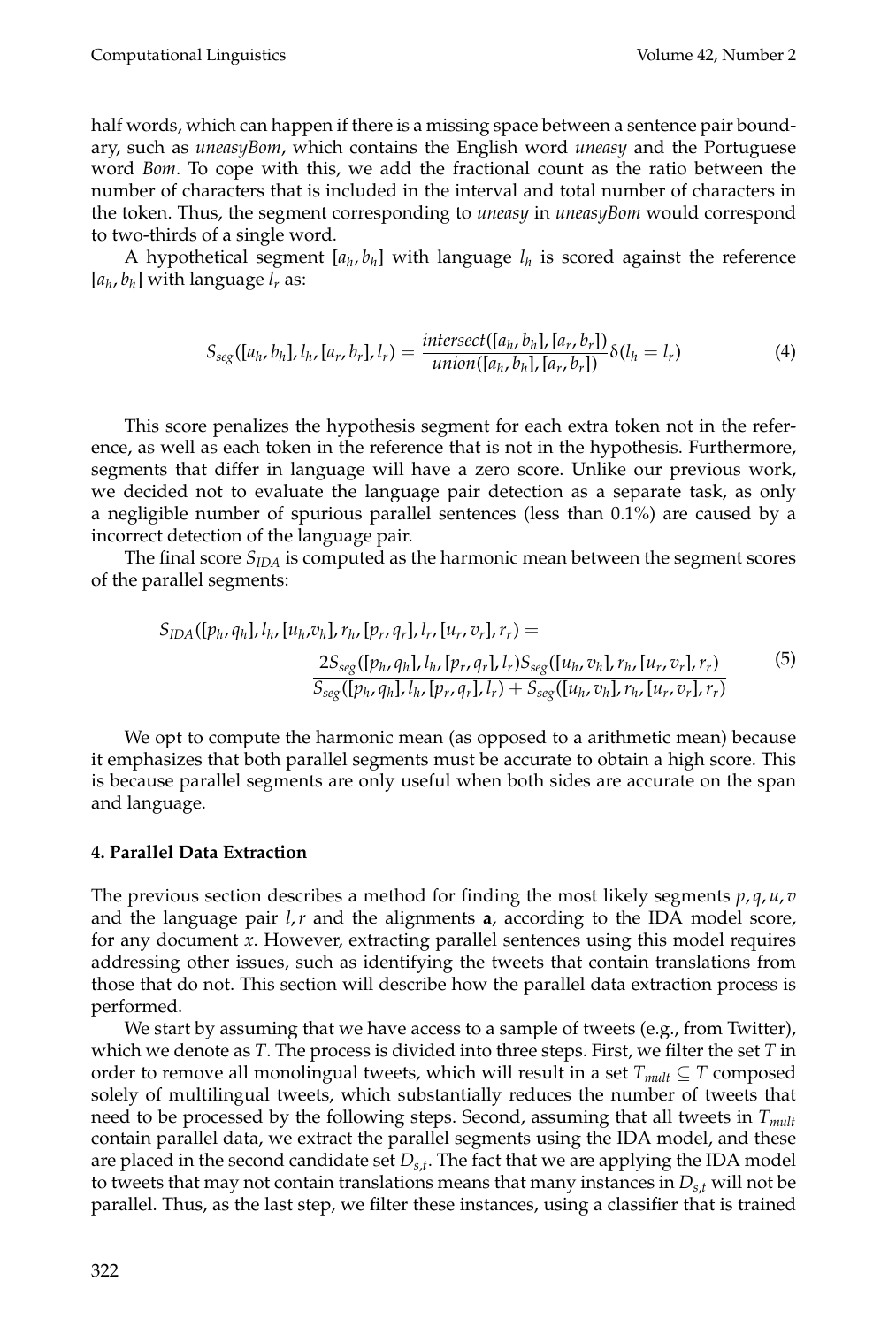to predict whether each sample in *Ds*,*<sup>t</sup>* is actually parallel. These steps will be described in detail in Sections 4.1, 4.2, and 4.3.

### **4.1 Filtering**

The first step is to filter the set of tweets *T* so that only multilingual tweets are kept. A tweet is multilingual if it includes more than one language. Thus, tweets passing this filter can contain not only translated material, but also code switching and references to foreign words or names.

Our previous approach for extracting Chinese–English sentence pairs considered only tweets that simultaneously contained a trigram of Chinese characters and a trigram of Latin words. However, this approach is only effective on finding multilingual tweets with languages that do not share the same unicode range. Thus, to allow the extraction of parallel data for language pairs such as English–Spanish, a more general method is needed.

*4.1.1 Multilingual Document Detection.* Although language identification is largely regarded as a solved problem, traditional language detectors do not identify multiple languages within a document, but instead make the assumption that documents are primarily in one language. Some recent work has begun to address this (Lui, Lau, and Baldwin 2014), and our application imposes an additional efficiency requirement.

We use an approach similar to that used in Section 3.1.3, where we use a word-based language detection approach. The approach is based on estimating the probability that two tokens *a* and *b* are in different languages. The probability of a pair of tokens *a* and *b* and a pair of respective languages  $\ell_a$  and  $\ell_b$  is given by the product of the probabilities  $P_L(\ell_a | a) \times P_L(\ell_b | b)$ , where  $\sum_{\ell \in \mathcal{L}} P_L(\ell | a) = 1$  and  $\sum_{\ell \in \mathcal{L}} P_L(\ell | b) = 1$ . Thus, the sum of the probabilities of all pairs of language pairs  $\sum_{\ell_a \in \mathcal{L}} \sum_{\ell_b \in \mathcal{L}} P_L(\ell_1 | a) \times P_L(\ell_2 | b)$  is equal to 1, and we can efficiently compute the probability that the pair of tokens are in different languages as:

$$
P(\ell_a \neq \ell_b \mid a, b) = 1 - \sum_{\ell \in \mathcal{L}} P_L(\ell \mid a) \times P_L(\ell \mid b)
$$
 (6)

where  $P_L(\ell | x)$  is once again the probability that token *x* is in language  $\ell$ , according to a character-based model, and  $\mathcal L$  is the set of all languages considered. Thus, given a tweet, our model attempts to find a pair of words where  $P(\ell_a\neq \ell_b\mid a,b)$  is higher than 0.95. For instance, in the tweet *eu quero ver este cartoon*, where the message is mainly in Portuguese except for the word *cartoon*, which is in English, the model can use the high probability in  $P(\ell_{ver} \neq \ell_{cartoon} \mid ver, cartoon)$  to identify this tweet as multilingual. Once again, we are not interested in the accuracy provided by considering contextual information in language detectors for the following reasons. Firstly, the language ambiguity is not a problem, because we are attempting to detect whether a pair is multilingual rather than specifically identifying the languages of the pair of words. Notice that the language of the word *ver* by itself is ambiguous, since both Portuguese and Spanish contain this word. However, the model is only interested in knowing if the language of *ver* is different from the language of *cartoon*. Thus, as long as the probability that the *ver* is low for English, the multilingual language detector will successfully identify this pair as multilingual. Secondly, even if a pair fails to be detected as multilingual, the model will still test all remaining pairs on whether these are parallel.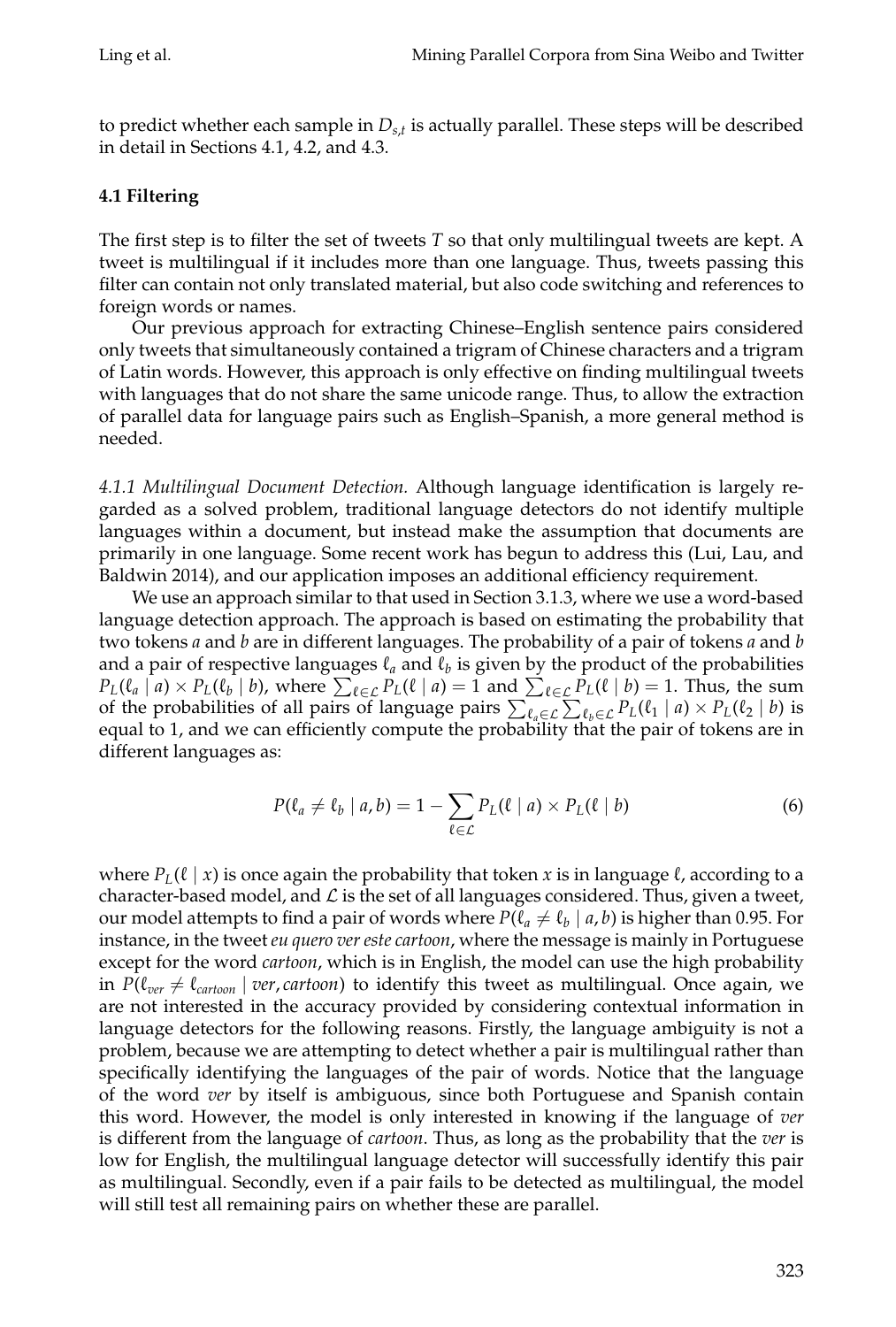*4.1.2 Word Pair Indexing.* Traversing the whole Twitter corpora and computing Equation (6) for all pairs of words can be expensive, given that there may be billions of tweets to process. To cope with this, we use an approach based on the work of Uszkoreit et al. (2010), where we first index *T*. This index maps a word pair to a list of documents containing that word pair. Next, we traverse the index of word pairs and perform the detection using Equation (7), tagging the list of documents with that word pair as multilingual. Using this approach, we can avoid recomputing the same word pair more than once, if they occur in multiple tweets. Furthermore, we traverse the index so that word pairs that occur in more documents are processed first, and skip word pairs whose associated documents have already been classified as multilingual.

#### **4.2 Location**

The set of multilingual tweets *Tmult* is then processed using the IDA model in order to find the most likely values for the variables  $[p,q]$ ,  $[u,v]$ ,  $l$ ,  $r$  that define the parallel segments and their languages. Then, each parallel sentence is extracted and placed in the set  $D_{s,t} = \{(s_1, t_1), \ldots, (s_k, t_k)\}\)$  containing all parallel sentences extracted in the language pair *s, t*. It is important to note that, whereas the variables *l, r* denote the languages of the left and right segments, respectively, in the set *Ds*,*<sup>t</sup>* , we place all parallel sentences that contain the language pair *s*, *t*, regardless of their order. Thus, we define the following insertion function:

$$
Ins(\mathbf{x}, [p, q], [u, v], l, r, D_{s,t}) = \begin{cases} D_{s,t} \cup \{ (\mathbf{x}_p^q, \mathbf{x}_u^v) \} & l = s \land r = t \\ D_{s,t} \cup \{ (\mathbf{x}_u^v, \mathbf{x}_p^q) \} & l = t \land r = s \end{cases}
$$
(7)

where  $\mathbf{x}_a^b$  denotes the segment corresponding to the indexes from *a* to *b* in the original tweet **x**. This function simply checks if the *s* and *t* correspond to the left *l* or right *r* segments in the detected parallel data, and places the appropriately aligned parallel segments.

Obviously, *Ds*,*<sup>t</sup>* will contain a considerable number of non-parallel segments, as multilingual messages in *Tmult* are not guaranteed to contain translated material. Furthermore, we must also consider errors from misalignments of the IDA model and misclassifications of the multilingual message detector. Thus, in order to identify messages that are actually parallel, a final identification step is necessary.

### **4.3 Identification**

Given a candidate sentence pair (*s*, *t*), many existing methods for detecting parallel data can be applied (Resnik and Smith 2003; Munteanu and Marcu 2005), as this problem becomes a regular unstructured bitext identification problem. In our initial work (Ling et al. 2013), we simply defined a threshold  $τ$  on the IDA model score, which was determined empirically. To obtain better results we train a logistic regression classifier for each language pair, similar to that presented in Munteanu and Marcu (2005), which detects whether two segments are parallel in a given language pair by looking at features of the candidate pair. Training is performed to maximize the classification decisions on annotated candidate pairs.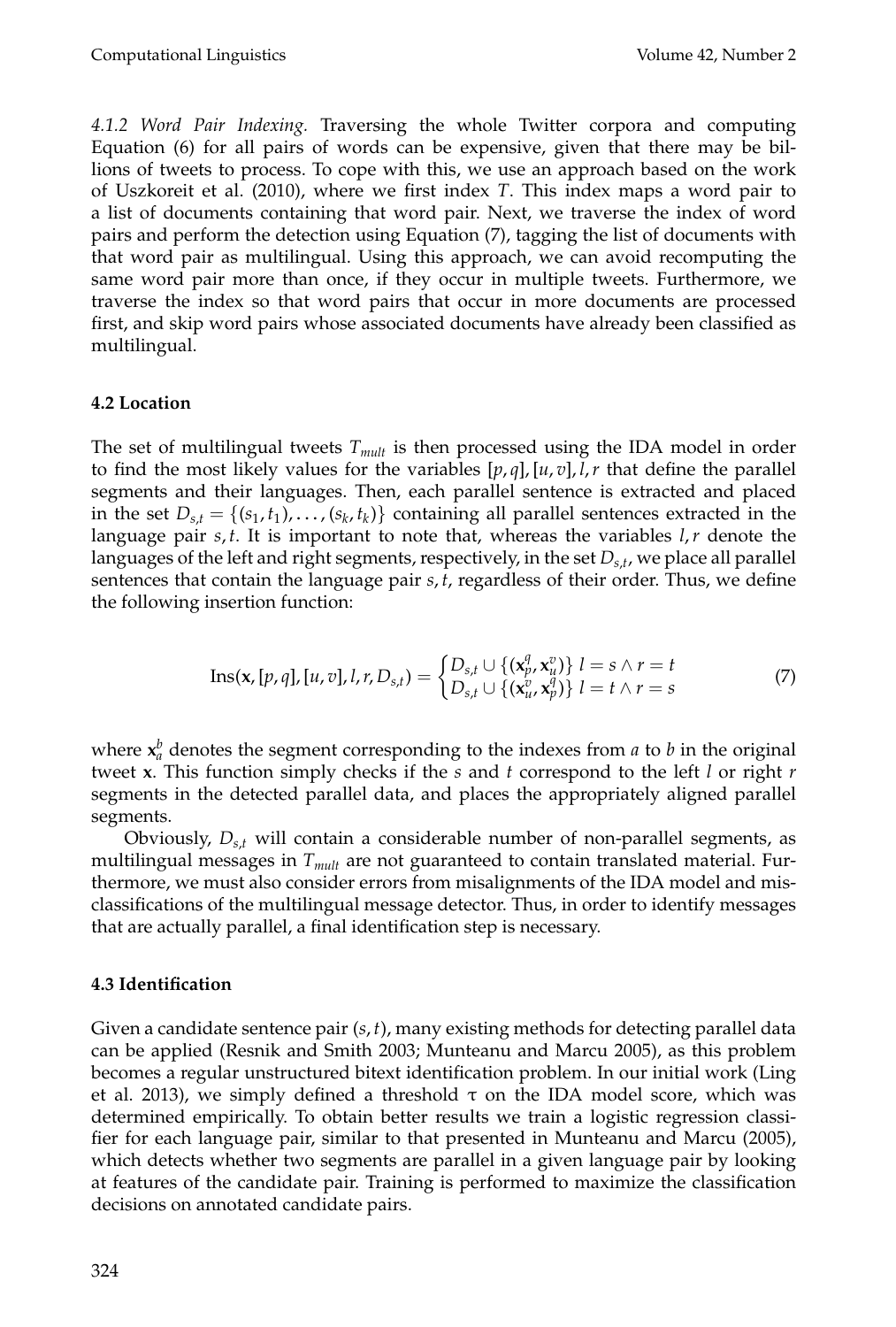The classifier uses the following features:

- r **IDA model features** - These features correspond to the scores according to each of the factors  $S_S$ ,  $S_L$ , and  $S_T$ . Each score is added as a separate feature so that they can be weighted separately.
- User features Although the background of the users that parallel post cannot be determined with absolute certainty, it is safe to assume that they are either bilingual speakers and translate their own messages, or hire translators to translate their posts. Thus, users that do not belong to these categories rarely post parallel messages, since they do not have the means, and likewise, users that are in these categories are likely to post a considerable amount of parallel posts. For instance, Sina Weibo users for Snoop Dogg and Paris Hilton mostly post in English–Chinese. Although the IDA model can align the parallel segments in most cases, some shorter more informal messages, such as *Ready to rock NYC. -* 准备好让纽约嗨起来<sub>?</sub>, tend to be harder to align and receive a lower score—therefore do not get classified as parallel. These messages tend to be more valuable, however, as they contain artifacts that our translation models cannot translate. Thus, it is desirable to consider the aggregate scores of the user posts as additional information for the classification problem. This is implemented by adding the average IDA model score from all posts from a given user as a feature.
- **Repetition features** In informal domains, there are many terms that are not translated, such as hashtags (e.g., *#twitter*), at mentions (e.g., *@NYC*), numbers, and people's names. The presence of such repeated terms in the same tweet can be a strong cue for detecting translations. Hence, we define features that trigger if a given word type occurs in a pair within a tweet. The word types considered are hashtags, at mentions, numbers, and words beginning with capital letters.
- Length feature It has been known that the length differences between parallel sentences can be modeled by a normal distribution (Gale and Church 1991). Thus, we used parallel training data (used to train the alignment model) in the respective language pair to determine ( $\tilde{\mu}$ ,  $\tilde{\sigma}^2$ ), which lets us calculate the likelihood of two hypothesized segments being parallel.

For each language pair *s*, *t*, we train separate classifiers for each language pair on annotated parallel data  $D_{gold}(s, t)$ . The method used to obtain the necessary annotations is described in Section 5.

*Intrinsic evaluation.* The quality of the classifier can be determined in terms of precision and recall. We count one as a true positive (*tp*) if we correctly identify a parallel tweet, and as a false positive (*fp*) if we spuriously detect a parallel tweet. Finally, a true negative (*tn*) occurs when we correctly detect a non-parallel tweet, and a false negative (*fn*) if we miss a parallel tweet. Then, we set precision as  $\frac{tp}{tp + fp}$  and recall as  $\frac{tp}{tp + fh}$ . Afterwards, F-measure is used to test the overall accuracy of the system in terms of precision and recall.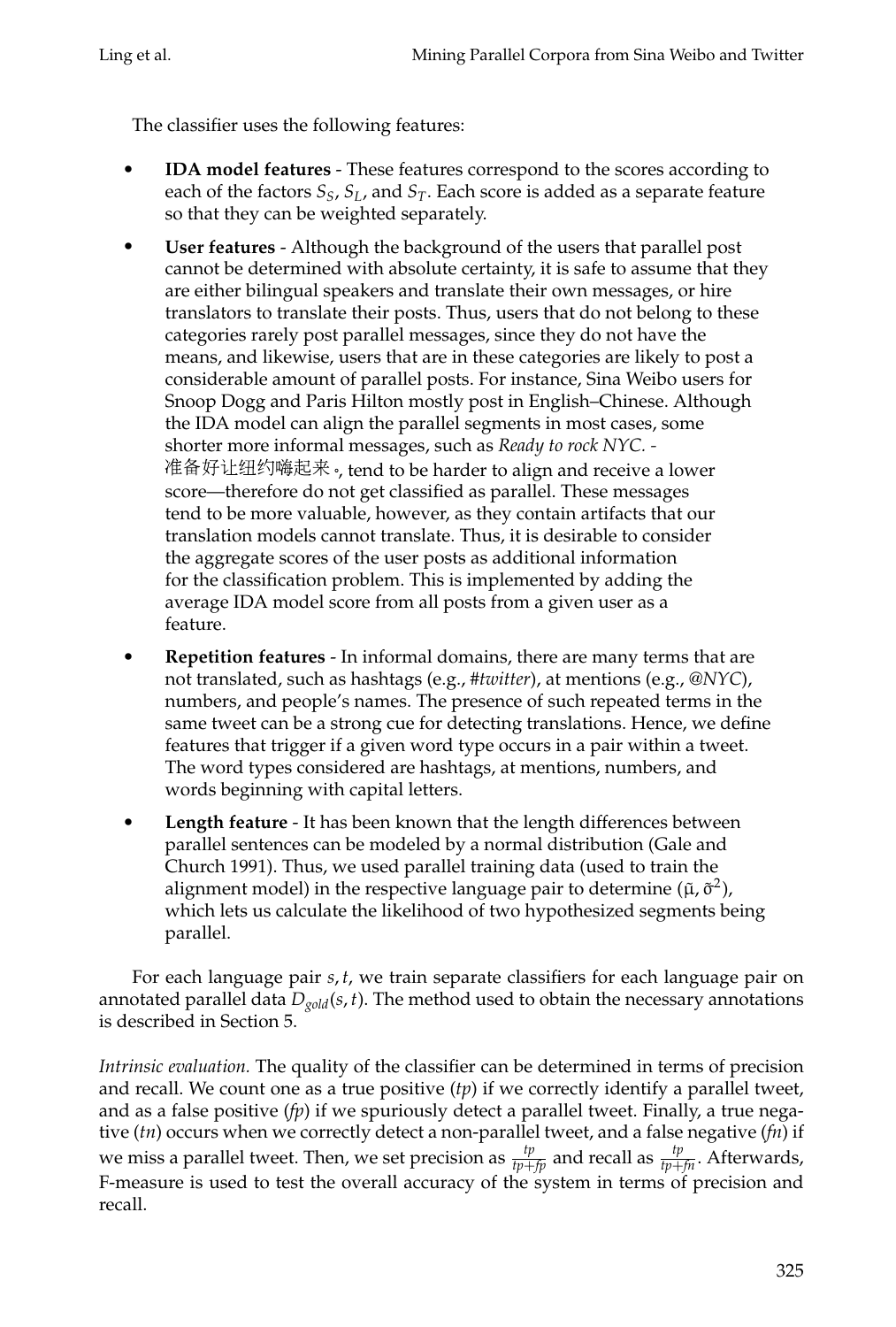Depending on the nature of the task to which the extracted corpora is applied, recall may be more important than precision or vice-versa. For instance, as training data for MT models, recall tends to matter more, as phrase-based MT models are robust to errors in the training data.

### **5. Crowdsourcing Parallel Segment Identification**

Section 4.3 presented a supervised method to train a classifier that discriminates parallel and non-parallel data. However, training requires annotated instances where parallel and non-parallel segments are identified. Furthermore, to evaluate the quality of both the location and identification tasks, we also need annotated data. The same can be said about evaluating the quality of MT, which typically uses a gold standard of translated corpora.

Unfortunately, it is difficult to find such material for all language pairs, especially in the microblog domain. Using expert annotators is expensive and it may be hard to find bilingual speakers for many language pairs. We will rely on crowdsourcing to produce annotated data sets, which has been successfully used to generate parallel data (Ambati and Vogel 2010; Zaidan and Callison-Burch 2011; Post, Callison-Burch, and Osborne 2012; Ambati, Vogel, and Carbonell 2012). However, these methods have been focused on using workers to translate documents. Our classifier is ideally trained with tweets labeled with whether they contain parallel data.

# **5.1 Labeling Parallel Tweets**

To define a set of tweets to annotate for each language pair, we use the IDA model to find the highest scoring language pair of that tweet (assuming it contains translated material). This allows us to set up tasks for specific language pairs, so that only workers who understand both languages will take them.

The selected tweets are then placed in sets of 21 questions, which ask the worker whether a tweet contains translated material in the given language pair. Additionally, another four reference questions (whose answers are known) are added to the set to evaluate the worker's quality. Jobs are accepted if the worker can answer at least three of the four reference questions correctly. Finally, each task is performed until five workers are accepted and the final result for each tweet is given by a weighted average of the answers of all five workers. More formally, we compute the weighted average given by  $\frac{\sum_{i=1..N}\delta_p(i)w(i)}{\sum_{i=1..n}w(i)}$ , where  $\delta_p$  is 1 if answer *i* is positive and 0 otherwise, and  $w(i)$  is the weight of the worker. The weight  $w(i)$  is defined as the ratio of correct answers from job *i* in the reference set *R*, given by  $\frac{c}{R}$ . Finally, if the weighted ratio is higher than 0.5, we label the tweet as being parallel, otherwise it is labeled as negative.

# **5.2 Obtaining High-Quality Bitext**

In the previous task, we obtain judgments as to whether a particular tweet contains parallel data or not. In order to assess the quality of the identified spans, we add an additional task, where workers retrieve the bitext within the tweets that were previously identified to contain such data.

Tweets containing parallel text are placed in sets of 21 questions with 4 reference questions, and each question asks the worker to identify the indices of the parallel segments. Once again, workers are accepted based on their performance on the four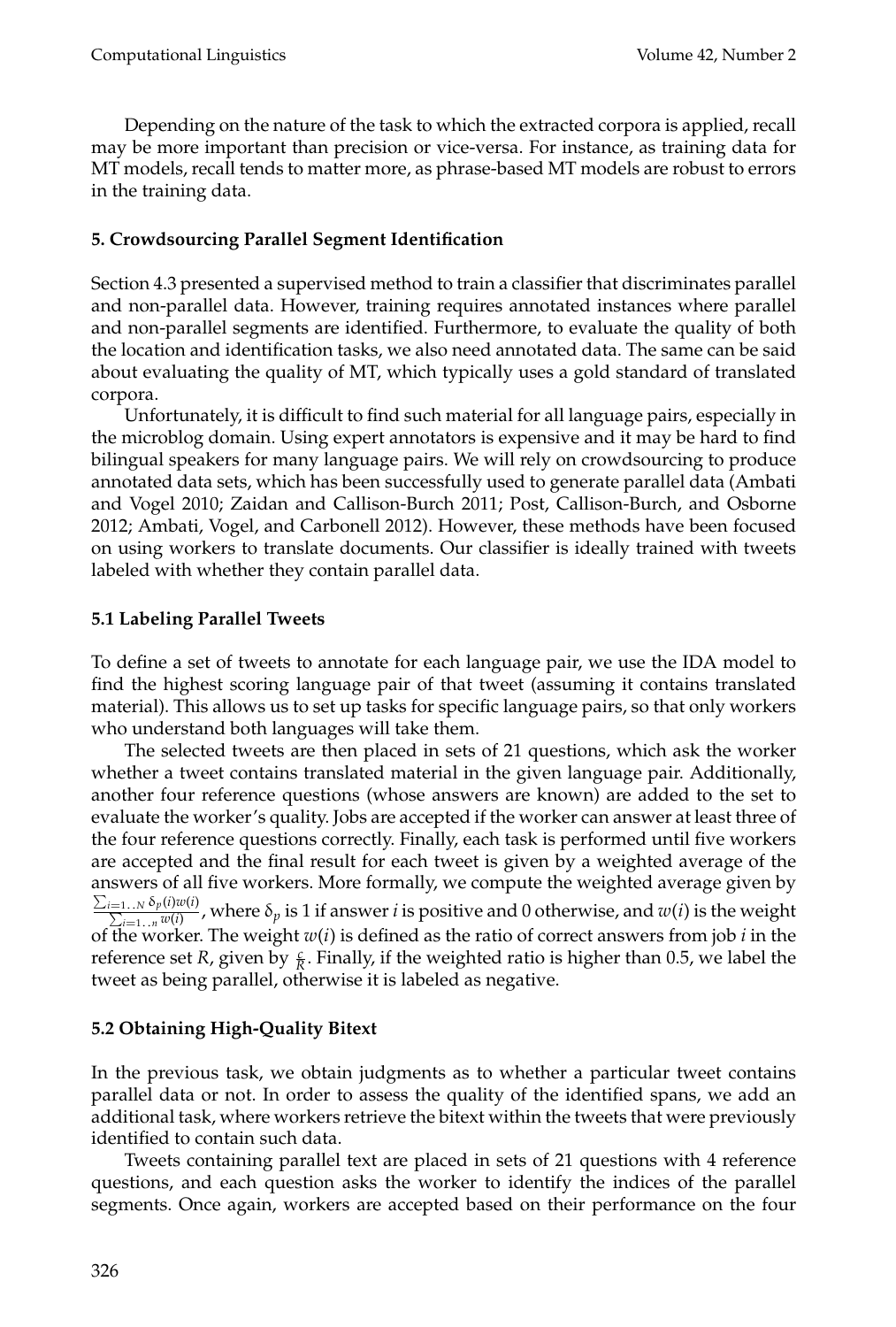reference questions. More specifically, we use the evaluation metric defined in Section 3.4 to measure how the character indexes defined by the worker perform against the reference annotation. To set a minimum score for each reference, we degrade the reference so that the smallest non-parallel segment is placed within the closest parallel segment. For instance, in the Korean–English example in Figure 1, the segment *Hahah* would be merged with the English parallel segment. If the worker's scores are higher than the pseudo reference's scores with respect to the reference, the job is accepted. Finally, each task is performed until two workers are accepted, and the annotations of the worker that scored highest against the reference are chosen.

# **6. Sina Weibo Data Crawling**

In the previous sections, we described a method to obtain parallel data from microblog posts. Yet, obtaining a large data set from such environments is challenging in itself because of rate limits imposed on most users. In this section, we will describe the crawling method we used to crawl 3M parallel Chinese–English sentence pairs from Sina Weibo within 6 months.

The main problem we have to address relates to the fact that a random sample of over 1.6 billion tweets from Twitter only yields approximately 300K English–Chinese sentence pairs. However, because of the rate limiting $^3$  established by Sina Weibo's API, we are only able to send 150 requests per hour. Each request can fetch up to 100 posts from a user, and subsequent sets of 100 posts request additional API calls. This means that crawling 1.6 billion tweets is beyond our capabilities. In fact, we were only able to crawl approximately 90 million tweets in 6 months.

Thus, we wish to optimize the parallel tweets we obtain from each API call. We do this by observing that some users post many messages in parallel, whereas others post none. Thus, we use one request to obtain the most recent 100 messages a user has posted. We run the IDA model on that sample of messages to determine if they contain any parallel data.<sup>4</sup> If the number of automatically identified parallel messages within those 100 tweets is higher than 10, that user becomes a crawl target. We obtain all messages from crawl targets, and we periodically check if new messages have been posted.

The crawler operates as follows:

- 1. Pick a random user and crawl 100 posts.
- 2. For all crawl targets that have not been updated within the last week, check and crawl their new posts.
- 3. Repeat from 1.

During the one-hour downtime from exhausting the 150 requests in steps 1 and 2, we run the following operations:

- 1. Run the IDA model for users with unprocessed tweets.
- 2. Set the user as a crawl target if more than 10% of their tweets are parallel.

 $3$  http://open.weibo.com/wiki/API文档/en.

<sup>4</sup> The identification of parallel messages was performed by setting a threshold on the IDA score rather than the full classification-based approach. It is not possible to repeat this method under the same conditions because of the dynamic nature of microblogs.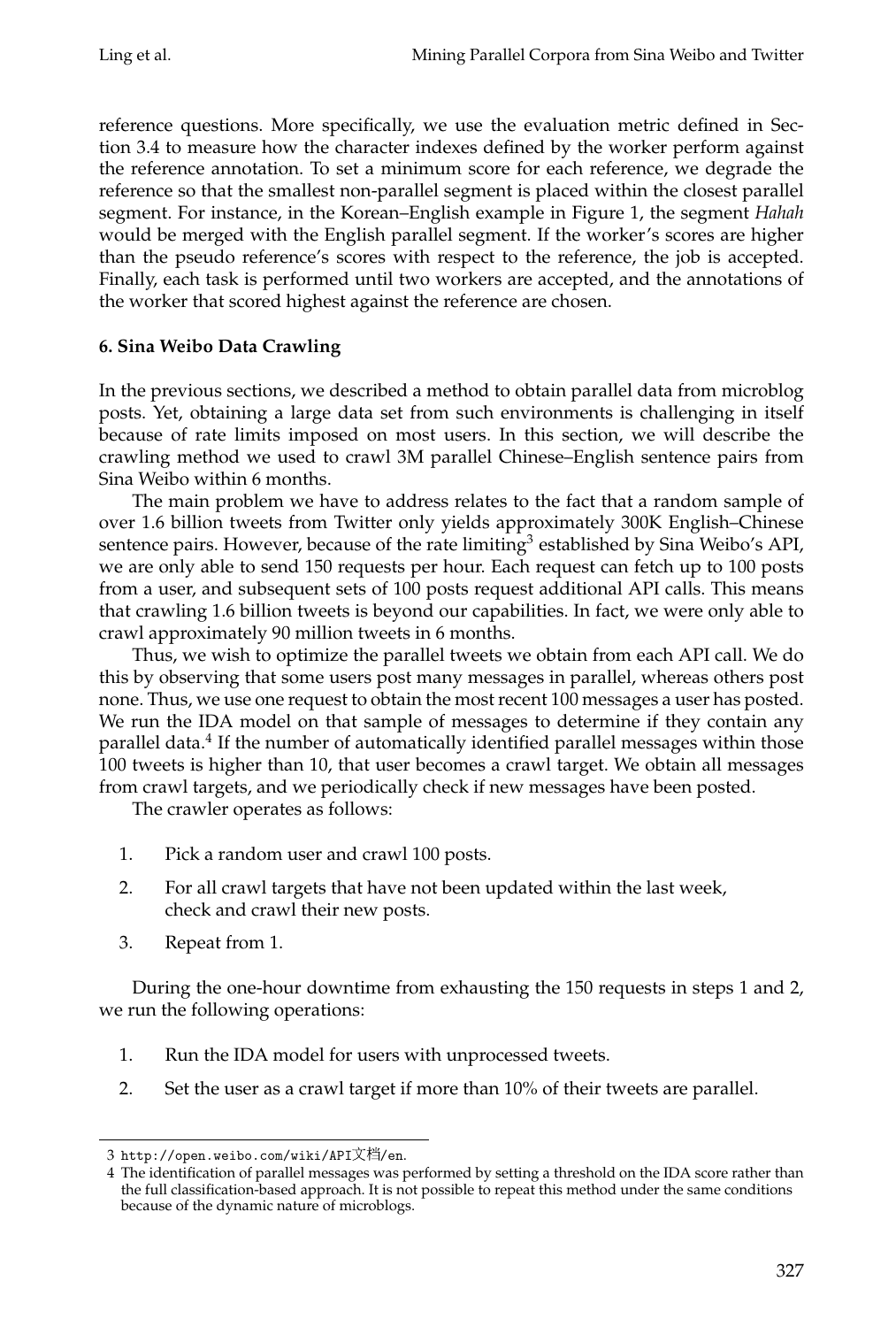This is done separately in order to spend the 150 requests when available, as unspent requests are lost after an hour.

### **7. Experiments**

In this section, we describe the experiments performed to show the effectiveness of our proposed algorithm and the value of the data obtained. There are three sets of experiments that are performed. We evaluate the parallel data extraction process intrinsically by testing each of the three steps described in Section 4, and extrinsically by testing its utility when used as training data for MT systems.

### **7.1 Set-up**

We consider the following languages: Arabic, German, English, French, Japanese, Korean, Chinese, Portuguese, Russian, and Spanish. On Sina Weibo, we focus on extracting sentence pairs involving Chinese as one of the elements in the pair, as Chinese is the main language in Sina Weibo. On Twitter, we focus on finding sentence pairs involving English as one of the languages.

*7.1.1 Tokenization.* Tokenization converts a tweet into a sequence of tokens. Our tokenizer must consider a variety of languages and some common artifacts in the microblog domain. General properties of the tokenizer we used include:

- Sequences of Latin, Arabic, and Cyrillic characters are separated into tokens using white spaces.
- Each Han, Hangul, and Kana character is considered an independent token.
- r Numbers are considered a token. Quantifiers, such as *\$* and *kg*, are separated in a different token.
- Http links, hashtags, and emoticons are standardized into LHTTP<sub>-</sub>, HASH<sub>-</sub>, and LEMO<sub>-</sub> tokens.
- Punctuation marks are considered separate tokens.
- Traditional and Simplified Chinese characters are standardized into Simplified Chinese characters.<sup>5</sup>

One particular aspect in our tokenizer is that it stores the starting and ending offsets of the tweet from which each token was extracted. This is done so that after finding the parallel segments relative to the tokens, we can also use these offsets to recover the parallel segments in the non-tokenized tweet.

*7.1.2 Language Detection.* A character-based language detector is required for the calculation of the language score in Section 3.1.3 and for the multilingual tweet detection in Section 4.1. This detector is trained on 112 languages, with the monolingual data extracted from Wikipedia. Although we do not extract parallel sentences for all the

<sup>5</sup> In general, Traditional and Simplified characters convey the simple meaning and normalizing them improves alignments by reducing sparsity.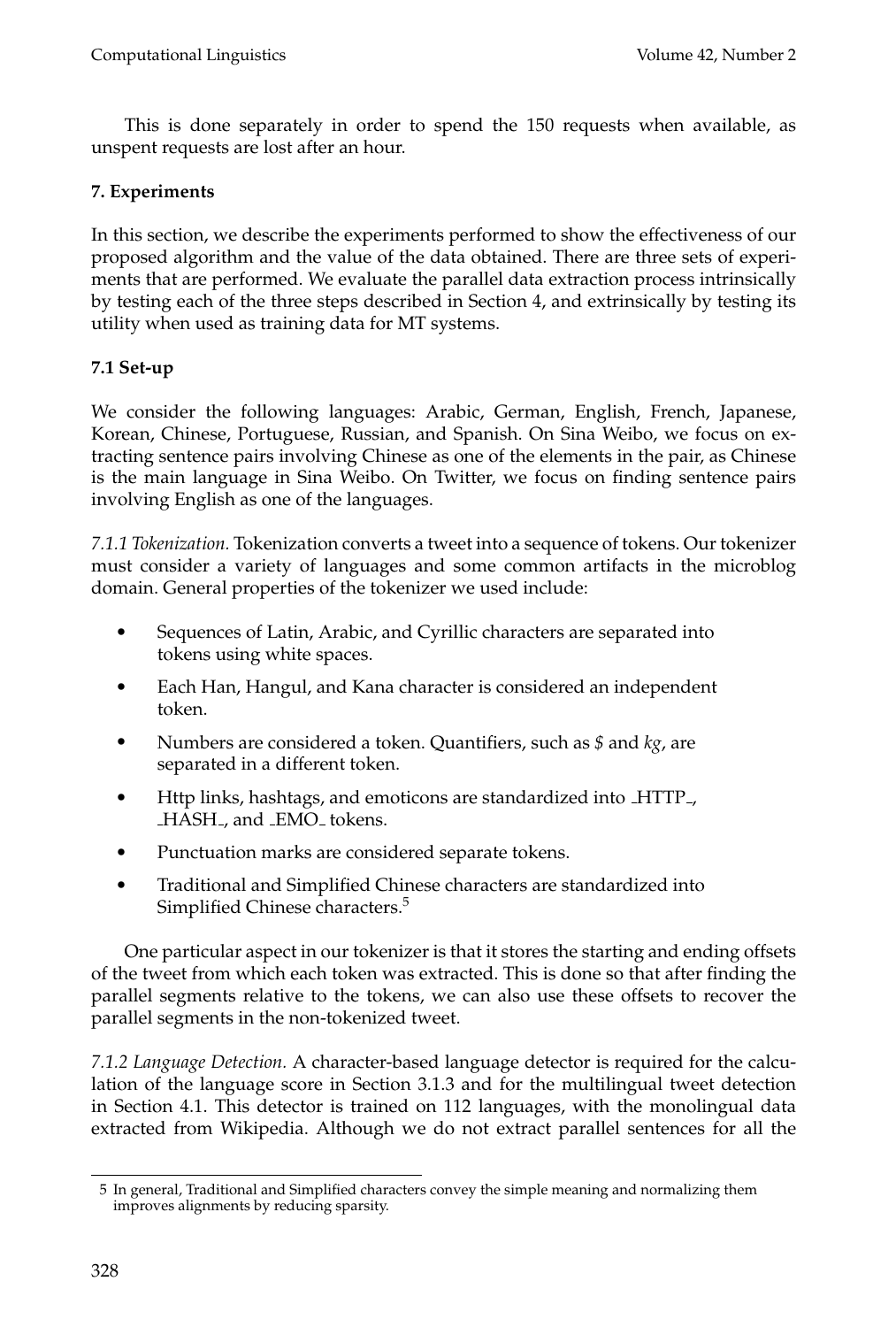112 languages, more information regarding existing languages allows the detector to estimate the language probabilities more accurately. As we are using a character trigram model, a large amount of data is not required to saturate the model probabilities. Thus, for each language, we extract all data from Wikipedia up to a limit of 100K lines in order to keep the model compact.

*7.1.3 Translation Lexicons.* The IDA model uses translation lexicons to determine the translation score, as described in Section 3.1.1, which are estimated using parallel corpora. More specifically, we use the aligner described in Dyer, Chahuneau, and Smith (2013) to obtain the bidirectional alignments from the parallel sentences. Afterwards, we intersect the bidirectional alignments to obtain sure alignment points. Finally, we prune the lexicon using significance pruning (Johnson et al. 2007) with the threshold  $\alpha + \epsilon$  (as defined in that work). The intersection and the pruning are performed to reduce the size of the lexicon to make the look-up faster. The breakdown of the different lexicons built is shown in Table 1.

# **7.2 Building Gold Standards**

To train and test the classifier described in Section 4.3, and perform MT experiments, a corpus of annotated tweets is needed for different language pairs. Table 2 summarizes the annotated corpora for the two domains (column *Source*) and the different language pairs (column *Language Pair*). We also report the method used to obtain the annotations (column *Method*), where *Expert* denotes the manual annotation from native speakers, and exampCrowdsourcing denotes data that were crowdsourced using Amazon Mechanical Turk. The number of tweets that were annotated and the number of parallel sentences that were found are reported in columns *#Annotatated Tweets* and *#Parallel*, respectively. Finally, we also illustrate the average size of the English and Foreign sentences in the parallel data after tokenization in columns *Average Size (English)* and *Average Size (Foreign)*. We observe that the number of words in Twitter data sets are smaller than those in Weibo, which can be explained by the fact that posts in Twitter are limited to 140 characters, whereas in Sina Weibo, this restriction is not enforced.

It is important to keep in mind that these numbers are not fully representative of the Twitter data as a whole, as we are filtering monolingual tweets prior to annotation. Thus, we cannot draw conclusions about the ratio between parallel and non-parallel

| Table 1<br>Lexicons built using parallel corpora. |                 |                  |  |  |  |
|---------------------------------------------------|-----------------|------------------|--|--|--|
| Language Pair                                     | Corpus          | # sentence pairs |  |  |  |
| German-English                                    | EUROPARL        | 1,920K           |  |  |  |
| Spanish-English                                   | EUROPARL        | 1,966K           |  |  |  |
| French-English                                    | EUROPARL        | 2,007K           |  |  |  |
| Portuguese-English                                | <b>EUROPARL</b> | 1,687K           |  |  |  |
| Chinese–English                                   | FBIS            | 300K             |  |  |  |
| Arabic-English                                    | NIST            | 970K             |  |  |  |
| Russian-English                                   | Yandex          | 1,000K           |  |  |  |
| Korean-English                                    | KAIST           | 60K              |  |  |  |
| Korean–Chinese                                    | KAIST           | 60K              |  |  |  |
| Japanese–English                                  | Tatoeba         | 150K             |  |  |  |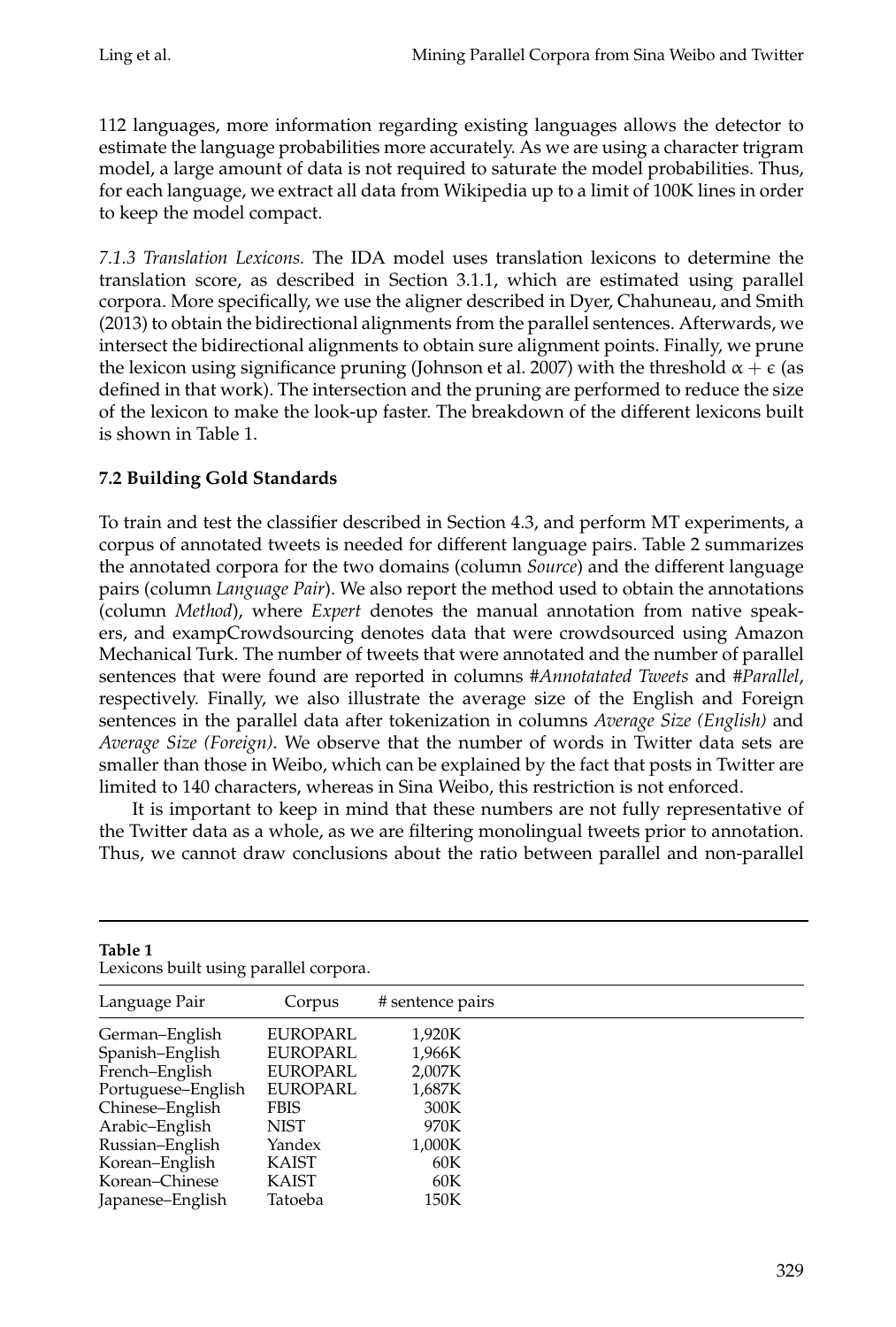| Source  | Language Pair      | Method        | #Annotated<br>Tweets | #Parallel<br>Sentences | Average Size<br>(English) | Average Size<br>(Foreign) |
|---------|--------------------|---------------|----------------------|------------------------|---------------------------|---------------------------|
| Weibo   | English-Chinese    | Expert        | 4347                 | 2581                   | 18.09                     | 28.45                     |
| Twitter | English-Chinese    | Crowdsourcing | 2688                 | 1302                   | 8.76                      | 14.03                     |
| Twitter | English-Arabic     | Crowdsourcing | 2520                 | 1758                   | 8.32                      | 6.84                      |
| Twitter | English-Russian    | Crowdsourcing | 5082                 | 1631                   | 7.11                      | 6.19                      |
| Twitter | English-Korean     | Crowdsourcing | 3906                 | 1116                   | 7.10                      | 15.67                     |
| Twitter | English-Japanese   | Crowdsourcing | 2583                 | 1155                   | 10.22                     | 19.07                     |
| Twitter | English-Portuguese | Crowdsourcing | 2583                 | 542                    | 8.50                      | 9.02                      |
| Twitter | English-Spanish    | Crowdsourcing | 2541                 | 722                    | 7.09                      | 7.28                      |
| Twitter | English-French     | Crowdsourcing | 2856                 | 594                    | 8.46                      | 8.95                      |
| Twitter | English-German     | Crowdsourcing | 2772                 | 909                    | 8.94                      | 7.31                      |

#### **Table 2** Description of the annotated data.

data in Twitter. For instance, the ratio between parallel and non-parallel tweets for Arabic–English in Twitter is 2:1 in the annotated data sets, which is definitely not the case in a uniformly extracted data set.<sup>6</sup> However, performing the annotation in a uniformly extracted data set is problematic for two reasons. Firstly, a huge annotation effort would be required to find a significant number of tweets containing translations, since this is only the case for a minority of tweets. Secondly, training the classifier on such an unbalanced data set would bias the classifier towards the negative case, as the majority of the samples belong in this category, which is not desired.

### **7.3 Parallel Data Extraction Experiments**

We report on the experiments performed in each of the stages of the parallel data extraction process described in Section 4.

*7.3.1 Filtering.* The filtering step (described in Section 4.1) attempts to filter out monolingual tweets, because these are sure to not contain parallel data. Ideally, we would uniformly sample tweets and annotate them on whether they are multilingual. However, this would require an extraordinary amount of effort to obtain a sample with a large number of multilingual tweets, as most tweets are monolingual. Thus, we use a preexisting annotated data set from Twitter, where each word in the tweet was annotated with its language. In this data set, there are 773 annotated samples from Twitter. We filter these so that all tweets contain words in at least two different languages, resulting in 554 multilingual tweets. From this data set, we define two splits. The first one contains only the language pairs that we are extracting parallel data from in this work, which allows us to estimate the degree our algorithm is spuriously removing multilingual tweets in the filtering step. In all, 291 tweets from the 554 were obtained according to this criteria. The second subset is restricted to languages that use the Latin alphabet<sup>7</sup> as these are more difficult to label correctly. This subset contains 222 tweets. Finally, to build a data set of monolingual tweets, we sample tweets from Twitter uniformly until we find 2,000 tweets that are monolingual.

<sup>6</sup> We obtain this ratio as we are filtering monolingual tweets, and we are removing samples that do not contain alignment points.

<sup>7</sup> English, Spanish, French, German, and Czech.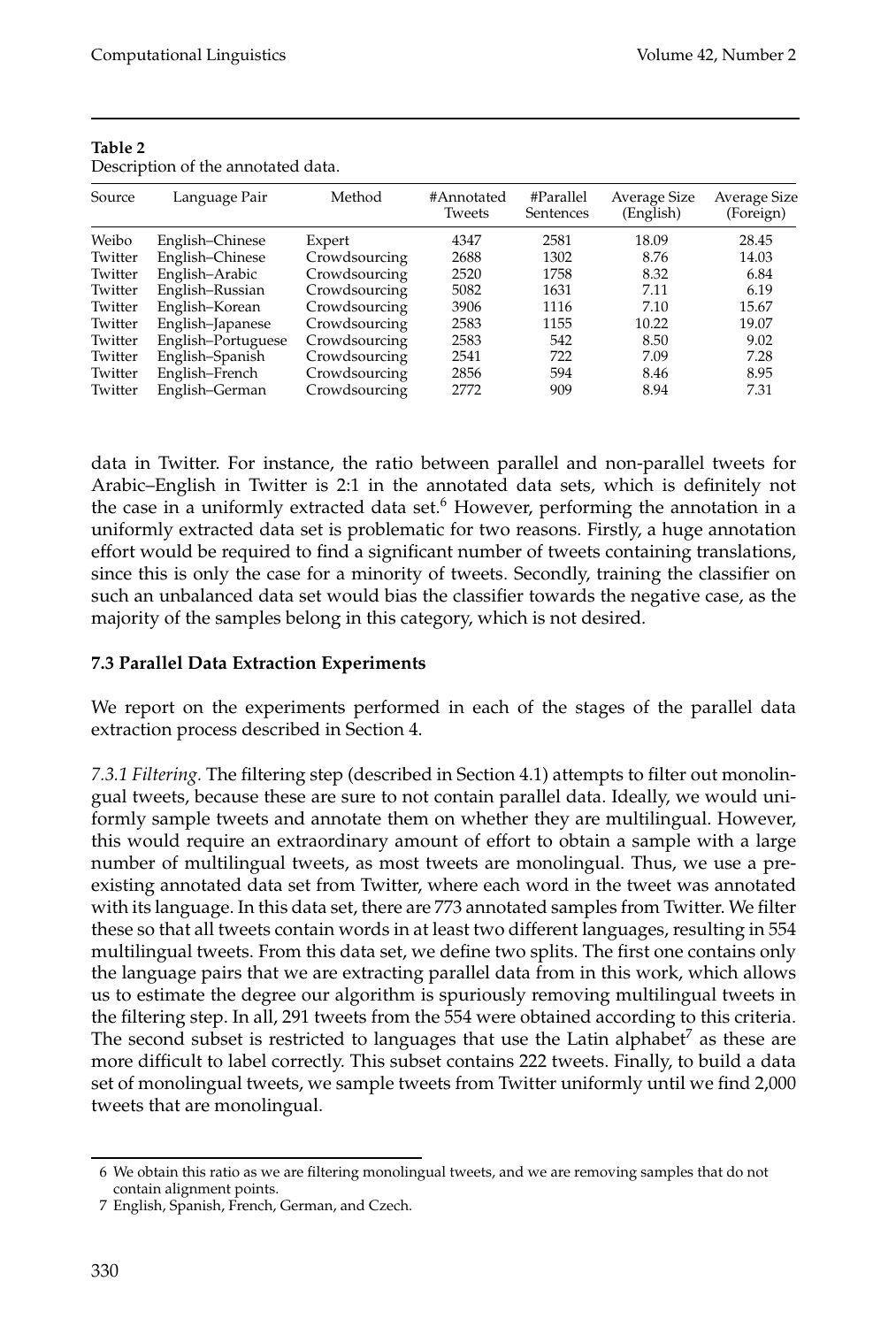These are then injected into the Twitter data set, and we compute the percentage of tweets that were labelled correctly from the different sets, using different thresholds for Equation (7).

Results are shown in Figure 4, where the plot line *Multilingual* represents the percentage of multilingual tweets from the full set of 554 tweets that were correctly labelled (*y*-axis) for different values for different thresholds (*x*-axis). Plot lines *Multilingual (Used Languages)* and *Multilingual (Latin)* denote that percentage of correctly labelled multilingual tweets from the subsets created by restricting the 554 tweets to the used languages in this work for parallel data extraction and the set consisting of Latin languages, respectively. Finally, the plot line *Monolingual* represents the set of monolingual tweets that were correctly labelled. We can observe that by simply removing the top 90% of word pairs, we can remove 67.8% of the monolingual tweets at the cost of losing 10–15% of the multilingual tweets at threshold 0. When we start increasing the threshold, we observe a substancial improvement for the detection of monolingual tweets, at the cost of mislabelling multilingual tweets. As expected,



#### **Figure 4**

Results for the language based filtering task. The *x*-axis represents threshold for Equation (7). The Multilingual line represents the percentage of multilingual tweets that are kept, and the Monolingual line represents the percentage of monolingual tweets that are discarded. Thus, we wish to maximize the Monolingual score and minimize the Multilingual score. For contrast, we also show the same scores using the languages that we are extracting parallel data for in the Multilingual (Used Languages) line, and those that are in Latin languages in the Multilingual (Latin) line.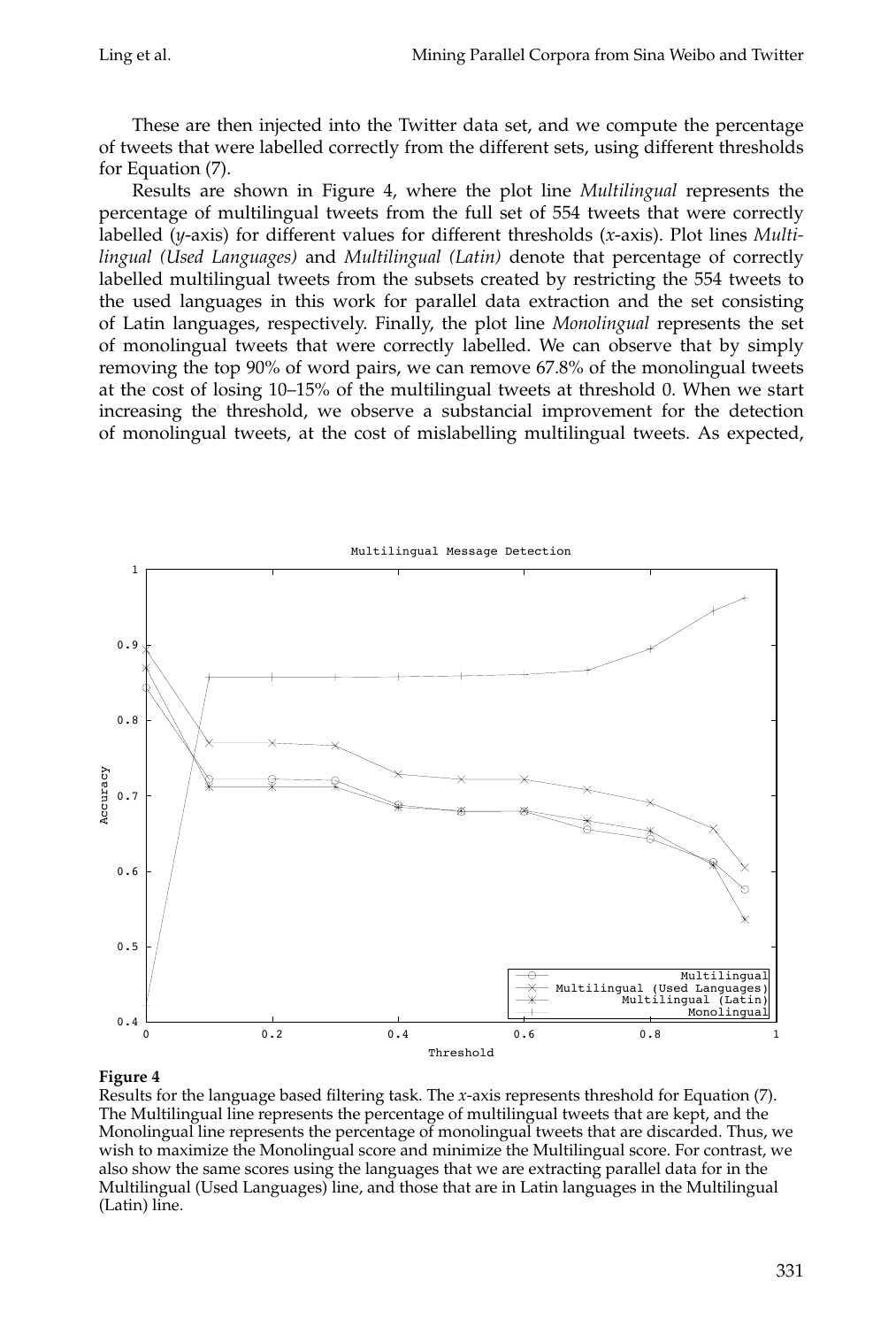the task is slightly hard for Latin languages, because of the orthographic similarities between these languages.

In our work, we set the threshold to 95% in order to maximize the number of monolingual tweets that are removed. Although this produces worse results for the detection of multilingual tweets, it substantially reduces the number of tweets that need to be processed. Furthermore, a large portion of the misclassifications for multilingual tweets are the result of tweets that only contain one or two words in a different language, such as a person's name, and these tweets are not likely to contain parallel data.

*7.3.2 Location Results.* To test the quality of the location of the parallel segments, we compare the automatic segment boundaries with the human annotations using the *SIDA* metric defined in Section 3.4, which measures the overlap between the proposed and the reference boundaries. Results for different language pairs and domains can be found in Table 3, where the average overlap score *Sseg* for the English and Foreign segments are shown in columns *English Overlap* and *Foreign Overlap*, respectively. The *SIDA* score obtained as a harmonic mean between the previous scores is shown in the *SIDA* column.

From these results we can see that for Sina Weibo's English–Chinese corpus, the results are significantly higher than those in Twitter. One explanation for this is the fact that parallel segments found in Weibo are longer. This allows the alignment model to find more word alignments, which can be used to find better boundaries for the parallel spans.

We can also observe that results tend to be higher on the language pairs, where more parallel data were used to train the lexical translation table. For instance, in the English– Korean and English–Japanese language pairs, where the parallel corpora used consisted of only 60K and 150K sentence pairs, the results are evidently worse compared to the results obtained for the English–Arabic and English–Russian language pairs, where approximately 1 million sentence pairs were used.

*7.3.3 Identification Results.* The aim of the identification task is to determine whether a given tweet contains parallel data. We used the data sets described in Section 7.2, and these were evenly divided into training and test sets. The max-entropy classifier was

#### **Table 3**

Results for the location of the parallel segments over different data sets. The *English Overlap* and *Foreign Overlap* columns illustrate the average of the overlaps of the automatically extracted segments for the English and Foreign segments, respectively. The final score is computed as the harmonic mean between the two previous overlaps, which is shown in the *SIDA* column.

| Source  | Language Pair      | English Overlap | Foreign Overlap | $S_{IDA}$ |  |
|---------|--------------------|-----------------|-----------------|-----------|--|
| Weibo   | English-Chinese    | 0.848           | 0.891           | 0.859     |  |
| Twitter | English-Chinese    | 0.743           | 0.779           | 0.760     |  |
| Twitter | English-Arabic     | 0.801           | 0.794           | 0.771     |  |
| Twitter | English-Russian    | 0.793           | 0.818           | 0.778     |  |
| Twitter | English-Korean     | 0.737           | 0.744           | 0.706     |  |
| Twitter | English-Japanese   | 0.695           | 0.786           | 0.704     |  |
| Twitter | English-Portuguese | 0.759           | 0.781           | 0.770     |  |
| Twitter | English-Spanish    | 0.798           | 0.795           | 0.796     |  |
| Twitter | English-French     | 0.836           | 0.809           | 0.822     |  |
| Twitter | English-German     | 0.734           | 0.718           | 0.726     |  |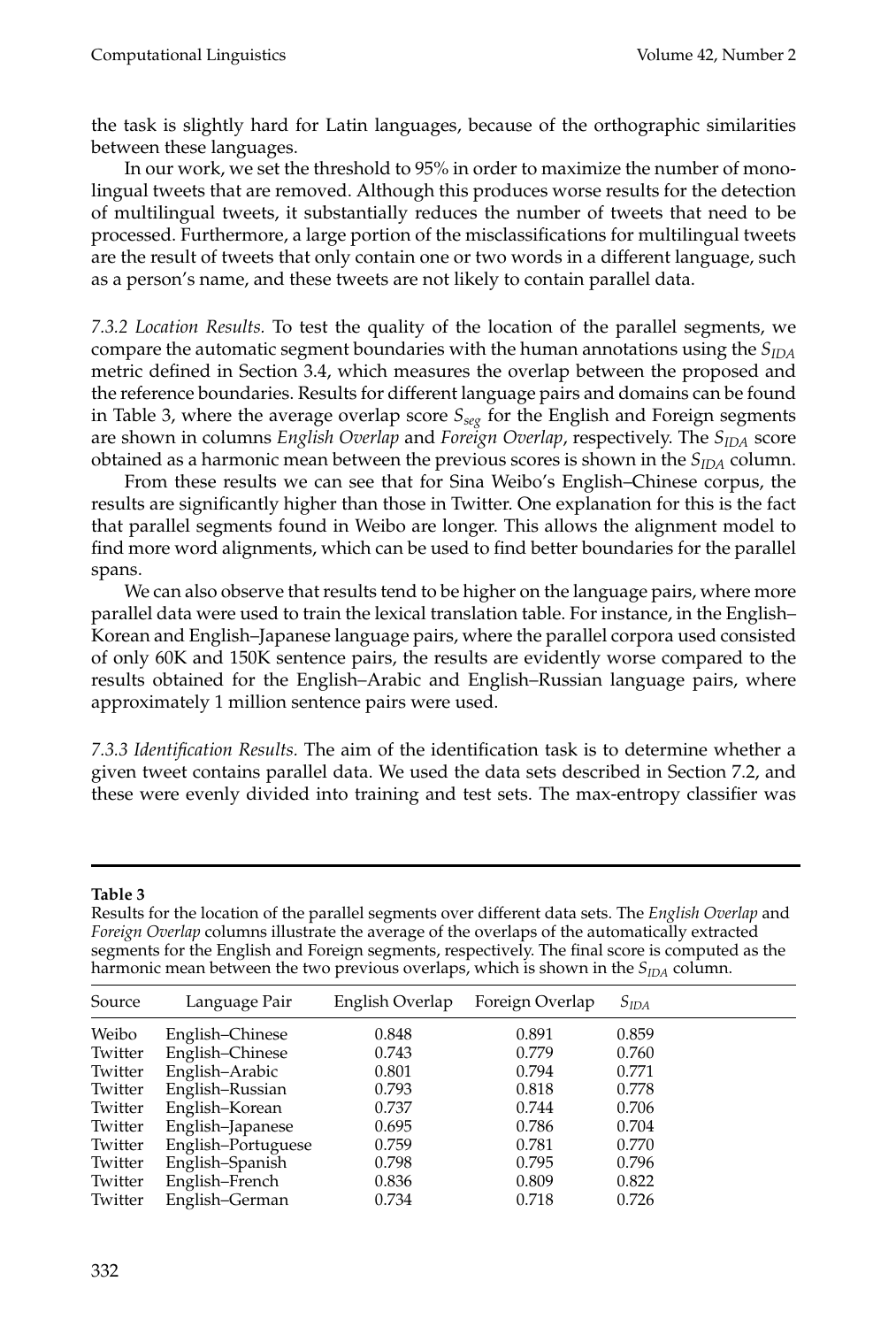trained using Weka (Hall et al. 2009), which maximizes the weighted F-measure of the positive and negative samples. We calculate the precision, recall (on positive labels), and accuracy at increasing intervals of 10% of the top scoring samples.

Results for the English–Chinese language pair for both the Twitter and Sina Weibo domains using the full set of features are presented in Figure 5. We can observe that Weibo contains a larger number of parallel tweets as the precision when all the data is considered parallel is only 46% for Twitter, compared with 61% in Weibo. This is because the Twitter data set we used to extract the parallel data from was extracted uniformly, whereas the Sina Weibo tweets were crawled using the algorithm described in Section 6, which attempts to maximize the amount of tweets containing translations while crawling. We can also observe that results are significantly better for Weibo, as the precision curve for the Weibo data set is consistently higher than that for the Twitter data set.

It is not the goal of this work to exhaustively engineer features to maximize the results for this task, but we wish to show that additional features can be used to improve the quality of the classifier, some even containing Twitter or Weibo specific attributes, such as the meta-information regarding the user that posted each tweet. To do this, we trained the max-entropy classifier using an increasingly larger set of features and present the weighted average of the F-measure for positive and negative labels.



#### **Figure 5**

Precision and recall curves for an increasingly larger number of top scoring sentence pairs for the Weibo and Twitter data sets for the English–Chinese language pair. The precision and recall scores are quantified on the *y*-axis, and the percentage of samples labeled as positive is represented on the *x*-axis.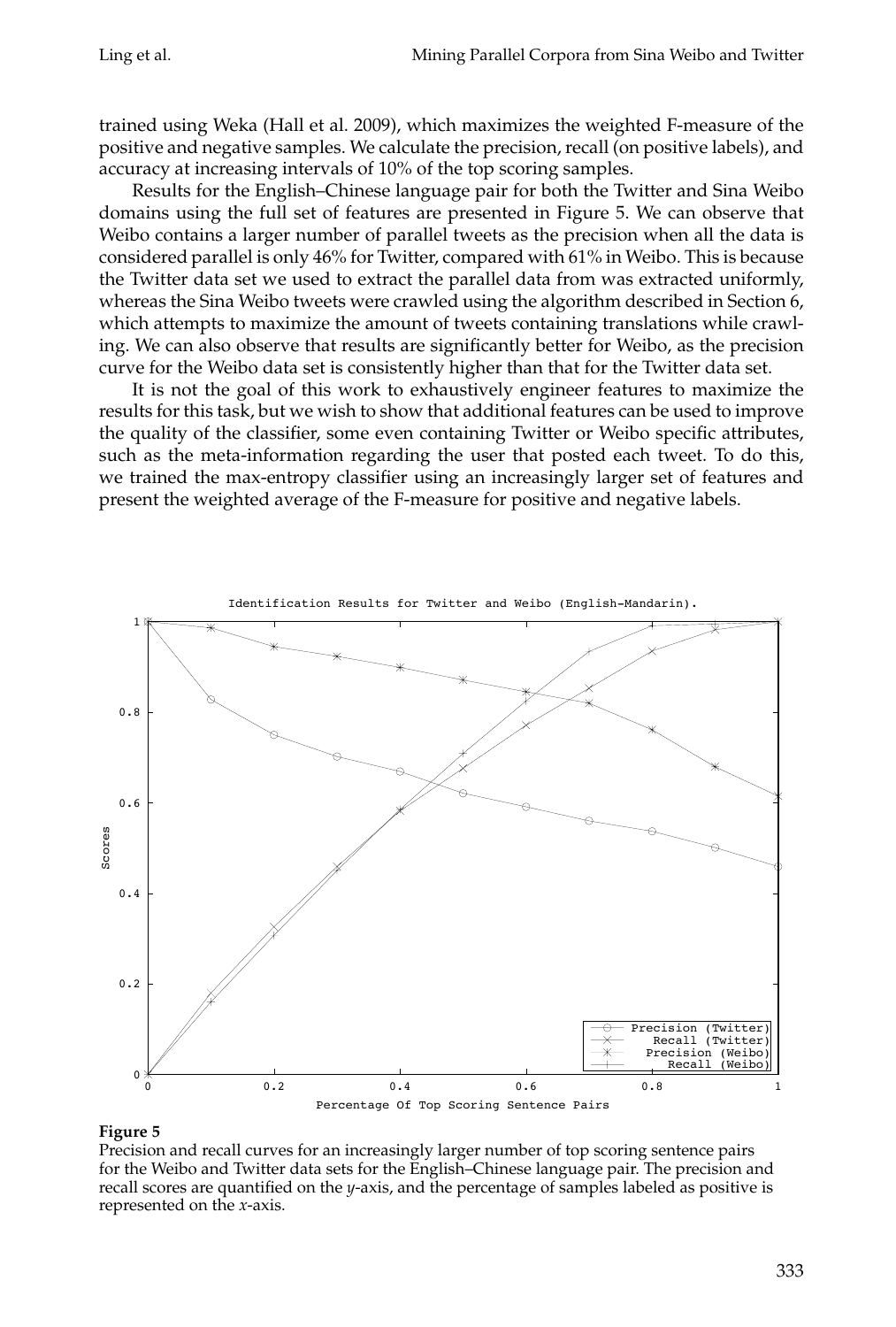| ٧<br>- -<br>- 1<br>٠<br>٠<br>I<br>٠ |  |
|-------------------------------------|--|
|-------------------------------------|--|

Results for the parallel data identification task over different data sets. The columns present the identification results using an incremental set of features. Each cell contains the F-measure using a given data set and set of features.

| Source  | Language Pair      | IDA   | +User | +Length | +Repetition |  |
|---------|--------------------|-------|-------|---------|-------------|--|
| Weibo   | English-Chinese    | 0.781 | 0.814 | 0.839   | 0.849       |  |
| Twitter | English-Chinese    | 0.599 | 0.598 | 0.603   | 0.652       |  |
| Twitter | English-Arabic     | 0.721 | 0.721 | 0.725   | 0.763       |  |
| Twitter | English-Russian    | 0.692 | 0.705 | 0.706   | 0.729       |  |
| Twitter | English-Korean     | 0.635 | 0.650 | 0.650   | 0.655       |  |
| Twitter | English-Japanese   | 0.570 | 0.566 | 0.569   | 0.579       |  |
| Twitter | English-Portuguese | 0.859 | 0.860 | 0.857   | 0.858       |  |
| Twitter | English-Spanish    | 0.841 | 0.849 | 0.850   | 0.850       |  |
| Twitter | English-French     | 0.886 | 0.886 | 0.885   | 0.888       |  |
| Twitter | English-German     | 0.789 | 0.787 | 0.794   | 0.798       |  |

Results for different language pairs are shown in Table 4, where we can observe that results can be improved by adding richer features, similar to previous work (Resnik and Smith 2003; Munteanu and Marcu 2005). The microblog-specific *User features* seems to work best in Sina Weibo, as the crawling methodology we used would obtain a large number of posts from the same user. On the other hand, the Twitter data set was obtained from a uniform crawl where fewer tweets from the same user can be found, which is why less significant improvements were observed. We can also observe incremental improvements from widely used features for this task (Length, Repetition, and Language).

The quality of the results of the identification task is strongly correlated to the quality of the location task, as the identification task depends on the quality of the automatically detected parallel segments. For instance, we can observe better results for Arabic–English, which also obtained a high *SIDA* in Table 3. Furthermore, similar language pairs, such as English–Spanish and English–French, tend to be better aligned, and therefore obtain higher scores. In these cases, additional features are less beneficial for the classifier.

*7.3.4 Data Representation.* To provide an interpretable view of the contents of the parallel data that was crawled, we look at the distribution over topics of the parallel data set inferred using latent Dirichlet allocation (LDA) (Blei, Ng, and Jordan 2003). Thus, we grouped the Weibo filtered tweets by user, and ran LDA over the predicted English segments, using 12 topics. The seven most interpretable topics are shown in Table 5. We see that the data contain a variety of topics, both formal (Chinese news, religion) and informal (entertainment, music).

### **7.4 Machine Translation Experiments**

In order to measure the impact of the extracted corpora, we perform an extrinsic experiment where we use the extracted data as training parallel sentences for existing MT systems. We first perform an extensive test on the English–Chinese language pair, where we show that the extracted corpus contributes to improve the state-of-the-art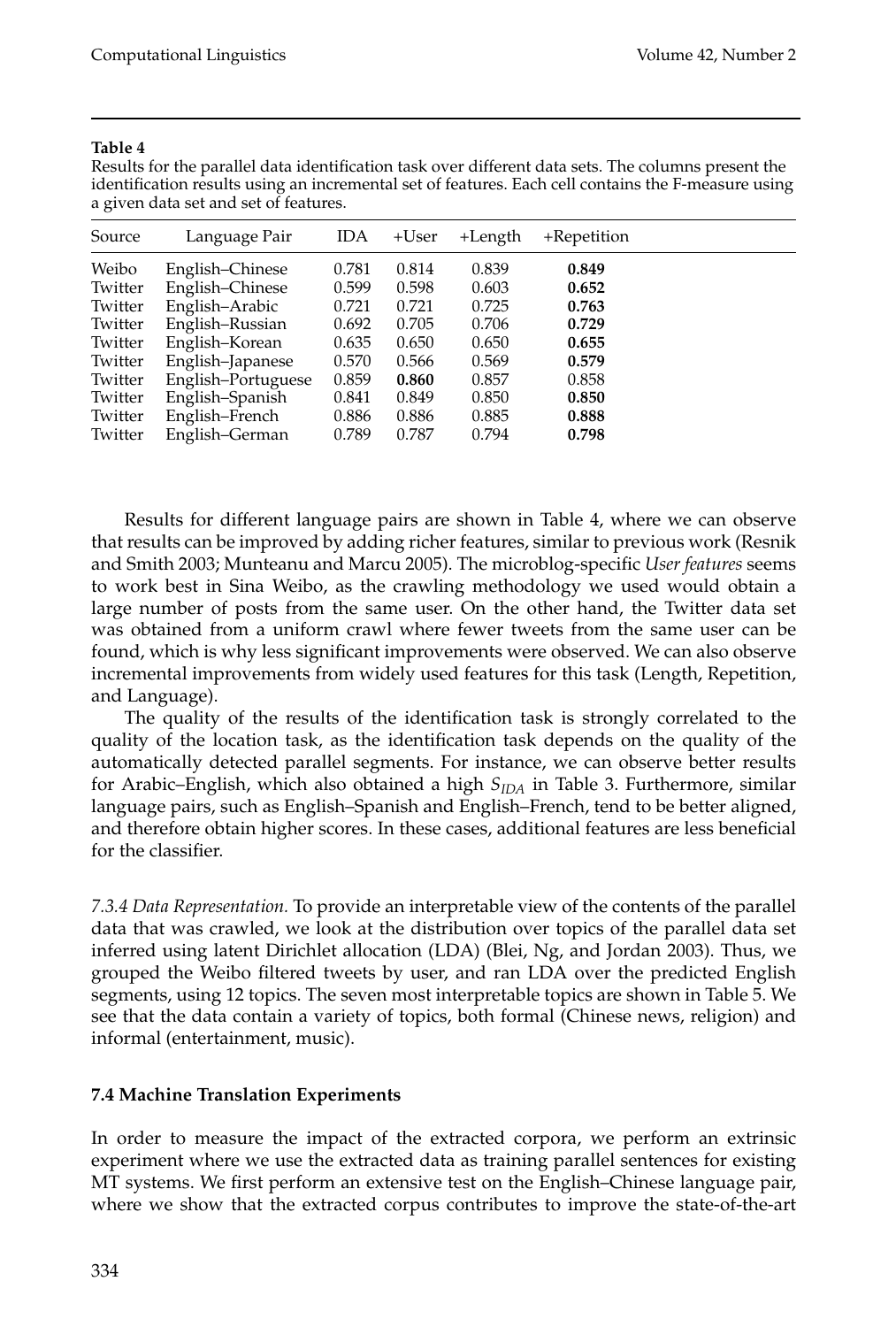#### **Table 5**

Most probable words inferred using LDA in several topics from the parallel data extracted from Weibo. Topic labels (in parentheses) were created manually for illustration purposes.

| Topic                                                                                                            | Most probable words in topic                                                                                                                                                                                                                                                                                                                                                                                               |
|------------------------------------------------------------------------------------------------------------------|----------------------------------------------------------------------------------------------------------------------------------------------------------------------------------------------------------------------------------------------------------------------------------------------------------------------------------------------------------------------------------------------------------------------------|
| 1 (Dating)<br>2 (Entertainment)<br>3 (Music)<br>4 (Religion)<br>5 (Nightlife)<br>6 (Chinese News)<br>7 (Fashion) | love time girl live my back word night rt wanna<br>news video follow pong image text great day today fans<br>cr day tour cn url amazon music full concert alive<br>man god good love life heart would give make lord<br>cn url beijing shanqi party adj club dj beijiner vt<br>china chinese year people world beijing years passion country government<br>street fashion fall style photo men model vogue spring magazine |
|                                                                                                                  |                                                                                                                                                                                                                                                                                                                                                                                                                            |

results in Twitter, Sina Weibo, and also more formal domains. Then, we show that these results generalize for other language pairs.

To accurately quantify the effect of our corpora in translation, all experiments will be conducted using fixed development and test sets for each domain as well as the same system set-up but with different training sets.

*7.4.1 Data Sets.* We report on machine translation experiments using our harvested data in three domains: edited news, Twitter, and Sina Weibo.

- **News translation** For the news test, we created a new test set from a crawl of the Chinese–English documents on the Project Syndicate Web site, $^8$  which contains news commentary articles. We chose to use this data set, rather than the more standard NIST test sets, to ensure that we had recent documents in the test set (the most recent NIST test sets contain documents published in 2007, well before our microblog data were created). We extracted 1,386 parallel sentences for tuning and another 1,386 sentences for testing, from the manually alignment segments. For this test set, we used 8 million sentences from the full NIST parallel data set as the language model training data. We call this test set **Syndicate**.
- **Sina Weibo translation** The Sina Weibo corpus was created by using the gold standard annotations described in Section 7.2. This contained 2,581 parallel sentences, where 1,290 pairs were used for tuning and the other 1,291 pairs were used for testing. Naturally, we removed all these instances from the training data. We refer to this test set as **Weibo**. <sup>9</sup> The language model used in this work was built using 10 million tweets from Sina Weibo for Chinese. As for English, we used 10 million tweets from Twitter.
- **Twitter translation** The Twitter data sets were built using a similar methodology, where we use the gold standard annotations to create a held-out data set of parallel sentences. In all cases, we split the held-out

<sup>8</sup> http://www.project-syndicate.org/.

<sup>9</sup> We acknowledge that self-translated messages are probably not a typically representative sample of all microblog messages. However, we do not have the resources to produce a carefully curated test set with a more broadly representative distribution. Still, we believe these results are informative as long as this is kept in mind.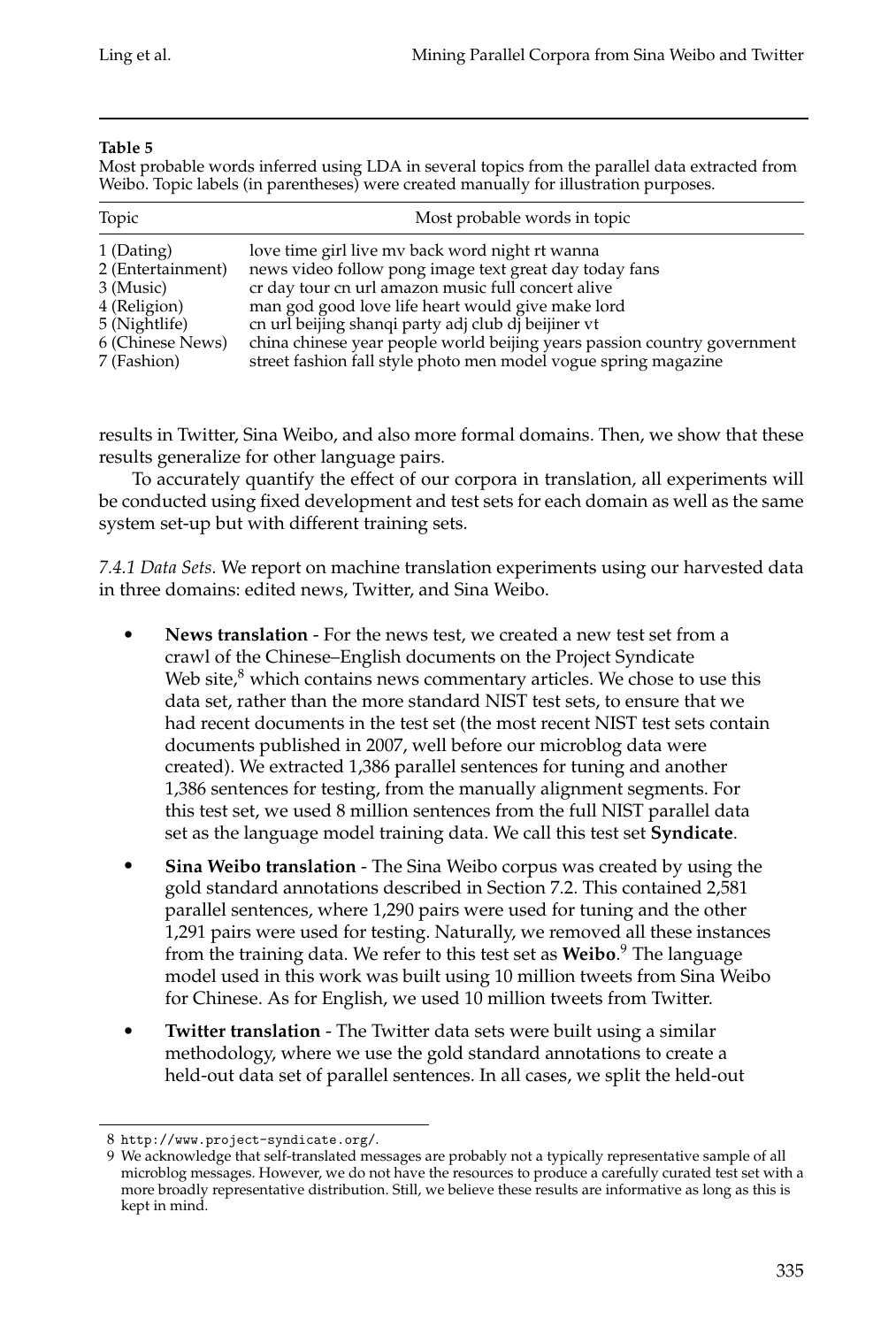data set evenly to obtain the tuning and testing data sets. To build the English and Chinese language models, we used the same data as the Sina Weibo data set.

*7.4.2 Training Data.* We report results on these test sets using different training data. First, we use the FBIS data set, which contains 300K high quality sentence pairs, mostly in the broadcast news domain. Second, we use the full 2012 NIST Chinese–English data set (approximately 8M sentence pairs, including FBIS). Finally, we use our crawled data from Sina Weibo (referred to as Weibo) and those extracted from Twitter (referred to as Twitter) by themselves but also combined with the two previous training sets. The maxentropy classifier for detecting parallel data was tuned for 50% precision, where 113K Twitter parallel sentences from Twitter and 800K sentence pairs from Sina Weibo were extracted.

*7.4.3 Set-up.* We use the Moses phrase-based MT system with standard features (Koehn, Och, and Marcu 2003). As the language model, we use a 5-gram model with Kneser-Ney smoothing. The weights were tuned using MERT (Och 2003). Results are presented with BLEU-4 (Papineni et al. 2002).

*7.4.4 Results.* The BLEU scores for the different parallel corpora are shown in Table 6 and the top 10 out-of-vocabulary words for each data set are shown in Table 7. Results for the microblog test sets (Weibo and Twitter) suggest that considerable improvements can be obtained by using the crawled corpora for this domain.

The most notable result can be observed by contrasting the obtained BLEU scores on the Weibo test set with the NIST and Weibo training corpora, where improvements ranging from 250% to 300% can be observed. Although this is a promising result, it is important to consider the fact that we are drawing training and test samples from the same domain, which naturally leads to better results than using training corpora that were drawn from other domains. In some cases, these improvements can also be the result of overfitting. However, a strong indication that this is not the case is the fact that similar results can be obtained for the Twitter test set, where we can observe a BLEU improvement from 9.55, using the NIST corpus, to 23.57, using the Weibo corpus. This shows that the extracted corpus contains many translated elements that are representative of the microblogging domain that are not found in publicly

| with unterent training corpora (top to bottom).                  |                               |                                 |                                 |                                  |                                |                                  |  |  |  |
|------------------------------------------------------------------|-------------------------------|---------------------------------|---------------------------------|----------------------------------|--------------------------------|----------------------------------|--|--|--|
|                                                                  |                               | Syndicate                       |                                 | Weibo                            |                                | Twitter                          |  |  |  |
|                                                                  | ZH-EN                         | EN-ZH                           | ZH-EN                           | $EN-ZH$                          | ZH-EN                          | $EN-ZH$                          |  |  |  |
| <b>FBIS (300K)</b><br>NIST(8M)<br>Twitter (113K)<br>Weibo (800K) | 8.86<br>10.87<br>2.90<br>9.78 | 19.69<br>22.32<br>6.59<br>20.72 | 9.24<br>10.76<br>10.53<br>33.32 | 13.60<br>14.89<br>11.42<br>34.48 | 8.44<br>9.55<br>12.67<br>23.57 | 13.04<br>13.97<br>15.43<br>25.01 |  |  |  |
| NIST+Twitter<br>NIST+Weibo                                       | 12.43<br>13.11                | 23.81<br>24.60                  | 15.29<br>33.01                  | 16.72<br>34.33                   | 15.83<br>23.35                 | 19.29<br>27.07                   |  |  |  |

**Table 6**

BLEU scores for different data sets in different translation directions (left to right), broken out with different training corpora (top to bottom).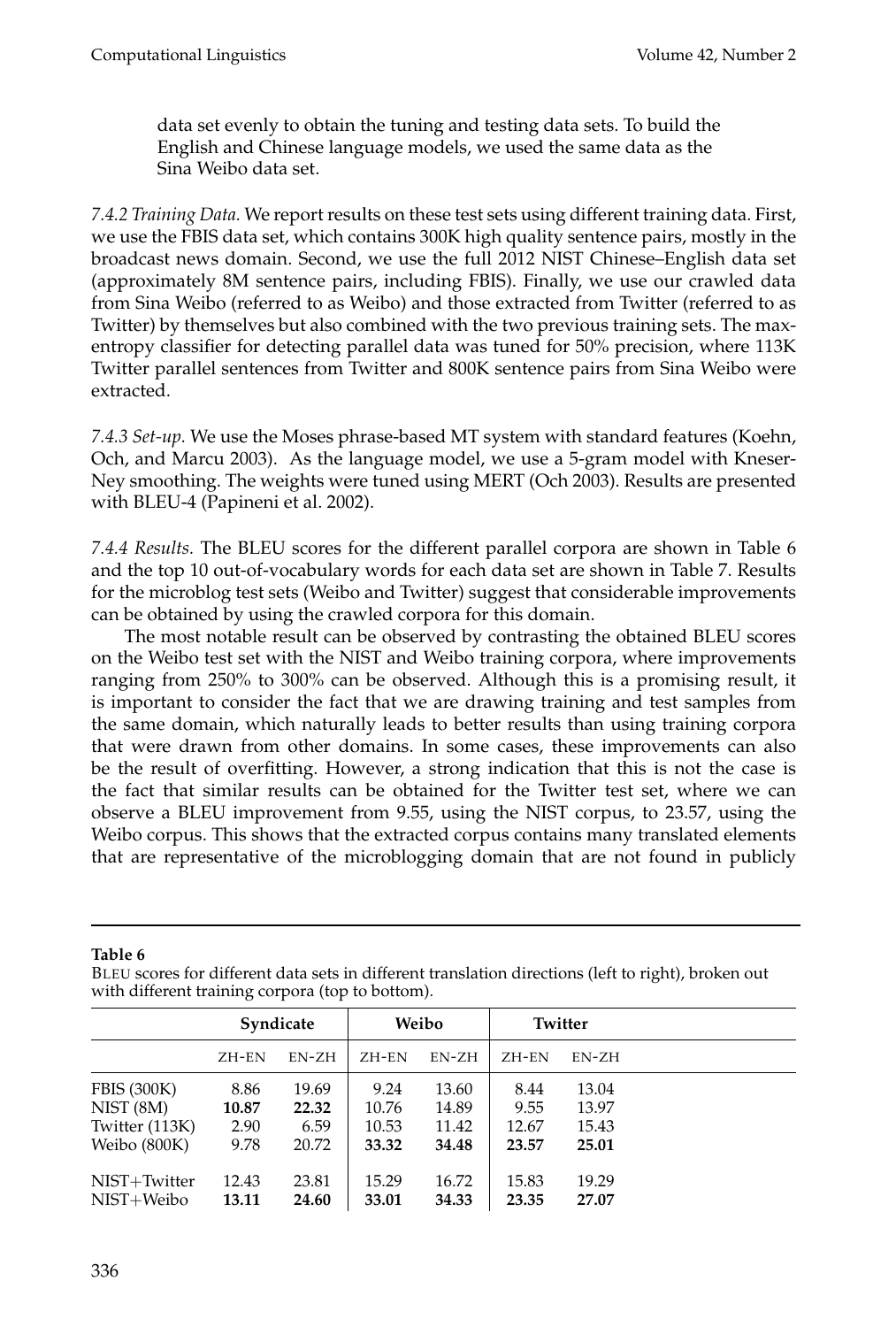#### **Table 7**

The most frequent out-of-vocabulary words and their counts in the test set for the three English-source test sets (Syndicate, Weibo, and Twitter) with four different training sets (FBIS, NIST, Weibo, and Twitter). We did not consider http links, hash tags, and at mentions in this list as these are generally not translated.

| <b>Syndicate</b> (test)                                                                                                                                                                                                                                                                                                                                                                                                                                                               |                                                                                                                                                          |                                                                                                                                                                       |                                                                                                                                                         |  |  |  |  |
|---------------------------------------------------------------------------------------------------------------------------------------------------------------------------------------------------------------------------------------------------------------------------------------------------------------------------------------------------------------------------------------------------------------------------------------------------------------------------------------|----------------------------------------------------------------------------------------------------------------------------------------------------------|-----------------------------------------------------------------------------------------------------------------------------------------------------------------------|---------------------------------------------------------------------------------------------------------------------------------------------------------|--|--|--|--|
| <b>FBIS</b>                                                                                                                                                                                                                                                                                                                                                                                                                                                                           | <b>NIST</b>                                                                                                                                              | Weibo                                                                                                                                                                 | Twitter                                                                                                                                                 |  |  |  |  |
| obama (83)<br>barack (59)<br>democracies (15)<br>barack (59)<br>namo $(6)$<br>imbalances (13)<br>$m$ itt $(6)$<br>mahmoud (12)<br>princeton $(40)$<br>ecb(8)<br>guant (6)<br>millennium (9)<br>bernanke (8)<br>fairtrade (6)<br>regimes $(8)$<br>hollande (5)<br>wolfowitz (7)<br>romney $(7)$<br>wikileaks (4)<br>gaddafi (7)<br>revolutions (7)<br>merkel (7)<br>wilders (3)<br>qaddafi (7)<br>fats $(7)$<br>rant $(3)$<br>geopolitical (7)<br>dialogue (7)<br>esm(3)<br>genome (7) |                                                                                                                                                          | cambridge (80)<br>debt (68)<br>2008 (55)<br>monetary (52)<br>economies (47)<br>paris (45)<br>increasingly (41)<br>princeton $(40)$<br>recession (39)<br>fiscal $(38)$ |                                                                                                                                                         |  |  |  |  |
|                                                                                                                                                                                                                                                                                                                                                                                                                                                                                       |                                                                                                                                                          | Weibo (test)                                                                                                                                                          |                                                                                                                                                         |  |  |  |  |
| <b>FBIS</b>                                                                                                                                                                                                                                                                                                                                                                                                                                                                           | <b>NIST</b>                                                                                                                                              | Weibo                                                                                                                                                                 | Twitter                                                                                                                                                 |  |  |  |  |
| 2012 (24)<br>alanis (15)<br>crue $(9)$<br>showstudio (9)<br>overexposed (8)<br>itunes $(8)$<br>havoc $(8)$<br>sammy (6)<br>obama (6)<br>$\text{tol}(6)$                                                                                                                                                                                                                                                                                                                               | showstudio (9)<br>true(9)<br>overexposed (8)<br>tweetmeian (5)<br>tvd $(5)$<br>iheartradio (5)<br>xoxo(4)<br>snoop $(4)$<br>shinoda (4)<br>scrapbook (4) | submissions (4)<br>ivillage (4)<br>scola (3)<br>rbst(3)<br>curitiba (3)<br>zeman $(2)$<br>yaptv (2)<br>witnessing $(2)$<br>whoohooo $(2)$<br>wbr $(2)$                | alanis $(15)$<br>mexico $(14)$<br>ego (12)<br>kelly(11)<br>showstudio (10)<br>awakening (9)<br>milan $(8)$<br>true(8)<br>wit $(7)$<br>trespassing $(7)$ |  |  |  |  |
|                                                                                                                                                                                                                                                                                                                                                                                                                                                                                       |                                                                                                                                                          | <b>Twitter</b> (test)                                                                                                                                                 |                                                                                                                                                         |  |  |  |  |
| <b>FBIS</b>                                                                                                                                                                                                                                                                                                                                                                                                                                                                           | <b>NIST</b>                                                                                                                                              | Weibo                                                                                                                                                                 | Twitter                                                                                                                                                 |  |  |  |  |
| twitter $(5)$<br>kyuhyun (5)<br>siwon $(4)$<br>$\text{tol}(4)$<br>oppa (3)<br>haha (3)<br>gd (3)<br>didn(3)<br>wanna (2)<br>tid $(2)$                                                                                                                                                                                                                                                                                                                                                 | twitter $(5)$<br>kyuhyun (5)<br>siwon $(4)$<br>oppa(3)<br>$\text{didn}(3)$<br>scribd (2)<br>$\text{omg}(2)$<br>kpop(2)<br>facebook (2)<br>exo(2)         | zzzzzzzz(1)<br>unobstructive (1)<br>totalitarian (1)<br>telus $(1)$<br>takamine (1)<br>spansh $(1)$<br>spaciousness (1)<br>soshi (1)<br>snowkyu (1)<br>wukan $(1)$    | submit $(3)$<br>fin(3)<br>behavior (3)<br>artificial (3)<br>scribd $(2)$<br>owes(2)<br>net(2)<br>kindness (2)<br>february $(2)$<br>ego(2)               |  |  |  |  |

available corpora, such as NIST. Examples include translations for newer terms, such as *iTunes*. Table 7 illustrates the list of terms in each of the test sets (*Syndicate*, *Weibo*, and *Twitter*) that could not be found in the respective training data (*FBIS*, *NIST*, *Weibo*, and *Twitter*). Although there is no guarantee that all the terms are translated correctly, it is a promising result that, using the Weibo corpus, we can find translations for all words that occur more than once in the Twitter data set. We can observe that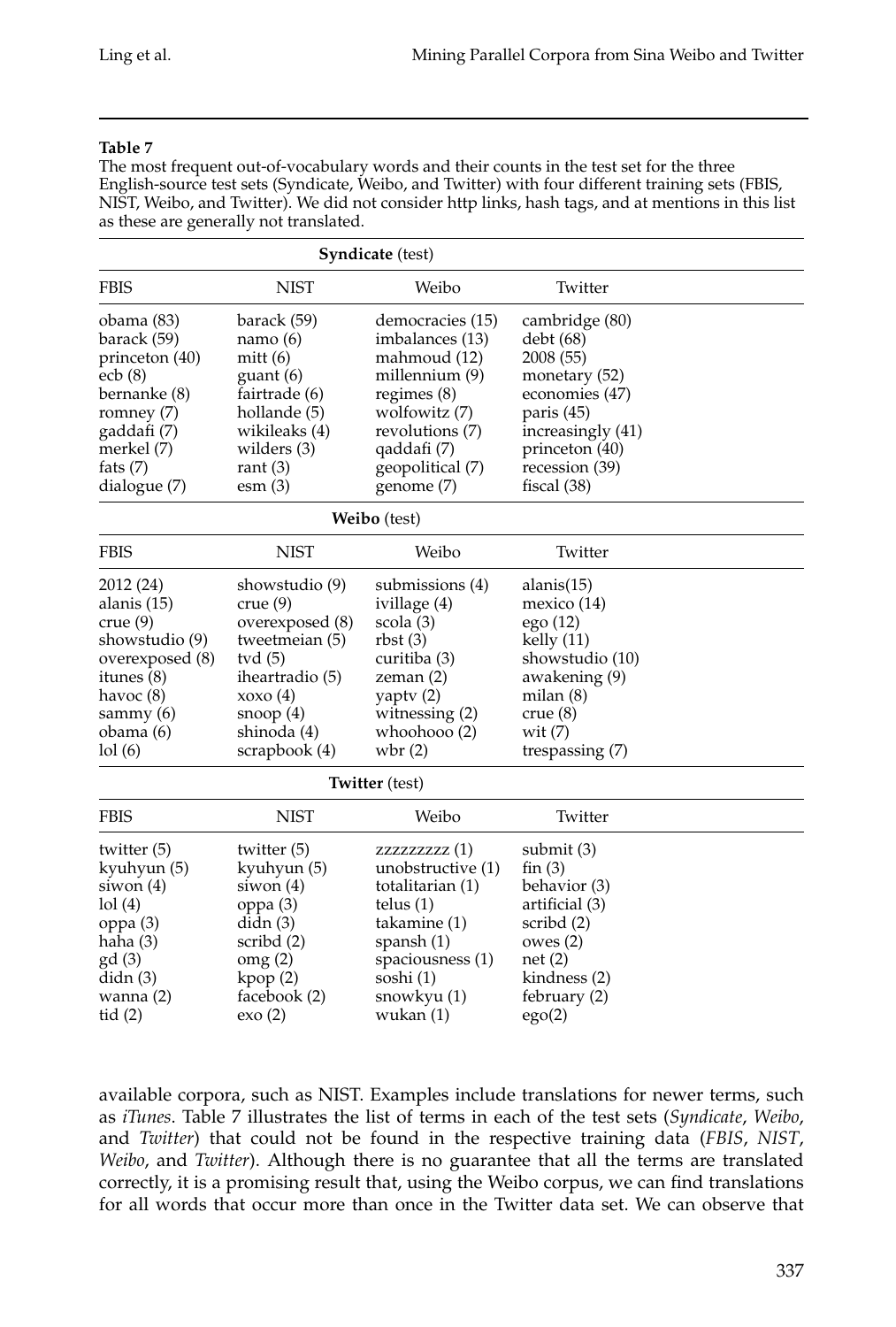the NIST and FBIS data sets do not possess frequent terms, such as *wanna*, *lol*, and *omg*, and also newer terms like *kpop*<sup>10</sup> in their translation inventory. An aspect that does not reflect in Table 7 are words with the same orthography, such as *u* and *4*, which are found in the NIST data set, but can be used with different meanings in microblogs. We also found examples of slang terms that are not addressed by the NIST data set, and are learned from the Weibo training corpus. First, we observe the character *jiǒng*, which generally means *embarrassed* in informal speech. The term  $\frac{1}{2}$  (*fěn* sī) is a phonetic translation of the English term *fans*. This is translated incorrectly using the FBIS data set as *powder silk*, which is its literal character-level translation. Finally, the term *diǎo* sī is very common in Chinese microblogs. There is no direct translation for this term, but it is generally translated based on context into *loser* or *sucker* in our extracted parallel sentence pairs from Weibo.

If we observe the results using the Twitter training set (Twitter row), we can observe that improvements are much more reduced. In fact, for the Weibo test set, the obtained results are lower than using the NIST data set. This can be explained by the lexical gaps caused by the small size of the Twitter training set (117K sentence pairs). However, we can see that a considerable improvement can be obtained by combining these data sets (NIST+Twitter row), which suggests that a meaningful translation inventory can be obtained from this training set for the translation of microblog data.

As for the Syndicate test set (Syndicate row), the NIST and FBIS data sets perform better than our extracted parallel data, as they are much more representative of this domain. Yet, we can observe that training with the Weibo corpus still obtains a similar result compared to the NIST and FBIS data sets, due to the fact that many news events are posted on Weibo and thus contain the formal language present in NIST and FBIS. Furthermore, combining data sets leads to improvements in BLEU. Error analysis indicates that one major factor is that names from current events, such as *Romney* and *Wikileaks*, do not occur in the older NIST and FBIS data sets, but are represented in the Weibo data set.

*7.4.5 Experiments for Other Language Pairs.* To further validate the generalizability of our algorithm, we perform the same test on the other test data we obtained from Twitter, as the Weibo data set mainly included English–Chinese sentence pairs (because the crawler was parameterized to find users who post in this language pair). The Twitter data set was crawled uniformly, which lowered the amount of training data that can be found within this data set. We do not perform experiments for language pairs where the number of extracted training sentences is particularly small (3K for Korean–English). For other language pairs, we test whether we can improve translation results by adding the extracted corpora into formal data sets.

Once again, the crowdsourced corpus in Table 2 is divided evenly into development and test sets for MT. The in-domain training corpus for Twitter is extracted automatically by optimizing the threshold for 50% precision. The size of these corpora varies from 10K to 150K. As out-of-domain training data, we use the data from which the lexicons (Table 1) were built. As monolingual data for English, we use the same 10M tweets from Twitter as in the previous experiment, and we always translate from the foreign language into English.

Results are shown in Table 8, where we can observe that, on average, the use of the in-domain data results in better translation quality, as expected. Furthermore,

<sup>10</sup> Korean pop music.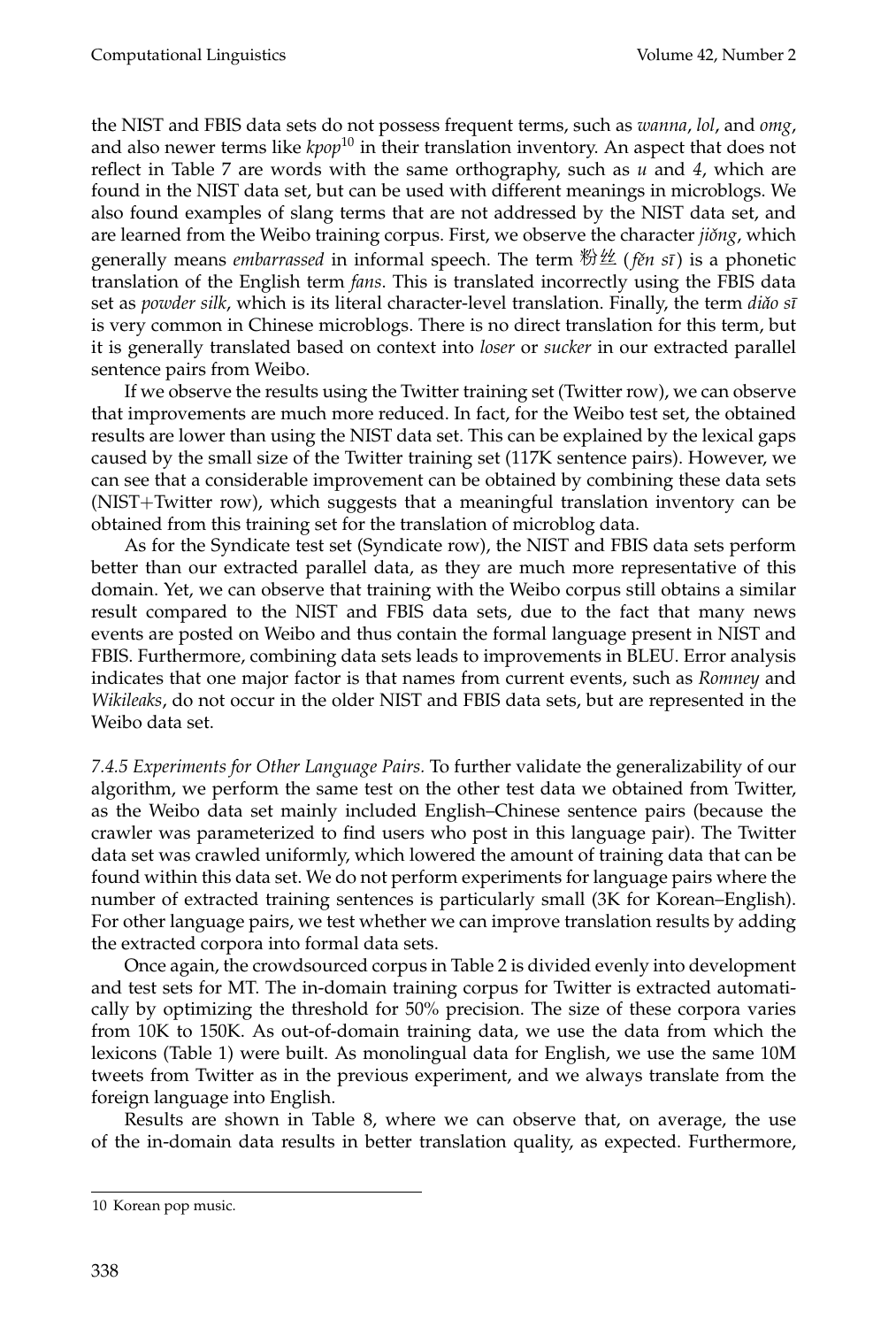#### **Table 8**

Translation experiment results for different language pairs on the Twitter data. Each column shows the MT results for a given source language into English. The *Out-of-domain size* and *In-domain size* rows represent the number of sentence pairs in the in-domain and out-of-domain training sets. The *Out-of-domain* and *+In-domain* rows show the BLEU scores for a set-up where only the out-of-domain data was used and the same set-up after adding the in-domain data set, respectively.

| Source Language    | Arabic | Spanish | French | Japanese | Russian |
|--------------------|--------|---------|--------|----------|---------|
| Out-of-domain size | 970K   | 1966K   | 2007K  | 150K     | 1000K   |
| In-domain size     | 138K   | 36K     | 12K    | 31 K     | 11 K    |
| Out-of-domain      | 12.76  | 11.11   | 16.01  | 6.72     | 28.05   |
| +In-domain         | 29.27  | 27.00   | 25.89  | 11.23    | 31.53   |

combining both the in-domain and out-of-domain data improves the results further, similarly to the Chinese–English experiments.

In most cases, the significant improvements are led by the non-existence of frequently used variations for fundamental function words in each language, which do not occur in formal domains. For instance, in the Portuguese–English language pair, the Portuguese terms *muito* and *para*, which mean *very* and *for* in English, are generally written as *mto* and *pra* in Twitter. This can be seen on the Portuguese–English example in Figure 1. Because the in-domain corpus that is used is relatively small, adding a large amount of out-of-domain bitext yields large improvements in BLEU.

*7.4.6 Translation of Online Terms.* In order to provide insight of the distintive translations of online terms that are learned in our extracted data, we manually selected some examples of parallel sentences containing terms that are generally not found in other media. These are shown in Figure 6.

The first row provides a sentence pair with the term *diaosi*, which is a popular buzzword among Chinese communities and is used to describe a class of underprivileged men, lacking certain desirable features (looks, social status, wealth, etc.). Generally, these terms are difficult to translate as no counterpart exists in other languages, and these must be addressed using context. In this case, the term is translated into *loser*, which is an acceptable translation considering the lack of better English terms.

The second row shows an example where multiple lexical variants in English are used. In this example, the Chinese translation is translated formally without the stylistic features present in the English sentence. However, in some parallel sentences, these properties are preserved during translation. For instance, the term *toooooo* in the third row corresponds to the word *too* with extra *o*'s to further emphasize the following adjective *thick*. Likewise, in the Chinese sentence, it is translated into  $\overline{XXX}$ , which is composed by the character  $\overline{\mathcal{K}}$ , an equivalent for the word *too* in English, and the string *XX*, which adds a similar connotation to the extra *o*'s in the English sentence.

Finally, in the fourth and fifth rows, we observe some examples of "Chinglish," where new English words are constructed from Chinese terms. In the fourth row, the term  $+\bar{H}$ , which is an adjective to describe that something is great, is translated into *niubility*, which is constructed by taking the Pinyin representation for the term  $\dagger \bar{a}(niubi)$  and adding the English suffix *lity*. More examples are given in the fifth row, where other similar terms (niubility, zhuangbility, shability, and erbility) are also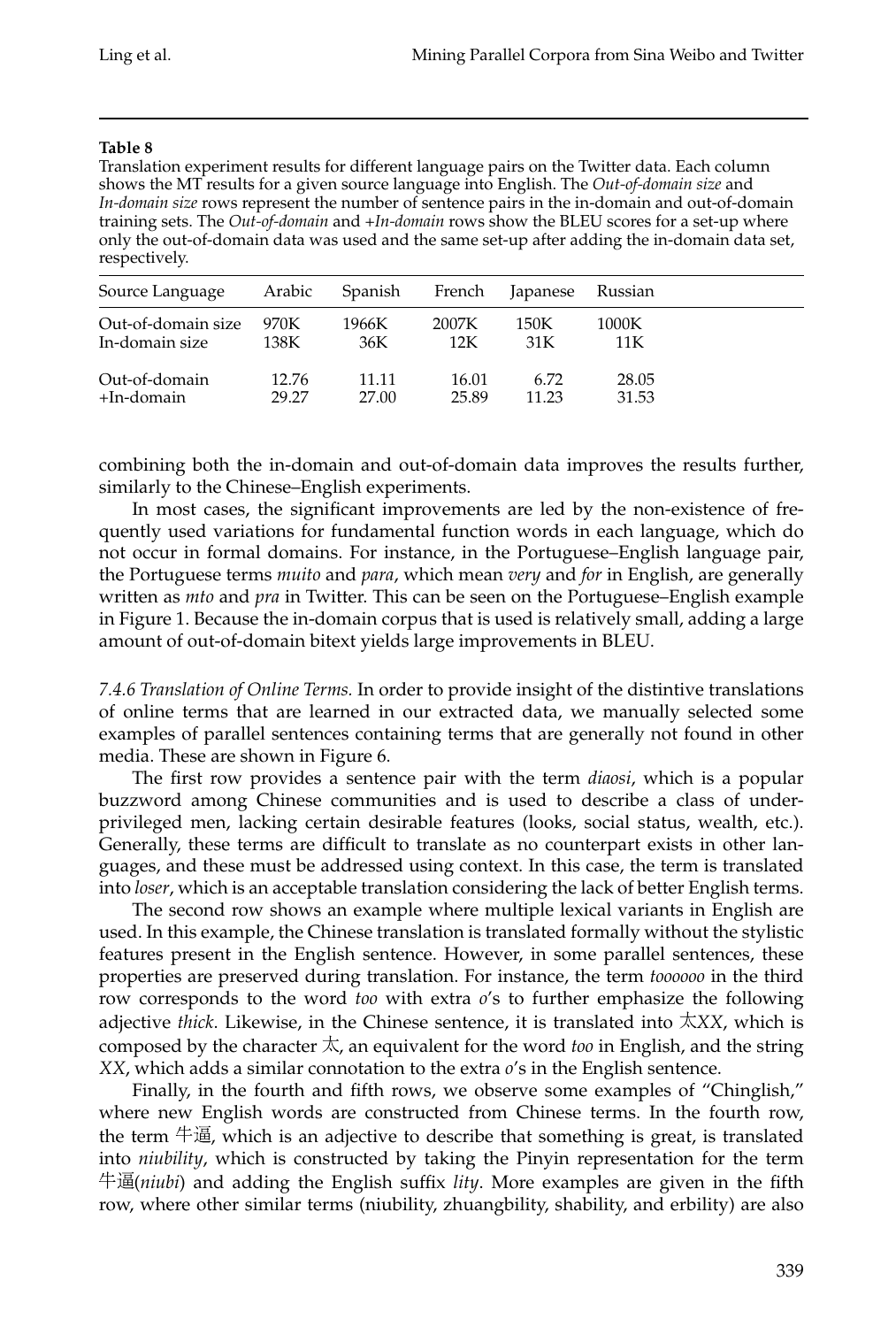|   | It's said all the losers around the country have<br>been downloading a 982.77M video over the past<br>two or three days. The latest greetings are: "have<br>you done?" and the answer is: "Not yet! It got<br>stuck at 83%!" Quit playing dumb. You know what<br>I'm talking about | 据说这两天全国的屌丝都在下载一<br>个大小为982.77MB的文件;最新的<br>见面问候语是: "下完了没?" 回答<br>:"还早呢,卡在83%不动了"别<br>装、你们都懂的 |
|---|------------------------------------------------------------------------------------------------------------------------------------------------------------------------------------------------------------------------------------------------------------------------------------|---------------------------------------------------------------------------------------------|
| 2 | To DanielVeuleman yea iknw imma work on that                                                                                                                                                                                                                                       | 对DanielVeuleman说, 是的, 我知<br><b>道,我正在</b> 向那方面努力                                             |
| 3 | People say real men can read women like a<br>book. But don't you think this book is way<br>toooooo thick?                                                                                                                                                                          | 他们说真男人懂得像读书一样去读<br>懂女人,可是这书也太XX厚了吧                                                          |
| 4 | What's Niubility? Niubility is being able to get 1<br>million followers even if you post nothing and follow<br>nobody on Weibo. We call it Han-style Niubility!                                                                                                                    | 啥是 <b>牛逼?牛逼</b> 就是你在微博上一<br>条消息未发,一个人不关注,却能<br>得到百万粉丝。我们称之为韩式 <mark>牛</mark><br>逼。          |
| 5 | Many people think they are full of niubility and<br>like to play zhuangbility, which only reflect their<br>shability and erbility.                                                                                                                                                 | 很多人觉得自己很牛B特喜欢装B.<br>其实就是个傻B和2B!                                                             |

#### **Figure 6**

Examples of parallel sentences extracted from Sina Weibo. These examples were hand-extracted because they contain elements that are characteristic of this domain.

translated. In this case, we can also observe examples of abbreviations in the Chinese translations, where the character  $\bar{a}$  is replaced by the letter *B*, which is the first letter in the Pinyin representation of the character.

It is also important to note that mainstream translation systems, such as Google Translate<sup>11</sup> and Bing Translator<sup>12</sup> fail to translate these examples. For instance, the term *diaosi* in the first row is translated character-by-character, which leads to a translation with a very different meaning. Both abbreviations in English (e.g., *imma*) and in Chinese (e.g.,  $\overline{\mathbb{B}}$ B) also tend to be mistranslated. These are either incorrectly translated phonetically for English words, or character-by-character for Chinese terms. Finally, we also tried translating "Chinglish" terms using online systems and found that these are either not translated or translated incorrectly.

The existence of these terms in microblogs and other informal domains justifies the need for the methods to find parallel data where the translations for those terms can be learned. As such, we believe that the method we propose in this work has the potential to substantially improve the state-of-the-art MT systems in these domains.

#### **8. Conclusions**

This work presented a method for finding and extracting translated content present in microblog messages. More specifically, it finds posts that contain translated

<sup>11</sup> https://translate.google.com.

<sup>12</sup> http://www.bing.com/translator/.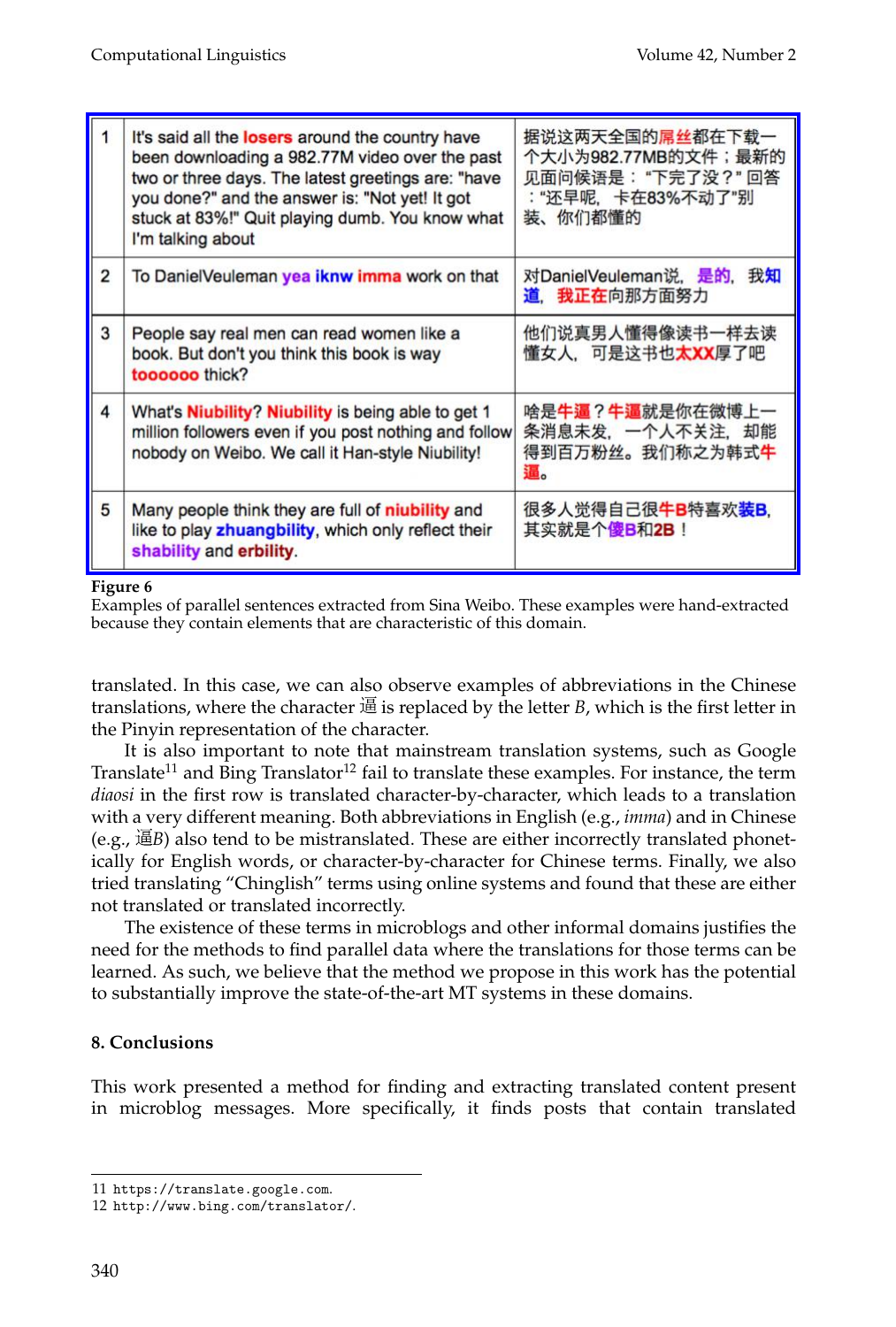segments within the post. We applied this to extract content from Twitter and Sina Weibo.

We present a method to efficiently identify multilingual tweets, which is used to filter the initial set of tweets. We then present an intra-document alignment model, which finds the most likely parallel segments, language pair, and alignments for each tweet. Finally, each set of parallel segments is classified as parallel or non-parallel by training a max-entropy classifier. To test and show the validity of the various steps of the extraction process, we use a crowdsourcing approach where non-experts can be used to generate annotated data.

Using this approach, we show that a considerable amount of parallel content can be obtained from Twitter and Sina Weibo. Applied to machine translation, it is demonstrated empirically that the extracted corpora have the potential to substantially increase the quality of the translations in informal genres.

The corpora that were collected and the annotated gold standards are available at http://www.cs.cmu.edu/~lingwang/microtopia/.

#### **Acknowledgments**

This work was done during the doctoral research of Wang Ling at Carnegie Mellon University and Instituto Superior Técnico. It was supported by national funds through FCT (Fundação para a Ciência e a Tecnologia) with reference UID/CEC/50021/2013, project MT4M (CMUP-EPB/TIC/0026/2013), and Ph.D. grant SFRH/BD/33769/2009. The authors wish to thank the anonymous reviewers for many helpful comments.

### **References**

- Ambati, Vamshi and Stephan Vogel. 2010. Can crowds build parallel corpora for machine translation systems? In *Proceedings of the NAACL HLT 2010 Workshop on Creating Speech and Language Data with Amazon's Mechanical Turk*, CSLDAMT '10, pages 62–65, Stroudsburg, PA.
- Ambati, Vamshi, Stephan Vogel, and Jaime Carbonell. 2012. Collaborative workflow for crowdsourcing translation. In *Proceedings of the ACM 2012 Conference on Computer Supported Cooperative Work*, CSCW '12, pages 1191–1194, New York, NY.
- Bergsma, Shane, Paul McNamee, Mossaab Bagdouri, Clayton Fink, and Theresa Wilson. 2012. Language identification for creating language-specific Twitter collections. In *Proceedings of the Second Workshop on Language in Social Media*, LSM '12, pages 65–74, Stroudsburg, PA.
- Blei, David M., Andrew Y. Ng, and Michael I. Jordan. 2003. Latent dirichlet allocation.

#### *Journal of Medicine Learning Research*, 3:993–1022.

- Braune, Fabienne and Alexander Fraser. 2010. Improved unsupervised sentence alignment for symmetrical and asymmetrical parallel corpora. In *Proceedings of the 23rd International Conference on Computational Linguistics: Posters*, COLING '10, pages 81–89, Stroudsburg, PA.
- Brown, Peter F., Vincent J. Della Pietra, Stephen A. Della Pietra, and Robert L. Mercer. 1993. The mathematics of statistical machine translation: Parameter estimation. *Computational Linguistics*, 19:263–311.
- Dyer, Chris, Victor Chahuneau, and Noah A. Smith. 2013. A simple, fast, and effective reparameterization of IBM model 2. In *Proceedings of NAACL-HLT*, pages 644–648. Atlanta, GA.
- Eck, Matthias, Yury Zemlyanskiy, Joy Zhang, and Alex Waibel. 2014. Extracting translation pairs from social network content. In *IWSLT '14: International Workshop on Spoken Language Translation*, pages 200–205. Lake Tahoe, CA.
- Fukushima, Ken'ichi, Kenjiro Taura, and Takashi Chikayama. 2006. A fast and accurate method for detecting English–Japanese parallel texts. In *Proceedings of the Workshop on Multilingual Language Resources and Interoperability*, pages 60–67, Sydney.
- Gale, William A. and Kenneth W. Church. 1991. A program for aligning sentences in bilingual corpora. In *Proceedings of the 29th Annual Meeting of the Association for Computational Linguistics*, ACL '91, pages 177–184, Stroudsburg, PA.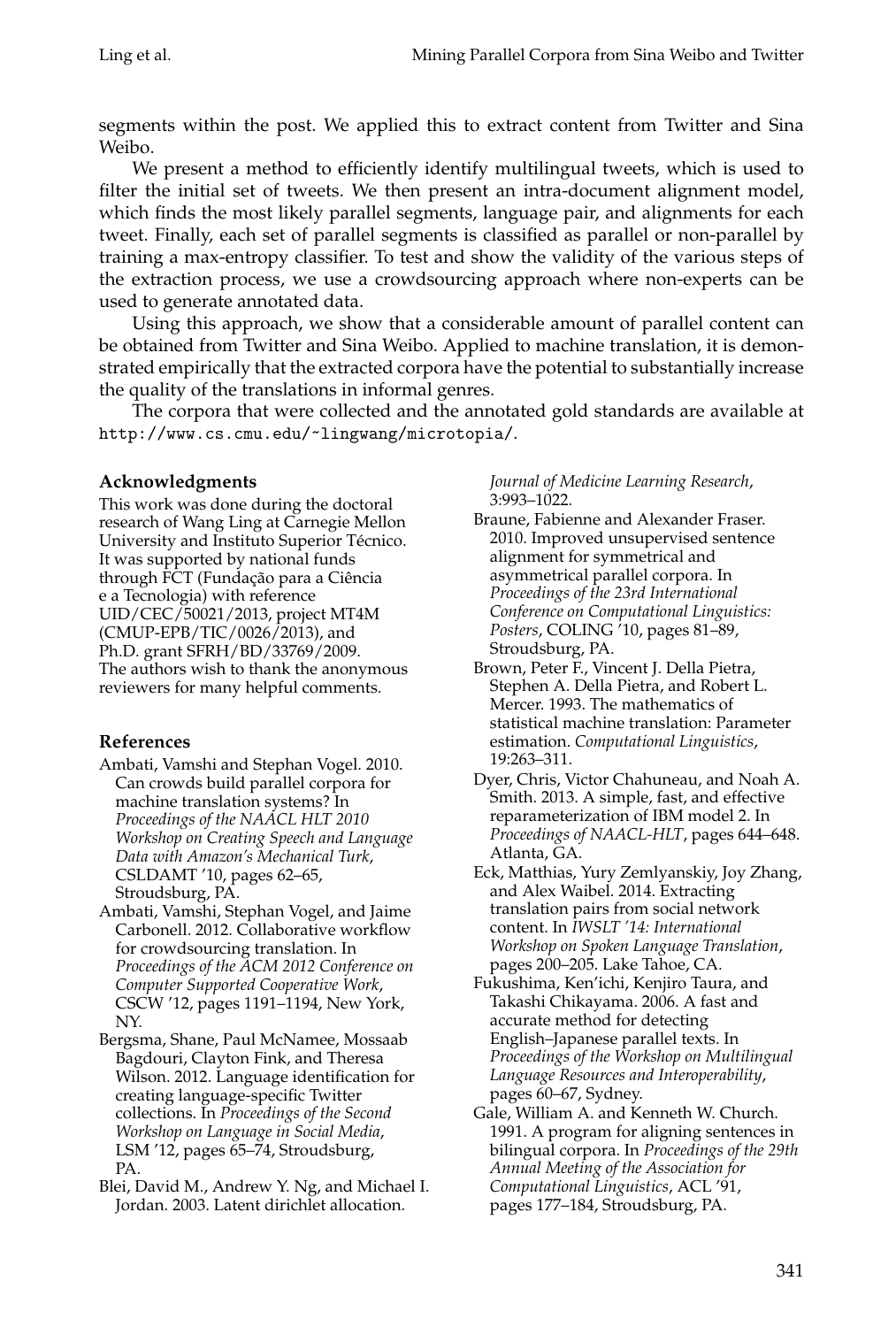- Gimpel, Kevin, Nathan Schneider, Brendan O'Connor, Dipanjan Das, Daniel Mills, Jacob Eisenstein, Michael Heilman, Dani Yogatama, Jeffrey Flanigan, and Noah A. Smith. 2011. Part-of-speech tagging for Twitter: Annotation, features, and experiments. In *Proceedings of the 49th Annual Meeting of the Association for Computational Linguistics: Human Language Technologies: Short Papers - Volume 2*, HLT '11, pages 42–47, Stroudsburg, PA.
- Gottron, Thomas and Nedim Lipka. 2010. A comparison of language identification approaches on short, query-style texts. In C. Gurrin, Y. He, G. Kazai, et al., editors, *Advances in Information Retrieval*. Springer, pages 611–614.
- Greenhill, Simon J. 2011. Levenshtein distances fail to identify language relationships accurately. *[Computational](http://www.mitpressjournals.org/action/showLinks?system=10.1162%2FCOLI_a_00073) [Linguistics](http://www.mitpressjournals.org/action/showLinks?system=10.1162%2FCOLI_a_00073)*, 37(4):689–698.
- Hall, Mark, Eibe Frank, Geoffrey Holmes, Bernhard Pfahringer, Peter Reutemann, and Ian H. Witten. 2009. The weka data mining software: An update. *[SIGKDD](http://www.mitpressjournals.org/action/showLinks?crossref=10.1145%2F1656274.1656278) [Exploration Newsletter](http://www.mitpressjournals.org/action/showLinks?crossref=10.1145%2F1656274.1656278)*, 11(1):10–18.
- Han, Bo and Timothy Baldwin. 2011. Lexical normalization of short text messages: Makn sens a #twitter. In *Proceedings of the 49th Annual Meeting of the Association for Computational Linguistics: Human Language Technologies - Volume 1*, HLT '11, pages 368–378, Stroudsburg, PA.
- Jehl, Laura, Felix Hieber, and Stefan Riezler. 2012. Twitter translation using translation-based crosslingual retrieval. In *Proceedings of the Seventh Workshop on Statistical Machine Translation*, WMT '12, pages 410–421, Stroudsburg, PA.
- Johnson, J. Howard, Joel Martin, George Foster, and Roland Kuhn. 2007. Improving translation quality by discarding most of the phrasetable. In *Proceedings of EMNLP-CoNLL 07*, pages 967–975. Prague
- Koehn, Philipp, Franz Josef Och, and Daniel Marcu. 2003. Statistical phrase-based translation. In *Proceedings of the 2003 Conference of the North American Chapter of the Association for Computational Linguistics on Human Language Technology - Volume 1*, NAACL '03, pages 48–54, Morristown, NJ.
- Kong, Lingpeng, Nathan Schneider, Swabha Swayamdipta, Archna Bhatia, Chris Dyer, and Noah A. Smith. 2014. A dependency parser for Tweets. In *Proceedings of EMNLP*, pages 1001–1013. Doha.

Li, Bo and Juan Liu. 2008. Mining Chinese–English parallel corpora from the web. In *Proceedings of the 3rd International Joint Conference on Natural Language Processing (IJCNLP)*, pages 847–852. Hyderabad.

- Lin, Dekang, Shaojun Zhao, Benjamin Van Durme, and Marius Paşca. 2008. Mining parenthetical translations from the Web by word alignment. In *Proceedings of ACL-08: HLT*, pages 994–1002, Columbus, OH.
- Ling, Wang, Chris Dyer, Alan W. Black, and Isabel Trancoso. 2013. Paraphrasing 4 microblog normalization. In *Proceedings of the 2013 Conference on Empirical Methods in Natural Language Processing*, pages 73–84, Seattle, WA.
- Ling, Wang, Chris Dyer, Alan W. Black, Isabel Trancoso, Ramon Fermandez, Silvio Amir, Luis Marujo, and Tiago Luis. 2015. Finding function in form: Compositional character models for open vocabulary word representation. In *Proceedings of the 2015 Conference on Empirical Methods in Natural Language Processing*, pages 1520–1530, Lisbon.
- Ling, Wang, Luis Marujo, Chris Dyer, Alan Black, and Isabel Trancoso. 2014. Crowdsourcing high-quality parallel data extraction from Twitter. In *Proceedings of the Ninth Workshop on Statistical Machine Translation*, WMT '14, pages 426–436, Stroudsburg, PA.
- Ling, Wang, Guang Xiang, Chris Dyer, Alan Black, and Isabel Trancoso. 2013. Microblogs as parallel corpora. In *Proceedings of the 51st Annual Meeting of the Association for Computational Linguistics (Volume 1: Long Papers)*, pages 176–186, Sofia.
- Lui, Marco, Jey Han Lau, and Timothy Baldwin. 2014. Automatic detection and language identification of multilingual documents. *Transactions of the Association for Computational Linguistics*, 2:27–40.
- Marwick, Alice E. and Danah Boyd. 2010. I tweet honestly, I tweet passionately: Twitter users, context collapse, and the imagined audience. *[New Media & Society](http://www.mitpressjournals.org/action/showLinks?crossref=10.1177%2F1461444810365313)*, 13(1):114–133.
- Munteanu, Dragos and Daniel Marcu. 2005. Improving machine translation performance by exploiting comparable corpora. *[Computational Linguistics](http://www.mitpressjournals.org/action/showLinks?system=10.1162%2F089120105775299168)*, 31(4):477–504.
- Munteanu, Dragos Stefan, Alexander Fraser, and Daniel Marcu. 2004. Improved machine translation performance via parallel sentence extraction from